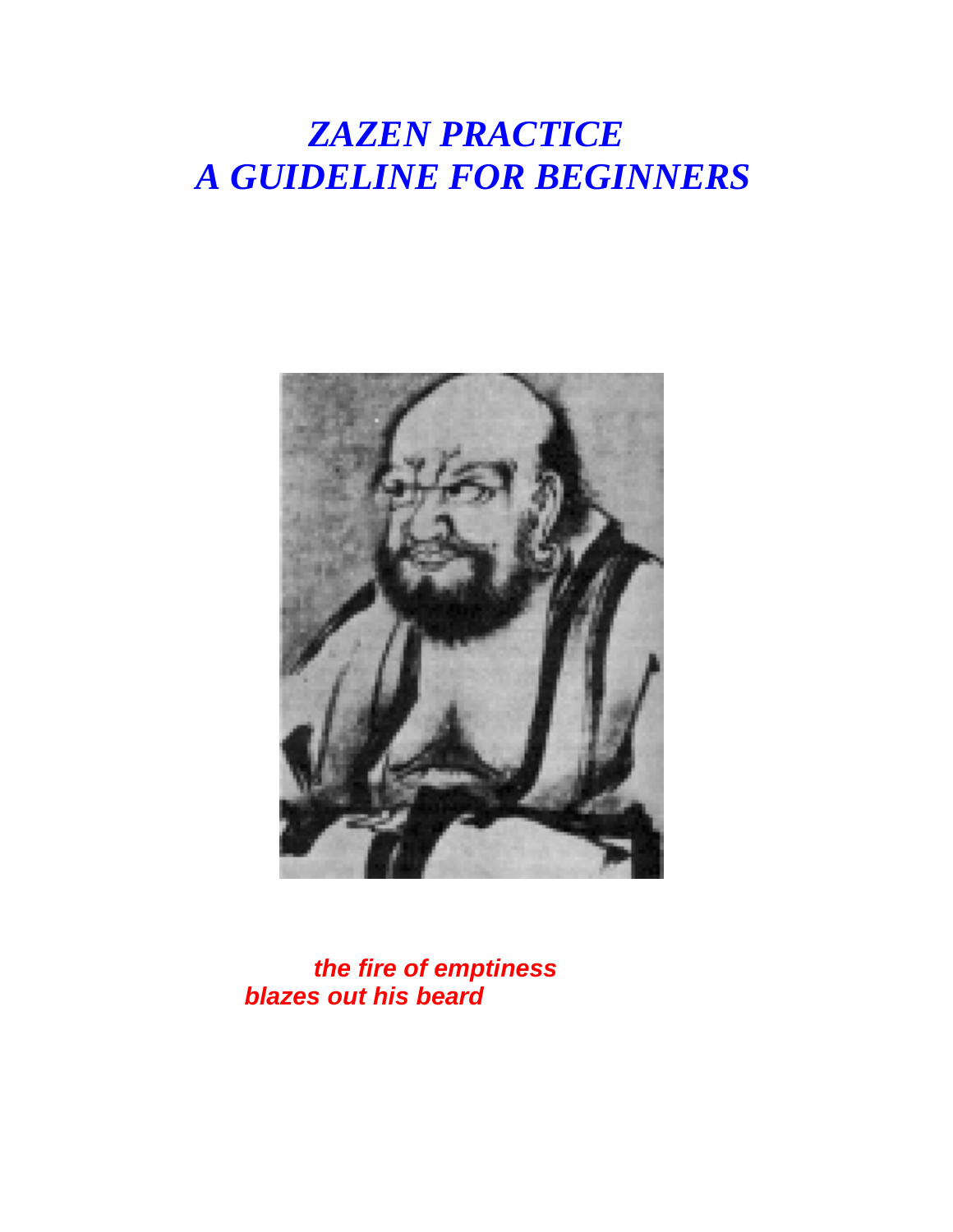### *A Note to Readers:*

*From May, 1999 to the present day, I have had many opportunities to talk to about five hundred persons who are interested in learning and practicing what the Buddha and Zen masters teach, and given answers to their questions about Buddhism and Zen on this website [Zenguide.com] on daily basis.*

*I saw the need for an introductory guideline on zazen practice that would help. Therefore, I have tried to put some words down here as a guideline for those who would like to see into their own nature or Buddha-nature, to free themselves from suffering caused by our own greed, anger, and ignorance, and would provide a guide to practicing the very first steps.*

*If he or she would like to help others wanting to achieve the same things, these guidelines will allow them to do this. Actually, most of what I put them together here already appear in the answers mentioned above.*

*What I put down in these guidelines, in the main part, I received from my own Zen teacher Thong Lac, under whom I practiced, and by his compassion and skillful teachings, my mind's eye opens at some degree. I deeply bow my thanks to him here.*

*This was about twenty-five years ago and I have kept doing it by myself so far. The other part I have gleaned from different books on Zen and zazen practice by other Zen teachers of both old and recent times, and also from the Buddhist Scriptures (Sutras and Sastras). So, it might be said that nothing here is my own.*

*As you already see, this guideline may be described as, 'Scratching the surface.' Therefore, it may be revised and added as and when needed. Any comments or suggestions from anyone of you will be welcomed and appreciated. You can forward them to me with the E-mail address below. Thank you in advance.*

*Finally, I would like to deeply say thanks to my friends John Charlson (U.K), Joeri Van den Broeck (Belgium), each of them with great heartedness and talent, helping in editing my English. All of these make this guide easier to read, understand, and practice to our readers. And I also deeply thanks to all the authors, the translators, and the editors of the sources that I quote and cite in this guide.*

> *05/09/2001 Take care,*

*ChonTri [ChonTri@Zenguide.com](mailto:ChonTri@Zenguide.com)*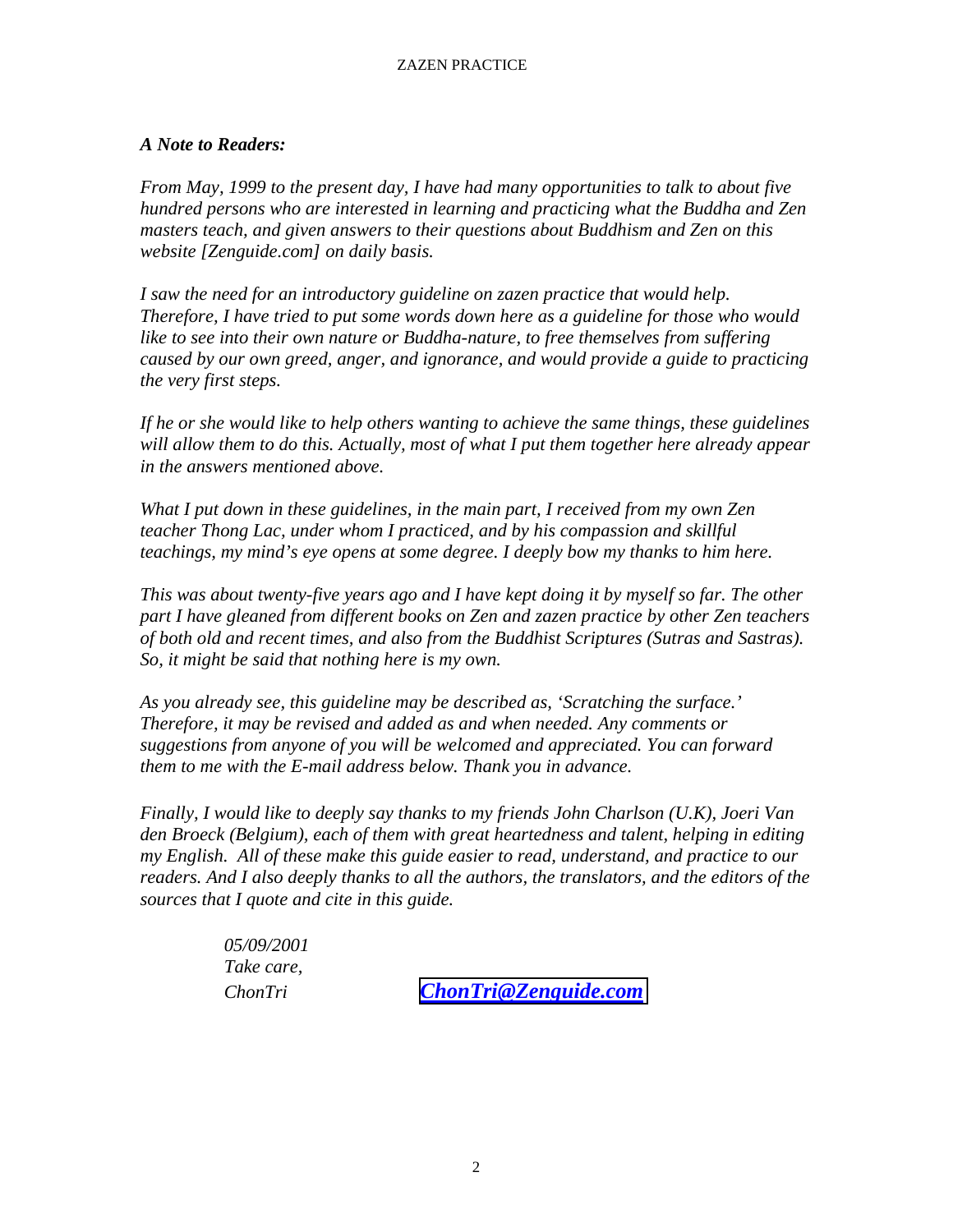*MY DEAR FRIEND:*

# *BEFORE YOU CONTINUE TO READ WHAT IS POSTED BELOW. PLEASE ASK YOURSELF:*

*"WHAT DO I REALLY WANT IN MY LIFE, PRACTICE AND ENLIGHTENMENT?"*

*IF YOUR ANSWER IS "YES." JUST KEEP GOING ON. IF IT IS "NO." PLEASE DISREGARD IT.*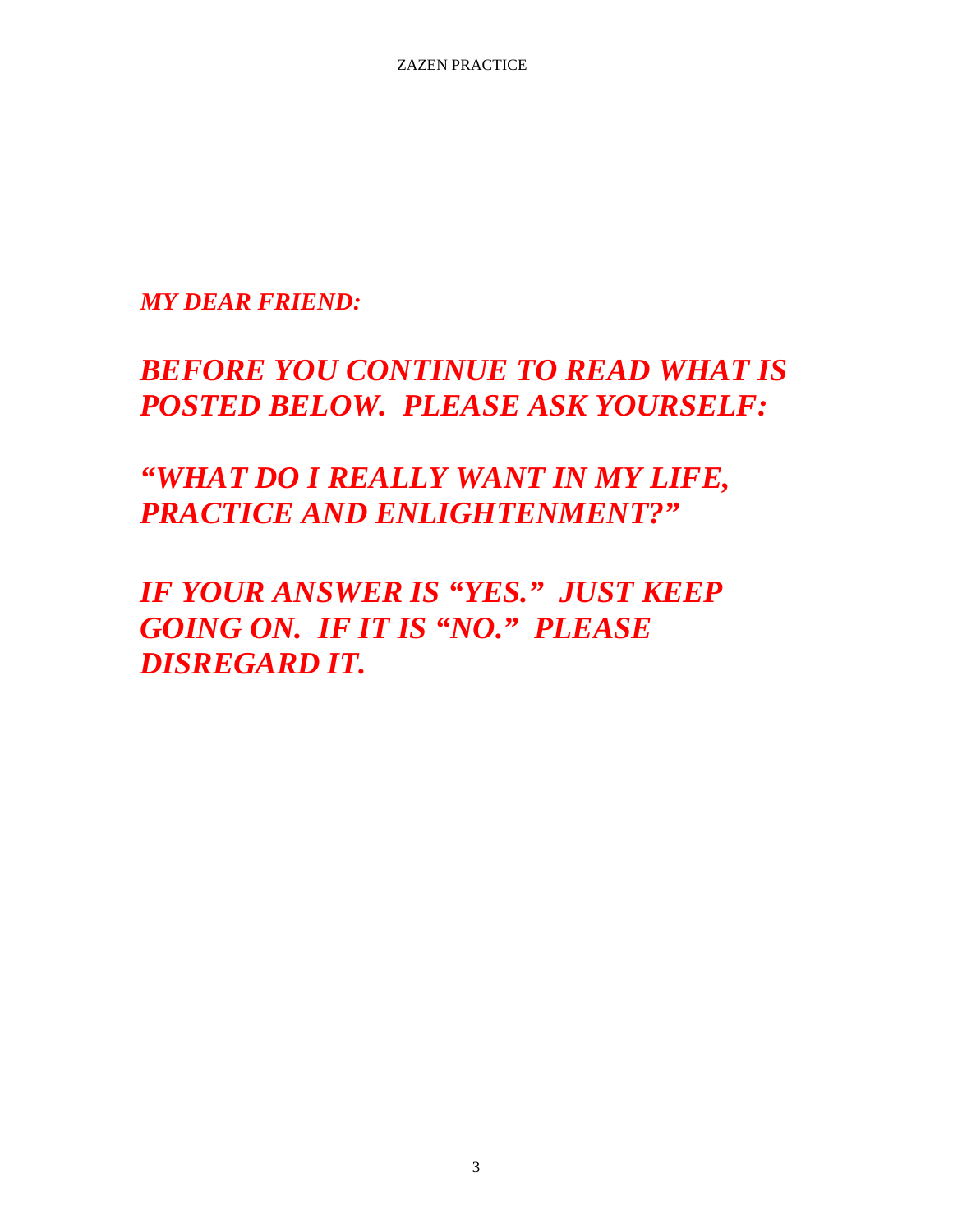

*Bodhidharma (ca. 470 - 543?) Founder of Zen Buddhism.*

*"Not establishing words and letters, Teachings transmitted outside the Scriptures. Directly pointing to humans' mind, To see into their own nature and attain the Buddhahood."*



 *Master Thong Lac (photo 1985)*

**1. What is Zazen?**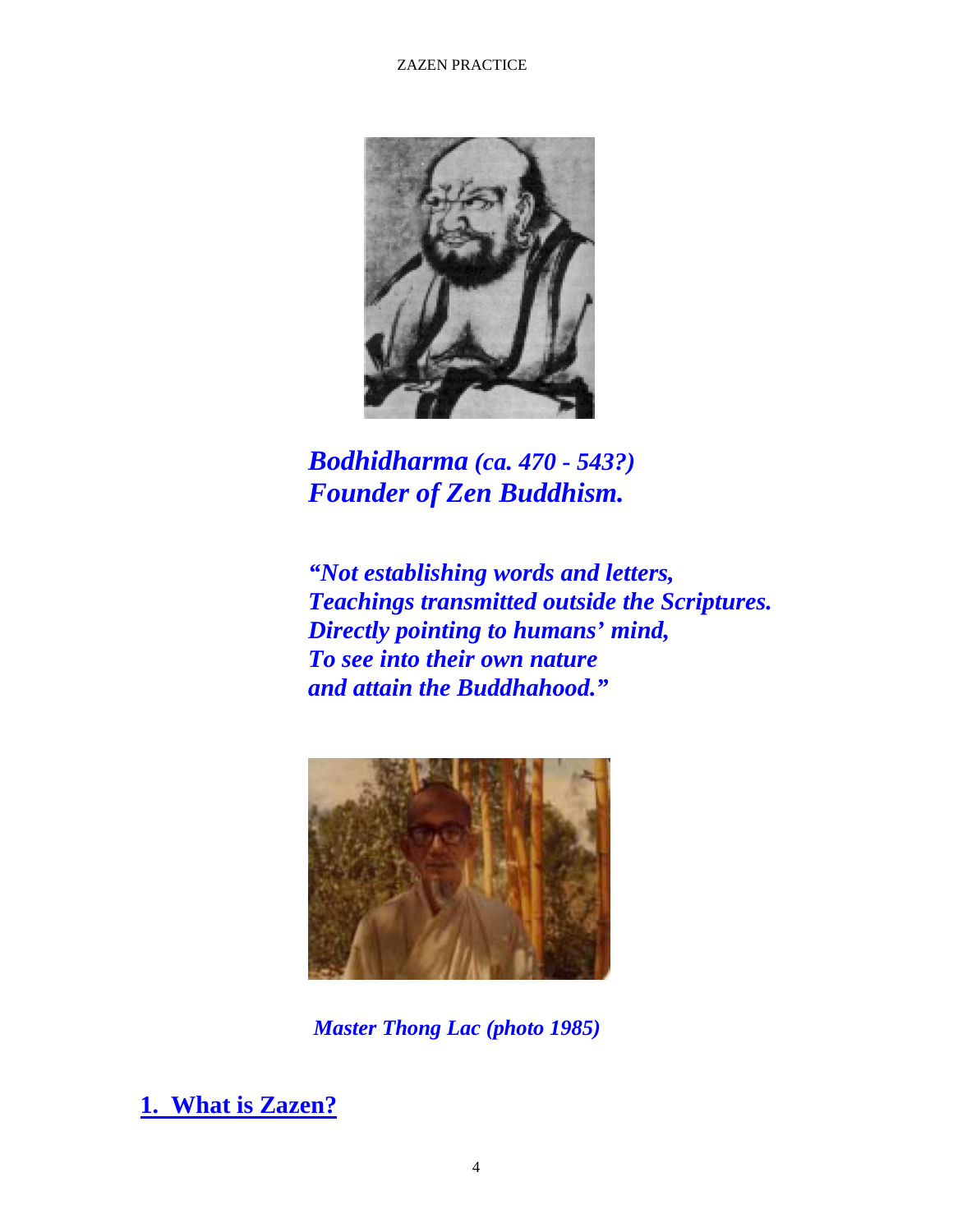**Zazen** is a romanized Japanese term. "Za" literally means to sit or sitting; **"**zen" means to meditate or concentrate. Actually, "zazen" is much more than "sitting in meditation". In short, "zazen" is a Buddhist practice to settle your mind in its original state: *purity and clarity*, and from that you can see everything in the world as it is.

"Zen" is a Japanese pronunciation for the Chinese word "Ch'an", and "Ch'an" is in turn a Chinese pronunciation of the word "Dhyana" in Sanskrit or "Jhana" in Pali, the two ancient forms of the language used in India, in the time of the Buddha, more than 2,500 years ago.

It was also known as "Yoga", another Sanskrit term, which is a method of mental practice used by Brahmins before the time of the Buddha.

Originally, "Dhyana" is a practice for settling the mind, which is usually wandering around at all time and leads us into confusion state. However, "Ch'an" or "Zen" is something more than meditation or concentration. It combines the threefold practice of Bodhisattva's Way:

Observing *Sila* (Precepts) Developing *Samadhi* (Power of Mind Focusing) Practicing *Prajna* (Wisdom).

"Zen" is not simply a device for centering and calming the mind but also embracing the wisdom of enlightenment.

We also recognize the five different types of Zen. In his *"Ch'an-yuan-chuch'uan-chi",* a collection of sayings of Chinese Ch'an masters and brief histories of various Ch'an sects, Tsung-mi (780-841), a Ch'an master and Hua-yen patriarch, listed the five different types of Zen as follows:

(1) *non-Buddhist zen:* for example: the zen practiced in other religions than Buddhism like Brahmanism, Hinduism, Jainism, Confucianism, Sufism… (2) *Ordinary zen*: the zen as in haiku poems, William Blake's poems, Henry D. Thoreau's works…

(3) *Hinayana Zen*: the zen which a Buddhist Elder practices to attain sainthood, often for the practitioner only.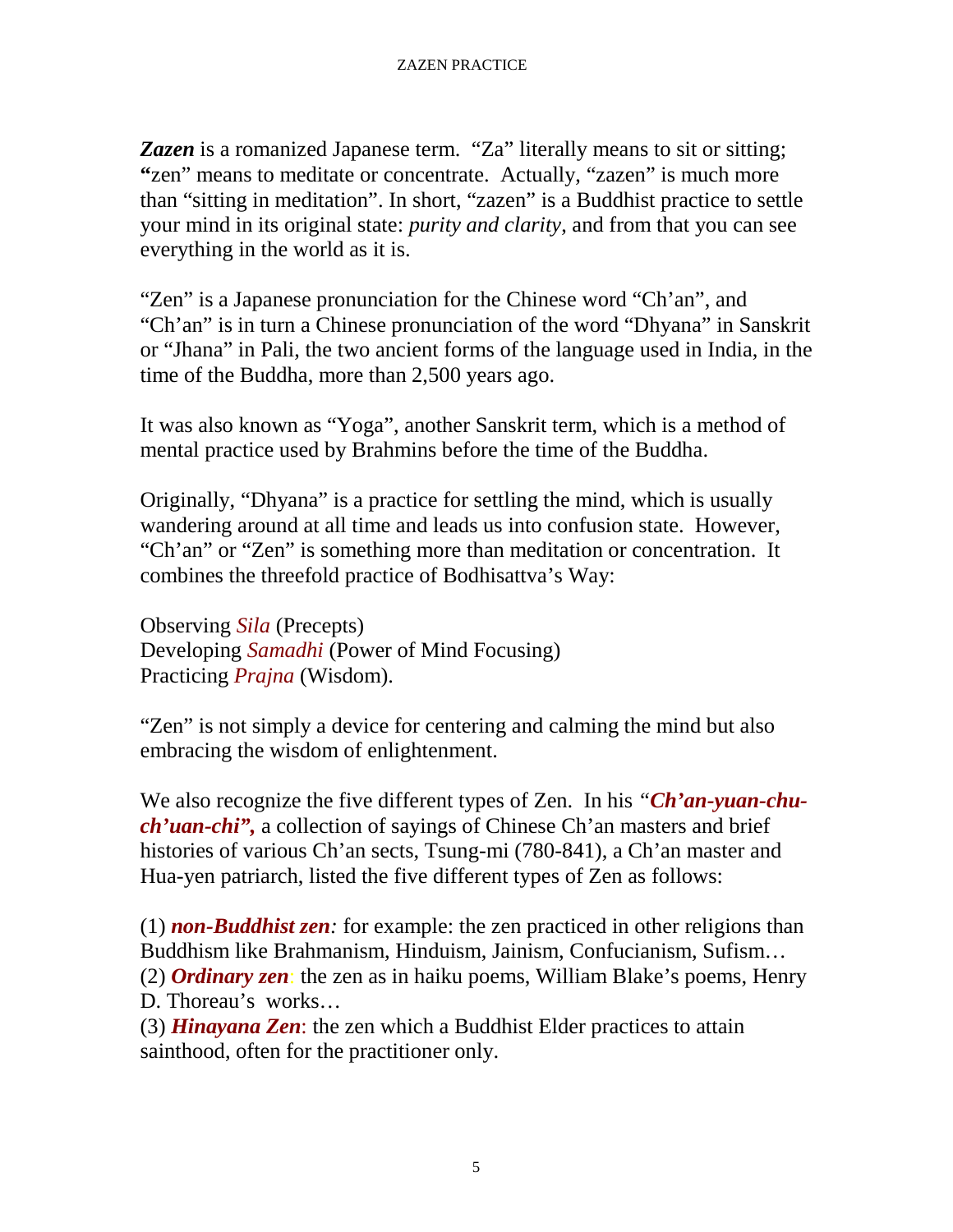(4) *Mahayana Zen*: the zen which a Bodhisattva (a candidate of Buddhahood) practices to attain enlightenment not only for himself but also for others.

(5) The last one is the *Zen of the Highest Vehicle.* It emphasizes on the quality and the characteristics of enlightenment achieved through the type of zen practice and the degree of wisdom embraced in that enlightenment. It includes the *Zen of the Tagathatas* and the *Zen of the Patriarchs,* the Zen of the highest quality of wisdom emanating from the highest enlightenment. When asked about what is the difference between the Zen of the Tagathatas and the Zen of the Patriarchs, a Zen master replied:

"Mountain is blue; snow is white."

For me, I would say: "The white cloud covering the snow mountain, their colors are not the same."

## **2. Purposes in Zazen:**

In his "*Zen Fables for Today*", Richards McLean retells the following story:

*"Why must I meditate in order to achieve enlightenment?" demanded the prince of the teacher. "I can study, I can pray. I can think on issues clearly. Why this silly emptying of mind?"*

*"I will show you," said the teacher, taking a bucket of water into the garden under the full moon. "Now I stir the surface and what do you see?" "Ribbons of light," answered the prince. "Now wait," said the teacher setting the bucket down.*

*Both teacher and boy watched the calming surface of the water in the bamboo bucket for many minutes. "Now what do you see?" asked the teacher. "The moon," replied the prince.*

*"So, too, young master, the only way to grasp enlightenment is through a calm and settled mind."*

This simple story is telling us the purpose and the way of zazen very clearly. To practice "Zazen" is to see into one's "own nature" or Buddha-nature, which is from the very beginning, pure and calm, and every being in the world has it.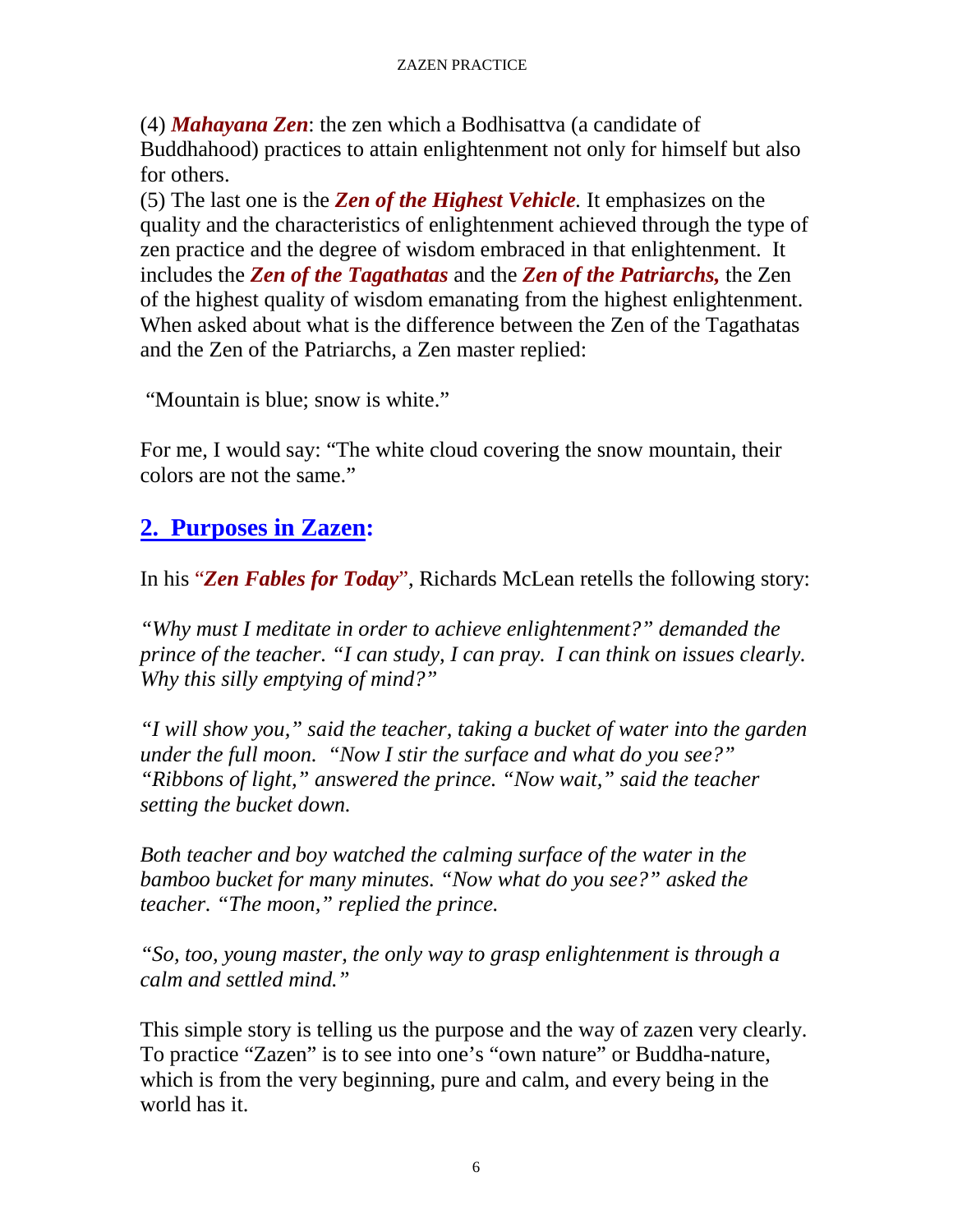This is what the Buddha declared when he had just attained his Supreme Enlightenment and was recorded in the *Avatamsaka-sutra* (The Flower Ornament Scripture) and repeated in the *Mahaparinirvana-sutra*.

When you see into your own nature, you know who you are, you know what and how every thing and being in the world really is. From this, your action and reaction will be in harmony with the whole and in situations around you.

I have some words for you that will help you avoid the following situation:

You may have already heard someone who has misunderstood or mistaken the declaration of the Buddha about the Buddha-nature, and said: "We all are Buddhas, we are already enlightened…so, we do not need to practice zazen at all."

This person might think himself or herself already enlightened, does not practice zazen, and indulges in many wrong things which he or she doesn't realize.

These words would be correct for anyone who already sees into his or her own nature, knows where it is, and what it looks like.

If anyone who does not yet see into his or her own nature, does not know where it is, what it looks like, and cannot prove this through his or her own experience of awakening before a real Zen teacher, then he or she is not an enlightened one. They just speak about something borrowed from the Buddha or a Zen master, not of his or her own experience of enlightenment.

This is considered the biggest type of zen-sickness. Words and experience are not in accordance.

Recently, there are people who did not have any experience of enlightenment but often criticized others: "You are attaching to enlightenment!" or "You are clinging to detachment!" when they heard someone said something about enlightenment or detachment. This is even more ridiculous than the ones who thought that "I am already a Buddha" or "I am already enlightened," because they do not know what the true enlightenment is or what the real detachment is.

This is also called a zen-sickness of words and action do not match each other.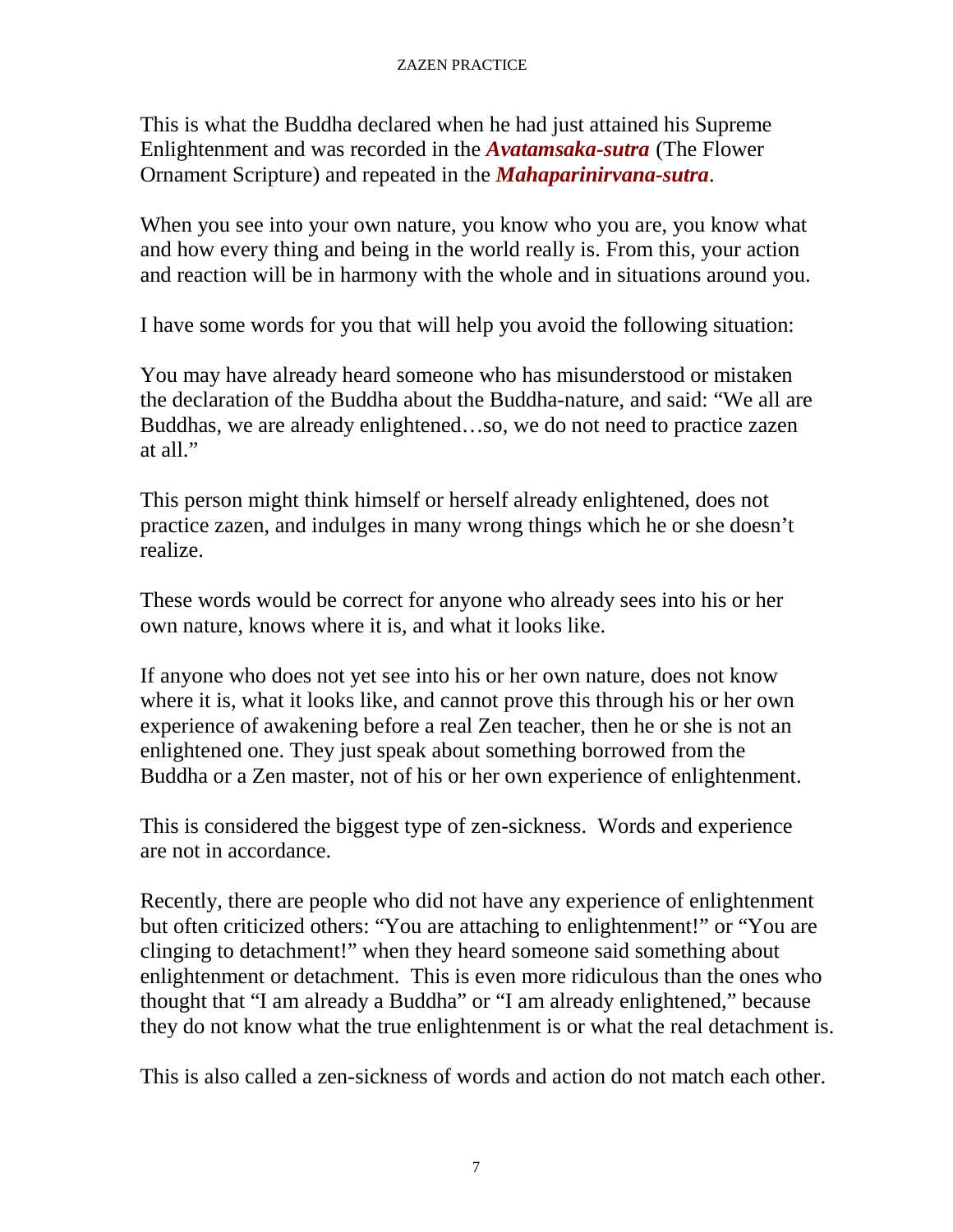In case you really think you are an awakened one, test yourself with these questions:

*Master Yueh of Toushuai set up three barriers to question students:*

*Crossing rivers and passing through mountains to learn and search out the hidden, is only for seeing into the own-nature. Right now, where is your own nature?*

*Only when you know your own-nature then you can be freed from birth and death. When you are dying,, how will you be free?*

*When you are freed from birth and death, then you will know where you are from and going to. When the four elements [which composed your body] disintegrate, where do you go? 1*

Your answers should come out directly and spontaneously from your kensho and need the approval of a real Zen teacher. If not so, you need to put yourself into zazen practice until you are able to do so. Sit yourself like the Buddha did for six years long in the forests and 49 days and nights under the Sala tree at Bodh-gaya. Sit yourself like Bodhidharma did facing to the blue rock-wall for nine years long at the Shao-lin Monastery in Sung-shan Mountain in China.



Sit yourself like the Buddha...<sup>2</sup> Sit yourself like Bodhidharma...



 $\overline{a}$ <sup>1</sup> *(from "Wu-men Kuan" by Zen master Wu-men, the 47th koan, translated from Chinese text).*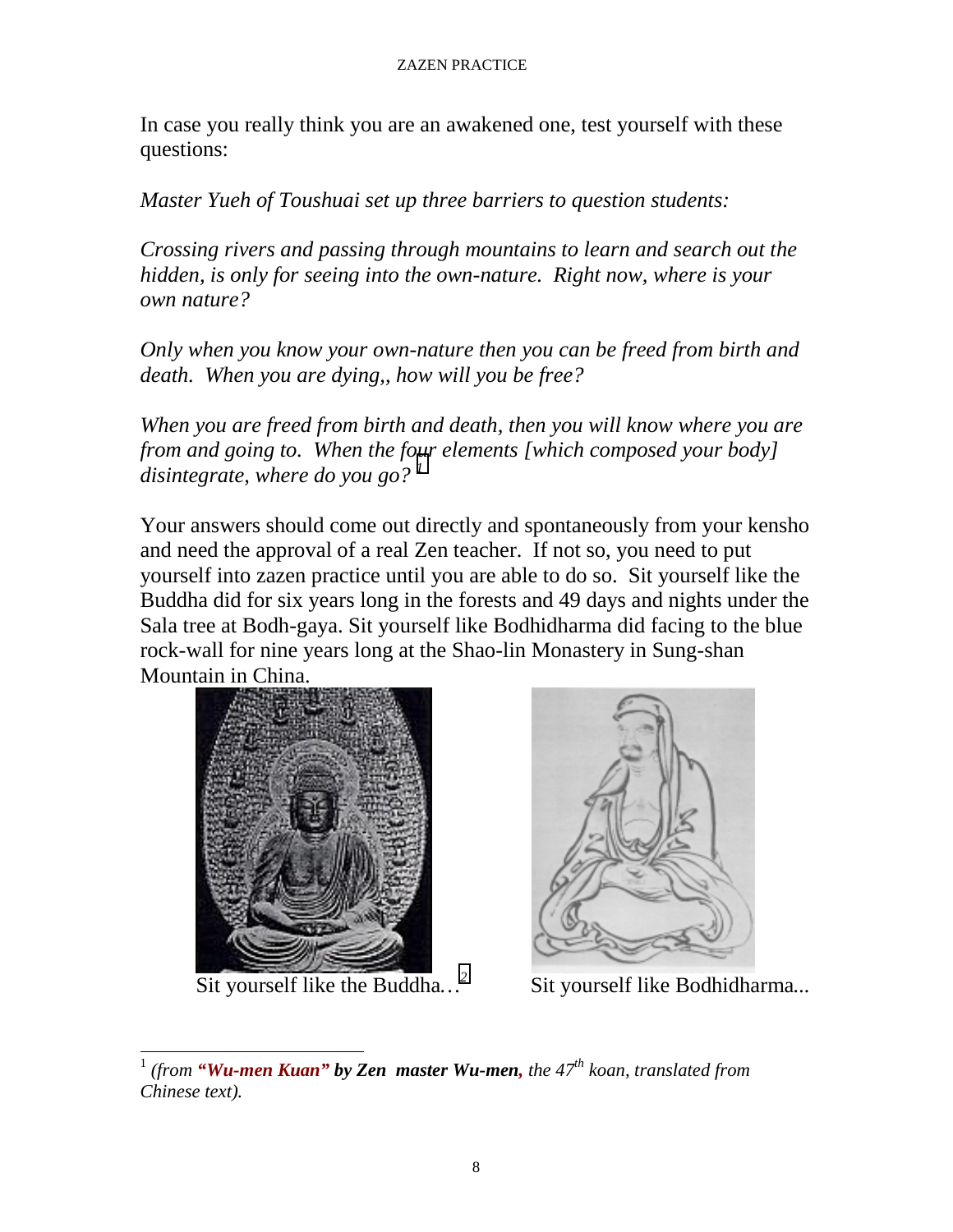**3. Sitting Postures:** There are several sitting postures that were found and used in meditation long ago, thousands of years in before the Buddha in fact.

Following, are described the main and more popular ones. These have been used in meditation at least, from the time of the Buddha to present:

*a. Full-lotus posture:* This is the best sitting posture in zazen.

First, you have to put your right foot with the sole up on your left thigh and then put your left foot with the sole up on your right thigh. Your two knees touch the pad.

Next, with your two palms up, the left one upon the right one with the ends of two thumbs lightly touch each other and with the pointing fingers make a small oval circle, which lay on your lap and closed to the area under the navel.

Your backbone must be straight up but not stiff. Your nose should be in line with your navel; your left ear should be in line with your left shoulder and the same with your right ear and shoulder. In this position, your head is already in vertical position with your backbone. This posture will give you the most secure in sitting zazen. (See the Buddha or Bodhidharma in the pictures above).

*b. Half-lotus posture:*This is the second sitting posture.

 It can be made in the same way with the full-lotus posture, except for one detail, one foot is placed on the opposite thigh and the other foot rests on the pad. Beginners will find the full lotus difficult, therefore the half-lotus posture is useful as you would not get pain as much as you might do in the full-lotus posture because one of your legs may rest on the pad.

 <sup>2</sup> *All the pictures in this section are from "Buddhism, Flammrion Iconograhic Guides" by Louis Frederic, except for the picture of Bodhidharma which is from "Bankei Zen" tr. by Peter Haskel.*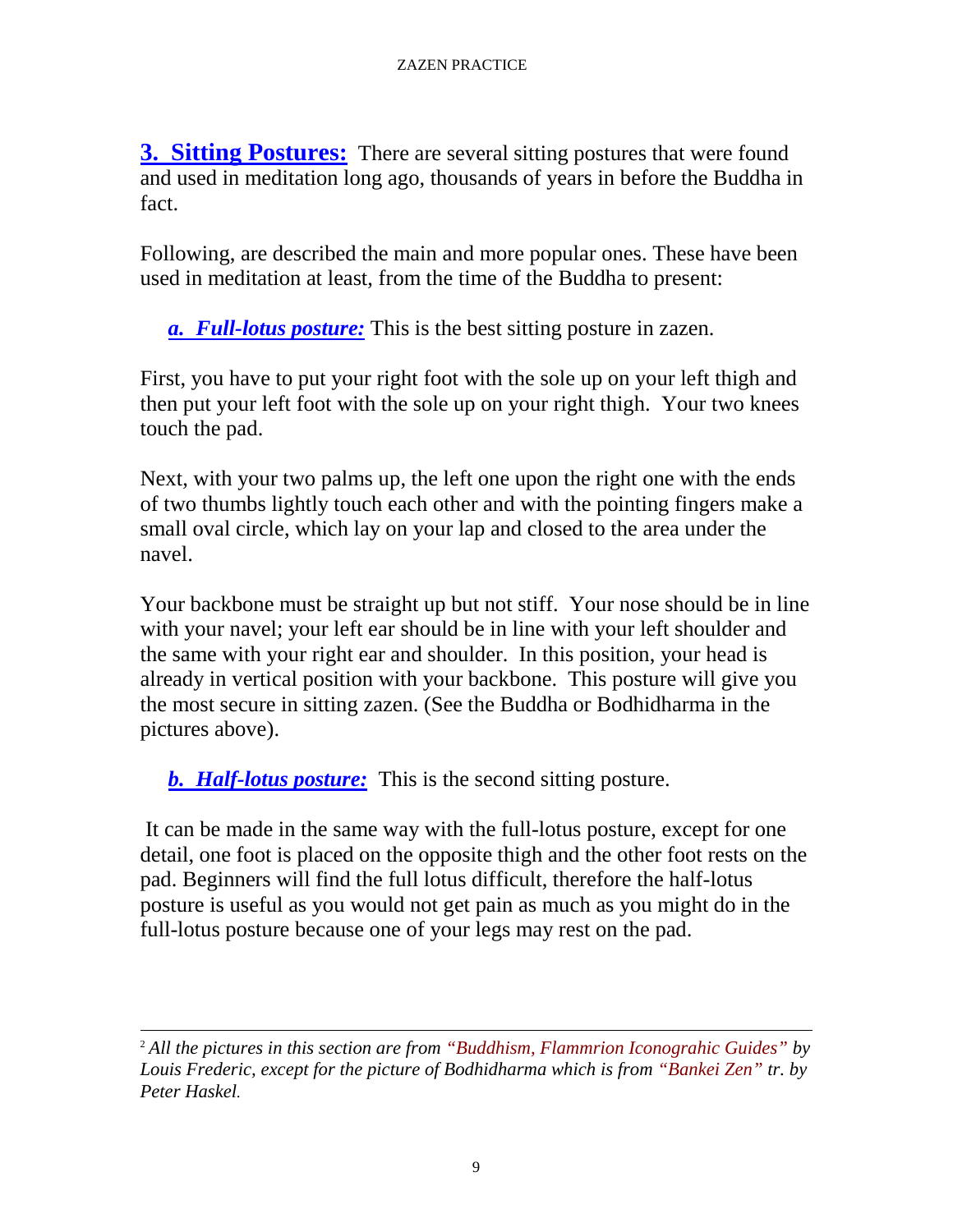

*c. Leg-folding posture:*This posture is similar to the two previously described postures, except that your legs are folded but only laid on the pad, neither of them need be placed on the opposite thigh.

Your palms, as in the above postures, rest on your lap. You might little or no pain with this posture because both of your legs are on the pad. This method is called "leg-folding" in order to distinguish it from the two first postures which are called "leg-crossing".

This posture is often called the "Burmese posture". Actually, it is very popular in the south-east countries of Asia such as Burma, Vietnam, Thailand, etc…



*d. Sitting on your feet:* This posture is also called "seiza" meaning

"sitting on feet" or Japanese traditional posture, because it is particularly used by Japanese people.



You will need a cushion to support your buttocks and feet when your two folded legs go backwards almost like kneeling. Your upper body rests on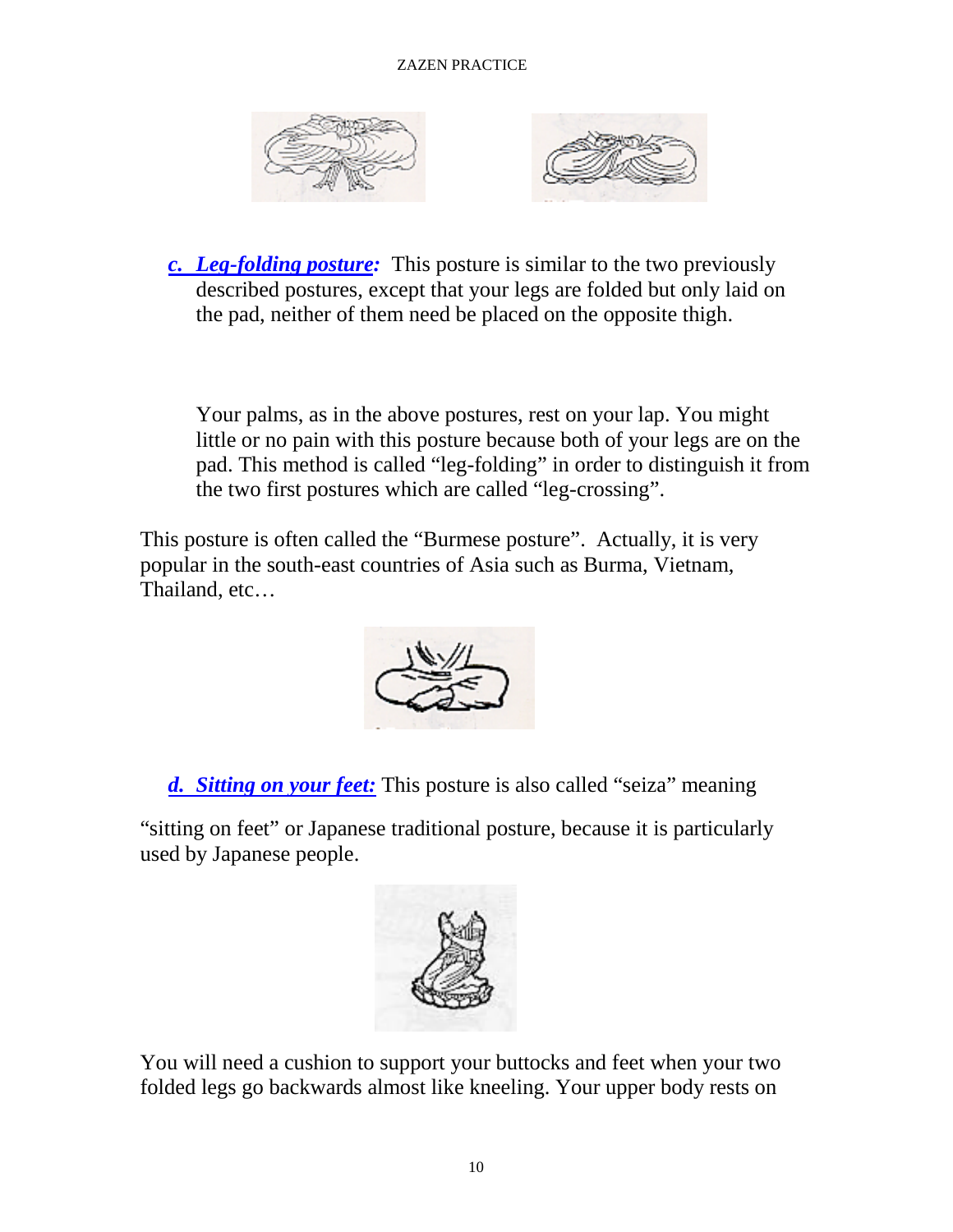your upper legs folding upon your lower legs which rest on the mat, meanwhile your buttocks are on a part of the cushion.

Of the four postures above, the best one is full-lotus posture. The second best one is the half-lotus posture, the third one will be the folding-leg posture, and the last one is the *seiza* because the two latter ones are less secure than the two first ones in zazen. However, you can use them interchangeably in a long period of zazen

*e. Using a chair or a stool:* This is the least secure posture in zazen. You may use this posture when you can not do any of the above ones, through a lack of flexibility or in case a health condition does not allow you to do so.

When you use a chair or a stool to sit zazen, the one thing which is different from the above postures is your feet rest on the floor and they should be in a parallel position and your back should not touch the back holder of the chair. A chair may be more secure than a stool, but a stool will alert you to a fall, helping you out of sleepiness.



## **4. Cushions and Pad:**

You will need a cushion and a pad in sitting zazen. The pad is about 28 inches square, stuff with kapok or cotton batting so it will be about 1.5 inches thick. The cushion which is stuffed kapok or cotton batting, too, and about 12 - 18 inches in diameter and it flattens out like a pillow to set upon the pad. You may use a pillow if you wish.

## **5. Garments for Sitting:**

You will not be comfortable with any kind of tight, heavy or hard fabric clothing when you sit in zazen. Therefore, any loose fitting garment made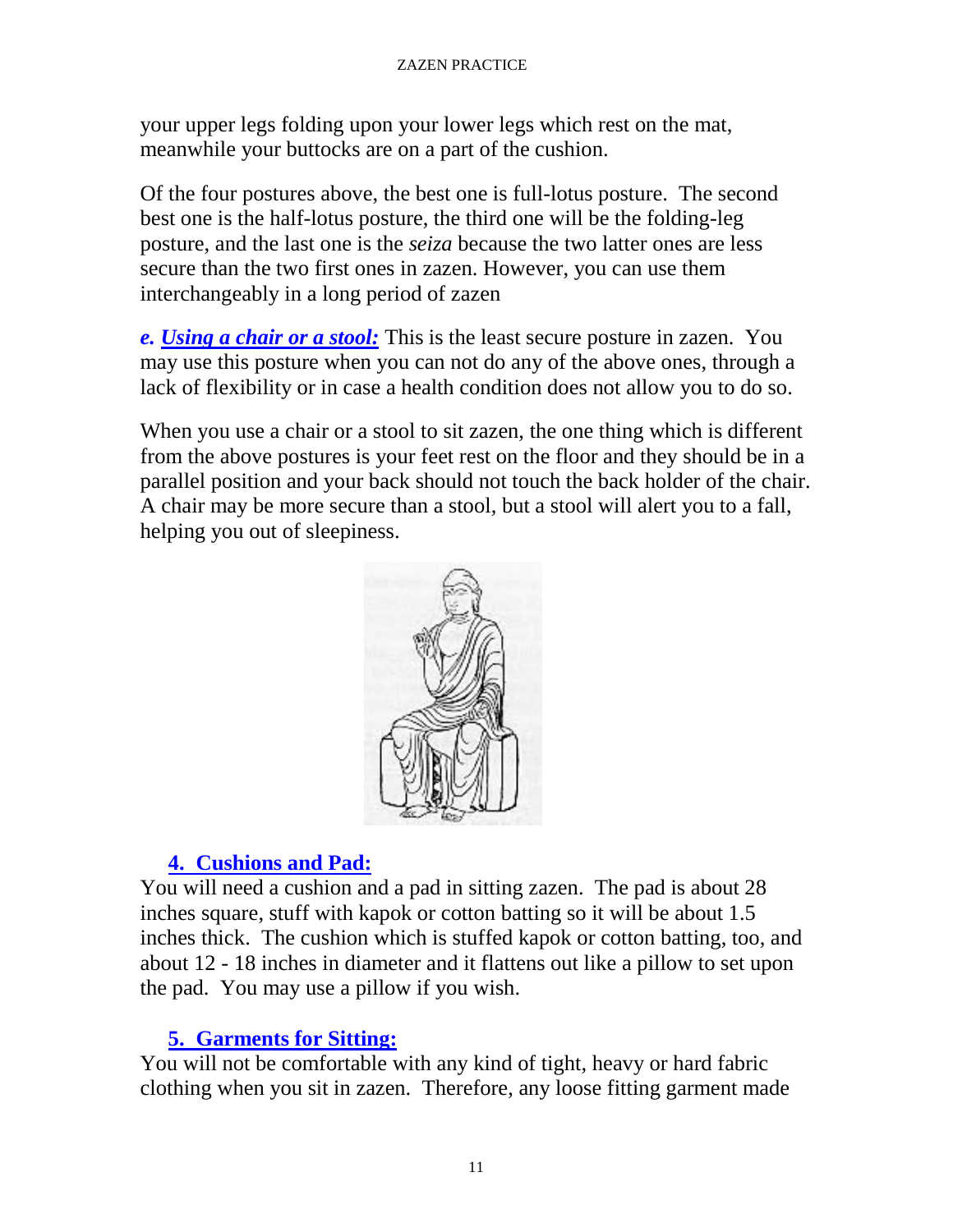of fine, soft fabrics will be better in sitting. When you do zazen, wearing garment is much better than wearing nothing.

## **6. What to Do in Sitting Zazen:**

After positioning your pad and cushion on the floor, and placing yourself on the cushion, you need to bend your upper body forwards about 45 degrees, and push your buttocks backwards a little to make sure they are in a natural position on the cushion. This will prevent them from getting numb.

Next, bend your upper body to the left, making a 45 degree angle, and take it back to the straight middle position, then bend to the right in the same way. Repeat this move three times, gradually decreasing the angle until at last, your body returns to the straight middle position.

The final preparation is to exhale and inhale slowly, evenly and deeply through your nose three times. Inhale so that your breath comes to the *tanden* (*the f*i*eld of elixir:* the abdomen area about three inches beneath the navel). After that, just let your breath goes naturally. You might want to set your tongue-tip against the palatial area or right at the roots of your upper teeth.

Now you are ready for your practice:

*a. Breath counting:* Counting your breaths out and in is often the first practice in zazen usually assigned by a Zen teacher to a beginner. This practice is done like this:

Start with your breath out counting "one," then "two" for the next breath in, and so forth up to ten, then go back to one again. The second alternative is counting "one" for each breath out and skip the breaths in. Just say the number in your mind and not a loud voice.

Whenever you lose count, you simply start counting "one" again. When you lose your counting, this means, you were with random thoughts or random feelings.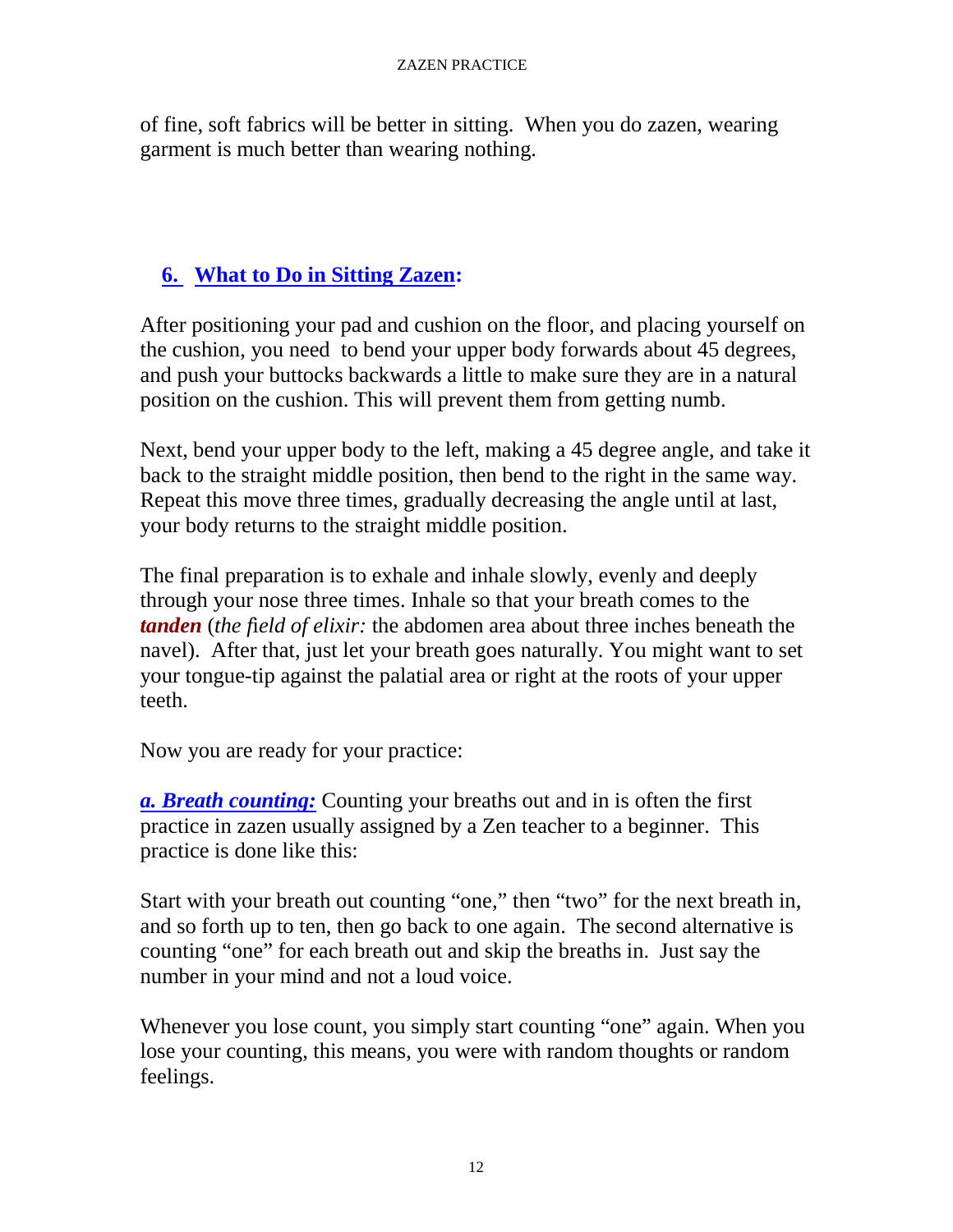*b. Breath following:* This is the second practice of zazen. In this practice, you just follow your breaths out and in with your mind's eye. This is very simple thing to do but it needs a great attention of your mind. In other words, your mind in general has been wandering anywhere it went. It is much like a monkey going from this tree to the other one, it never rests for a moment. With this practice, and the first one, too, your mind has only one thing to be with: *your breath*. By this, its wandering might be stopped and your mind's energy will not be wasted much like it did before.

The mind's energy saved in this way can be used in the way you want. However, do not confuse this power with enlightenment. When you lost your following, this means, you were with random thoughts or random feelings. Just resume the breath following.

Before standing up after a period of practice, you need to carry out the steps of readiness in reverse. This means leaning from side to side as before but commencing from the smaller angles up to the full 45 degrees.

Furthermore, you need to massage your body wherever it has become numb…knees, ankles, feet etc…until you feel fine. Then you stand up to walk zazen or *kinhin,* (See *"Walking Zazen"* below).

*c. Silent Illumination ("Mo chao" (Ch.) or "Mokusho(Jap.)):* This practice often comes after you have been practicing the first two methods for a while, meaning you do not lose counting in the first one, or you are not distracted from following your breaths in the second, even in noisy circumstances.

This practice may be the most difficult one because your mind will not have anything like breath as in the breath counting and breath following or a koan as in the next practice which it may rely on.

In this practice, you just sit with your awareness, always be awake. You just sit like a mountain, immovable, with an immense faith in that your own nature or Buddha-nature is manifesting in itself and you will realize it at any moment.

If any random thought or feeling arises in your mind, just let it come and go as it does. Do not try to stop, get rid of it or cherish it. When you lost your awareness, this means that you were with random thoughts or random feelings and you need to regain it.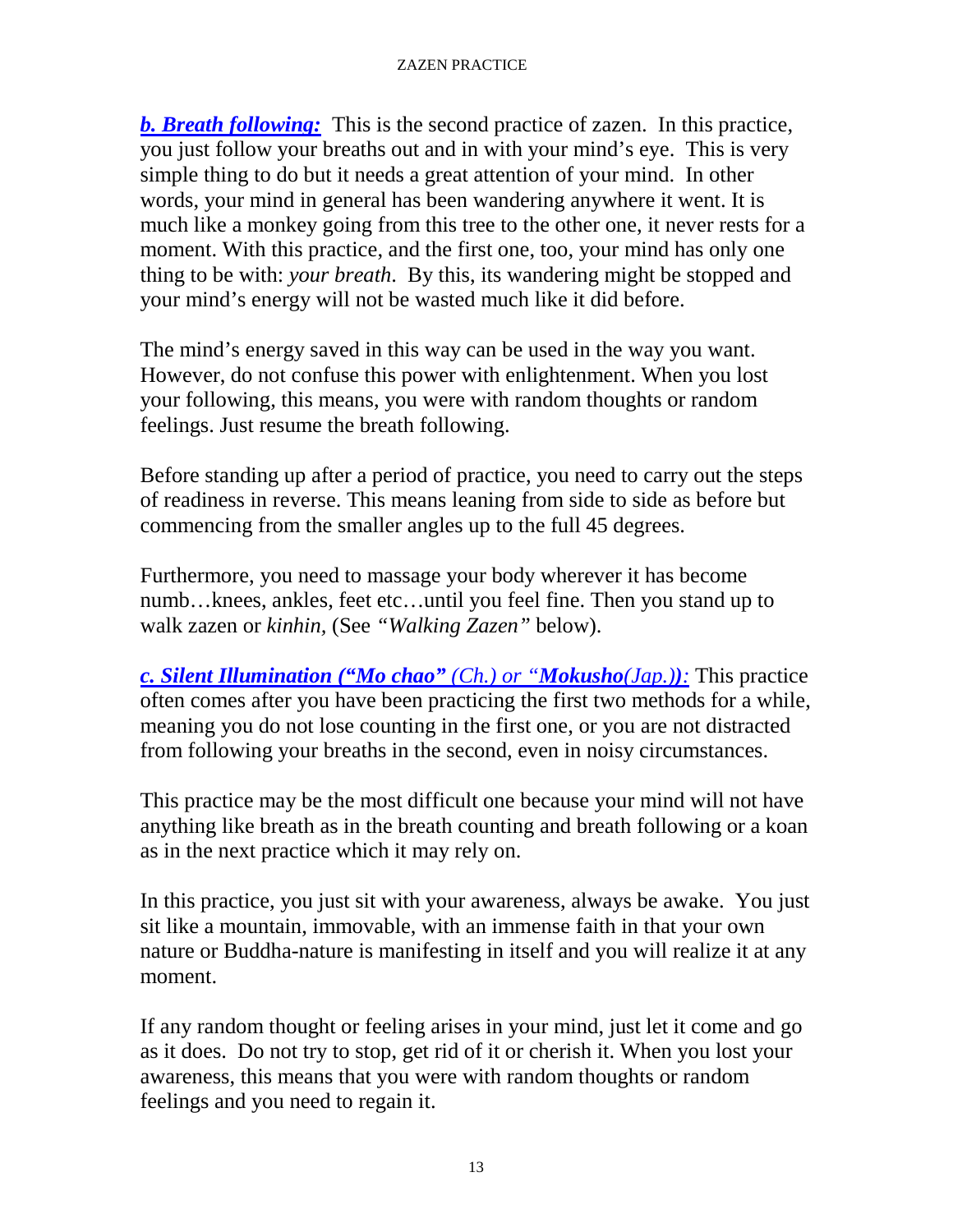Out of the three essentials in zazen practice: strong faith, doubt-mass, and strong determination; strong faith is most needed in this practice. The faith in one's Mind or Buddha-nature.

This practice had been practiced by the Buddha himself, his disciples, and has been practiced by the practitioners of Soto Zen. It is also called "shikantaza" in Japanese by the Soto Zen practitioners.

*d. Working with a koan:* This is the main practice of the Rinzai Zen practitioners. In this practice, you do not have to count or follow breaths but you must be assigned a koan by your Zen teacher who has his own working experience with koans.

The Koan is usually from a saying of the Buddha, a Zen master, a conversation which happened between a student and a Zen master, or a story from the fact of everyday activity.

The Zen master picks it up and gives it to the student to work with as a means to concentrate his mind's power to break through his own deluded mind and get in the world of enlightenment. For example:

When a monk asked Joshu, one of the greatest Chinese Zen masters: "Has a dog a Buddha-nature?" Joshu replied: "No". This is one of the famous koan in the book "Mumonkan" (Gateless Gate), and was compiled by Zen master Mumon in the 13th century in China.

Another famous koan was devised by Hakuin, one of the greatest Japanese Zen masters, and is as follows:

"You can hear the sound of two hands clapping together. Can you hear the sound of one hand?"

There are more or less 1,700 koans, only a number of them are in use at the Zen monasteries or Zen centers around the world. All of them indicate the same thing in you: your Original Face or own nature or Buddha-nature.

When you work with a koan (Jap.) or *hua-tou* (Ch), you need to become one with it. Whenever the koan and yourself are separate there will be random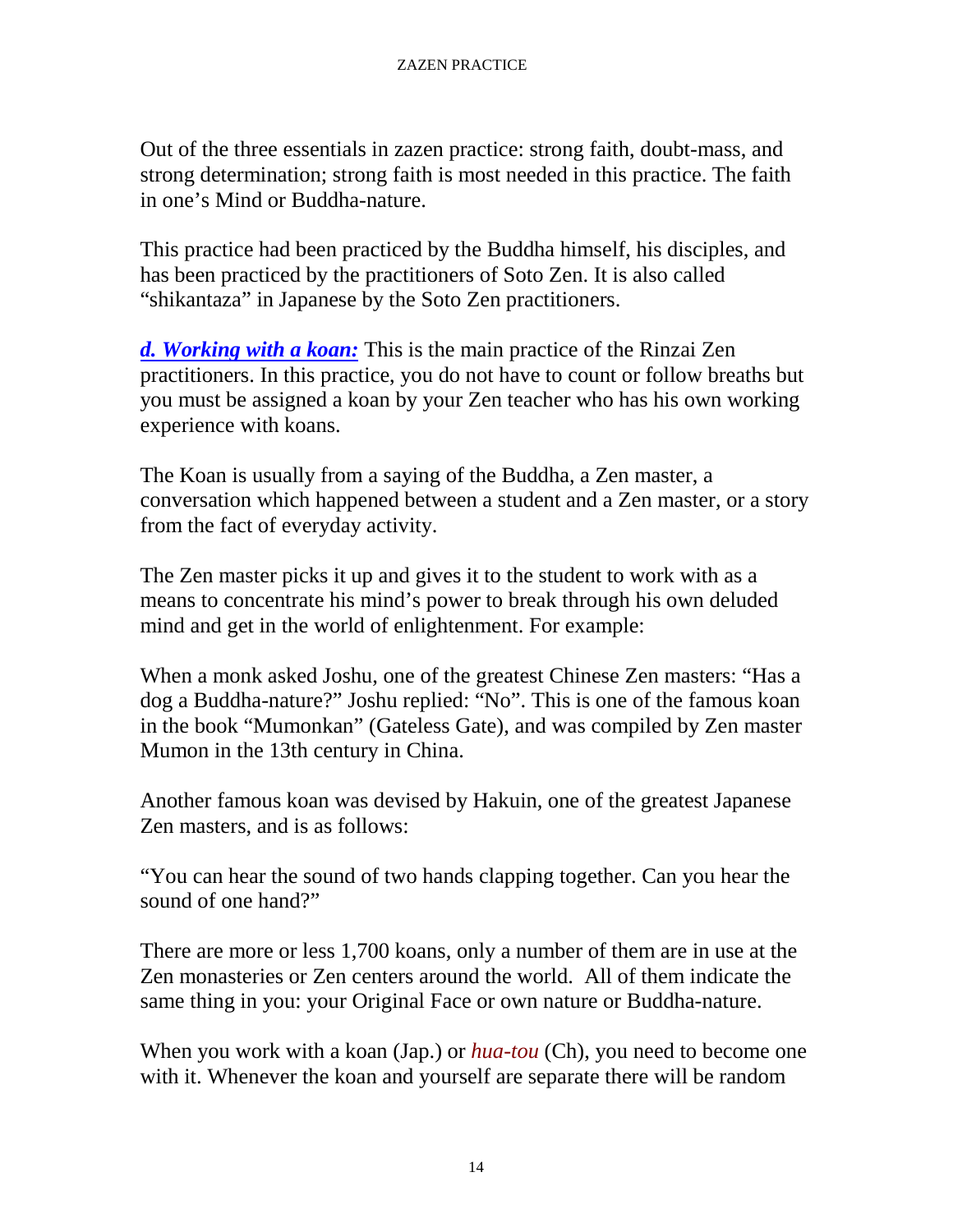thoughts or feelings arising in your mind. In this case you need to become one with koan or hua-tou again. And this is the one way to work with it.

*One of the aims and effects of working with a koan is to exhaust your random thoughts and random feelings to set the mind free from them and become ready for kensho (*seeing into one's own nature*).* (Actually, the other three practices: *breath counting, breath following,* and *silent illumination* do the same thing).

Some following excerpts that I borrow from three different Zen masters will help you to understand better how to work with a koan. Koan practicing under a real Zen teacher's guide might be the shortest way to *kensho*. That's why they are also used by the Zen teachers who do not even belong to Rinzai Zen .

Out of the three essentials in zazen practice, doubt-mass is most needed in this practice. About this method of practice, there is a Zen saying that goes like this: "The bigger doubt, the bigger enlightenment." You should start your koan with a doubt-mass: "What is the sound of one hand?" or "What is it that hears sounds and sees colors?" or "What is my Original Face before my parents were not born yet?" Try one of these until you got it, if you really want to.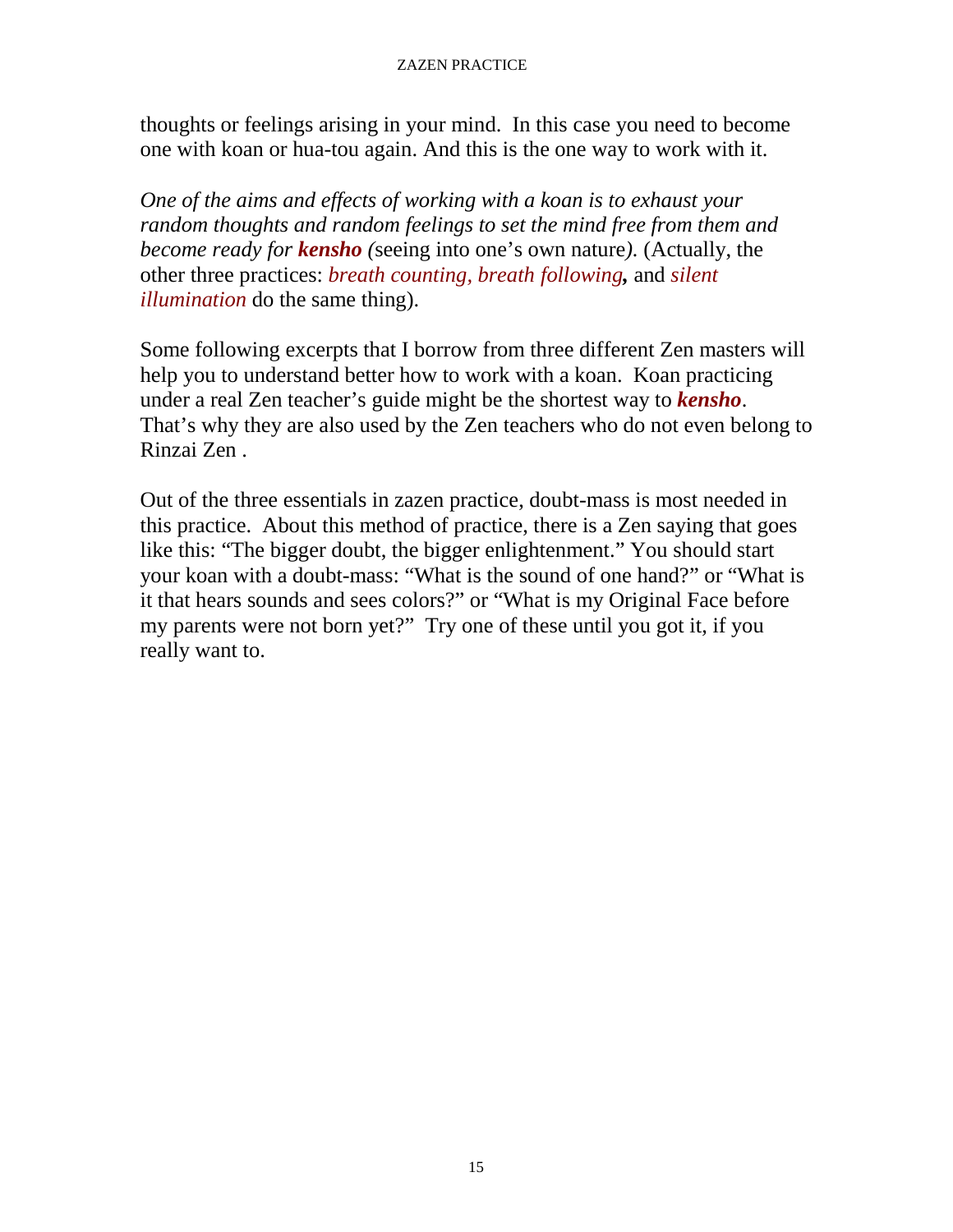## **7. How to Work with a Koan:**

*a. Koan: Joshu's Dog, by Zen master Mumon Ekai:*

A monk asked Zen master Joshu, "Does a dog have Buddha-nature? Joshu replied: "No."

## *Mumon's Comment:*

*To study Zen you must pass through the barrier of the Zen patriarchs; for wonderful enlightenment you must exhaust all your mental circuit. If you do not pass through the barrier of the patriarchs, and do not exhaust your mental circuit, you are like a shadow of a ghost leaning on leaves of plants and blades of grasses.*

*But what is the barrier of the patriarchs? This one word "NO" that is the very door to the source; so it is called the "Gateless Barrier of Zen."*

*Those who can pass through this barrier not only see Joshu in person but also will be able to walk with the patriarchs of all time hand in hand, be a part of each other, see the same eye, and hear the same ear. Would that not be joyous?*

*Isn't there anyone who wants to pass through the barrier? Take all three hundred sixty bones in your body, forty-eight thousand pores on your body, and with your mind, too, make them all into a mass of doubt, inquiring the word No, bringing it to mind day and night. Do not understand the word No as the existence, do not understand it as the nonexistence of something.*

*It will be like having to swallow a hot iron ball, which you cannot spit out no matter how hard you try. Wipe out all the previous misconceptions and misperceptions, eventually it becomes tamed, inside and outside become one*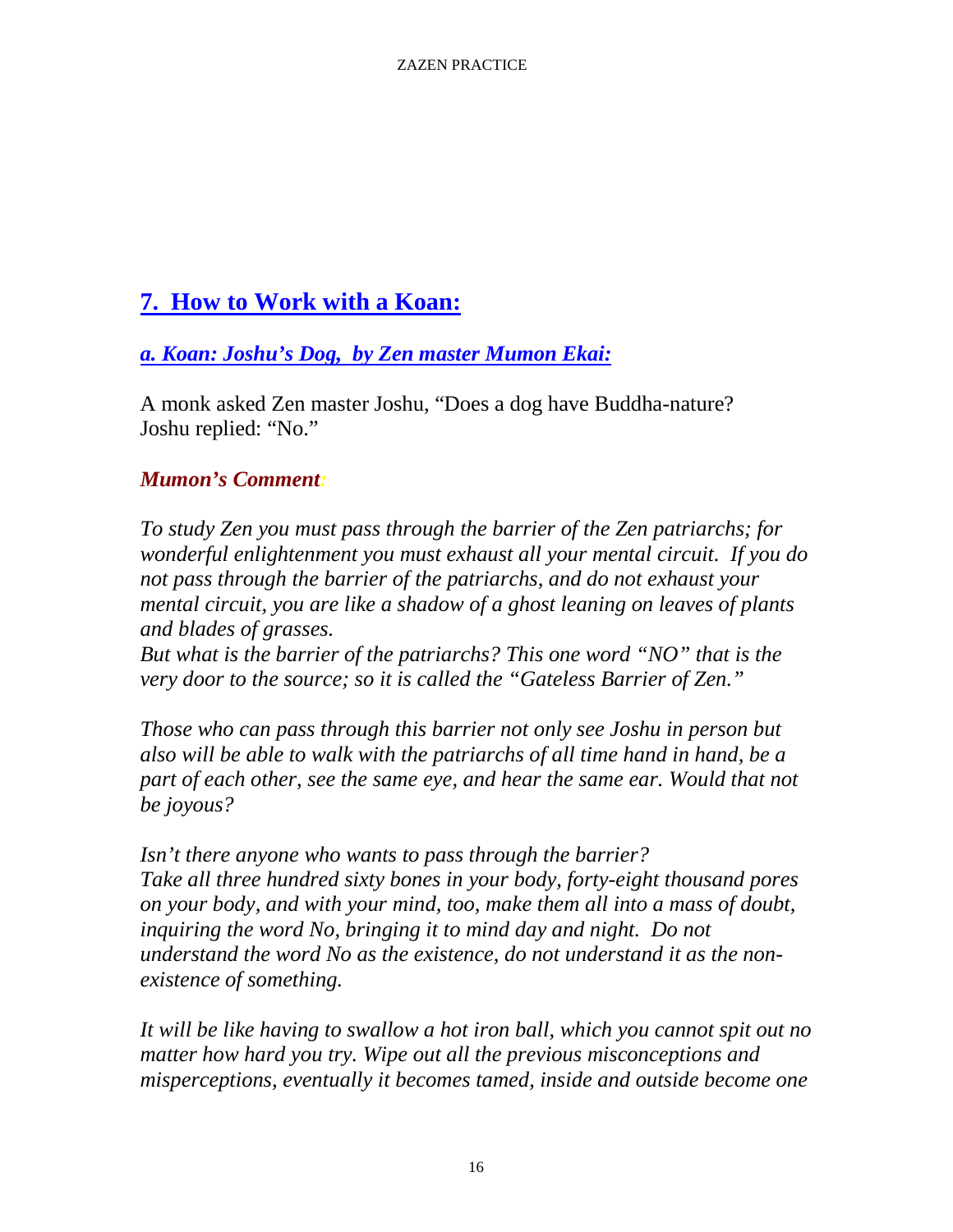*mass. It is like a dumb person who has had a dream, you can only see it for yourself.*

*When you suddenly break through, startling the heaven and shaking the earth, it as though you obtained the great sword of the General Kwan: meeting buddhas, you kill the buddhas; meeting Zen patriarchs, you kill the Zen patriarchs. On the shore of life and death, you are totally independent; in the midst of six realms of rebirths and four modes of existence, you walk freely and enjoy with samadhi.*

*But how do you bring it to mind? Using all of your energy day and night, bring up this word No. If you can keep it continuously, you will be like a torch of Dharma that lights up at the moment fire just set to it.*

## *Mumon's Verse:*

 $\overline{a}$ 

*A dog Buddha-nature! This is presentation of the whole, the absolute imperative. As soon as you get into "has" or "has not" You lose your body and forfeit your life. 1*

<sup>1</sup> *from "Wu-men Kuan" by Zen master Wu-men, the 1st koan, translated from Chinese text).*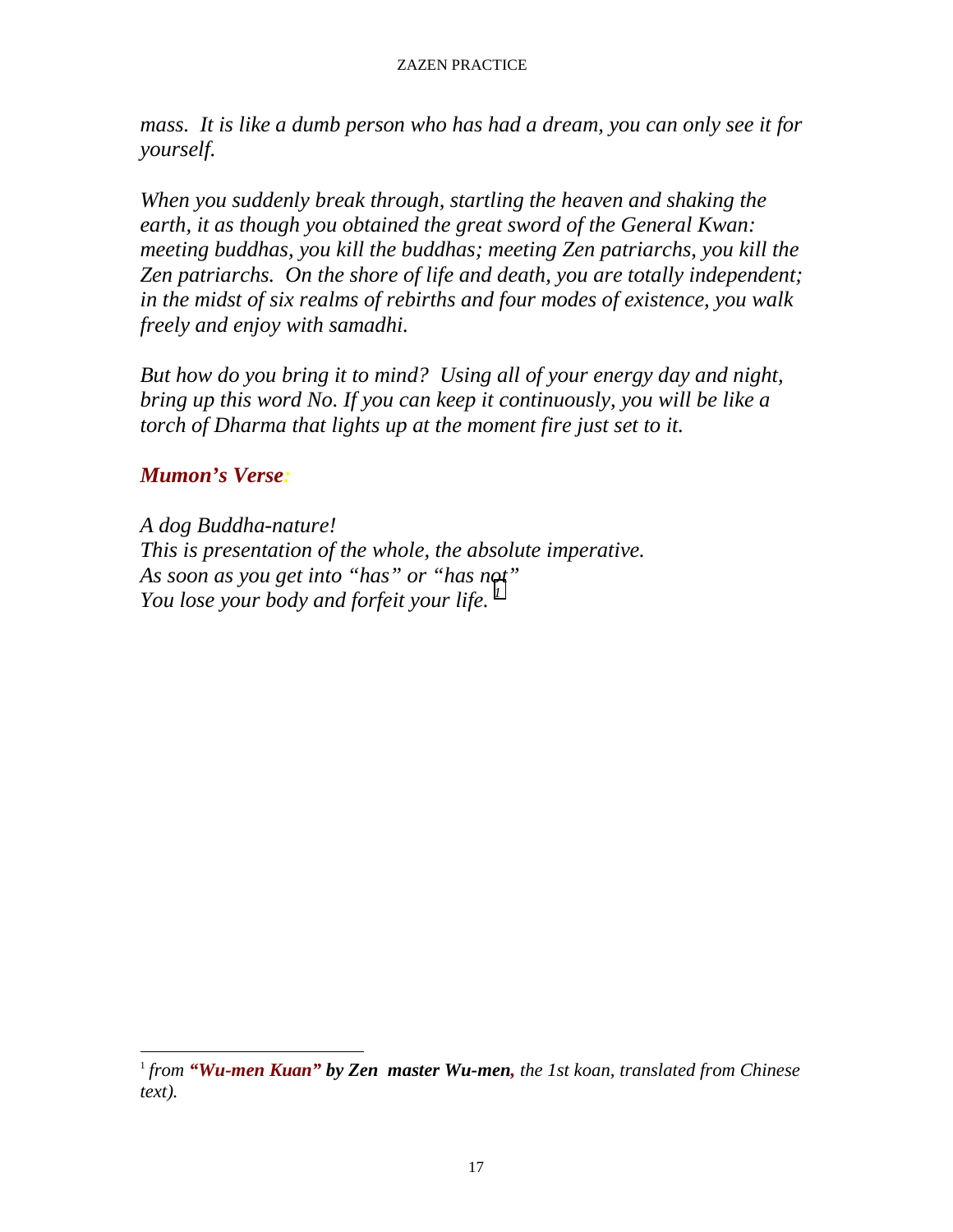## *b. Koan " What Is It That Hears?" by Zen master Bassui Tokusho (Jap.):*

*In zazen neither despise nor cherish the thoughts that arise; only search your own mind, the very source of these thoughts grasping the source of the sounds of the world about him.*

*We must understand that anything appearing in your consciousness or seen by your eyes is an illusion, of no enduring reality. Hence you should neither fear nor be fascinated by such phenomena. If you keep your mind as empty as space, unstained by extraneous matters, no evil spirits can disturb you even on your deathbed.*

*While engaged in zazen, however, keep none of these counsels in mind. You must become the question "What is this Mind?" or "What is it hears these sounds?" When you realize this Mind you will know that it is the very source of all Buddhas and sentient beings.*

*The Bodhisattva Kannon [Avalokiteshvara] is so called because he attained enlightenment by perceiving that:*

*At work, at rest, never stop trying to realize who is it that hears. Even though your questioning penetrates the unconscious, you won't find the one who hears, and all your efforts will come to naught.*

*Yet sounds can be heard, so question yourself to an even profounder level. At last every vestige of self-awareness will disappear and you will feel like a cloudless sky. Within yourself you will find no "I." Nor will you discover anyone who hears.*

*This Mind is like the void, yet it hasn't a single spot that can be called empty. Do not mistake this state for Self-realization, but continue to ask yourself even more intensely, "Now who is it that hears?" If you bore and bore into this question, oblivious to anything else, even this feeling of*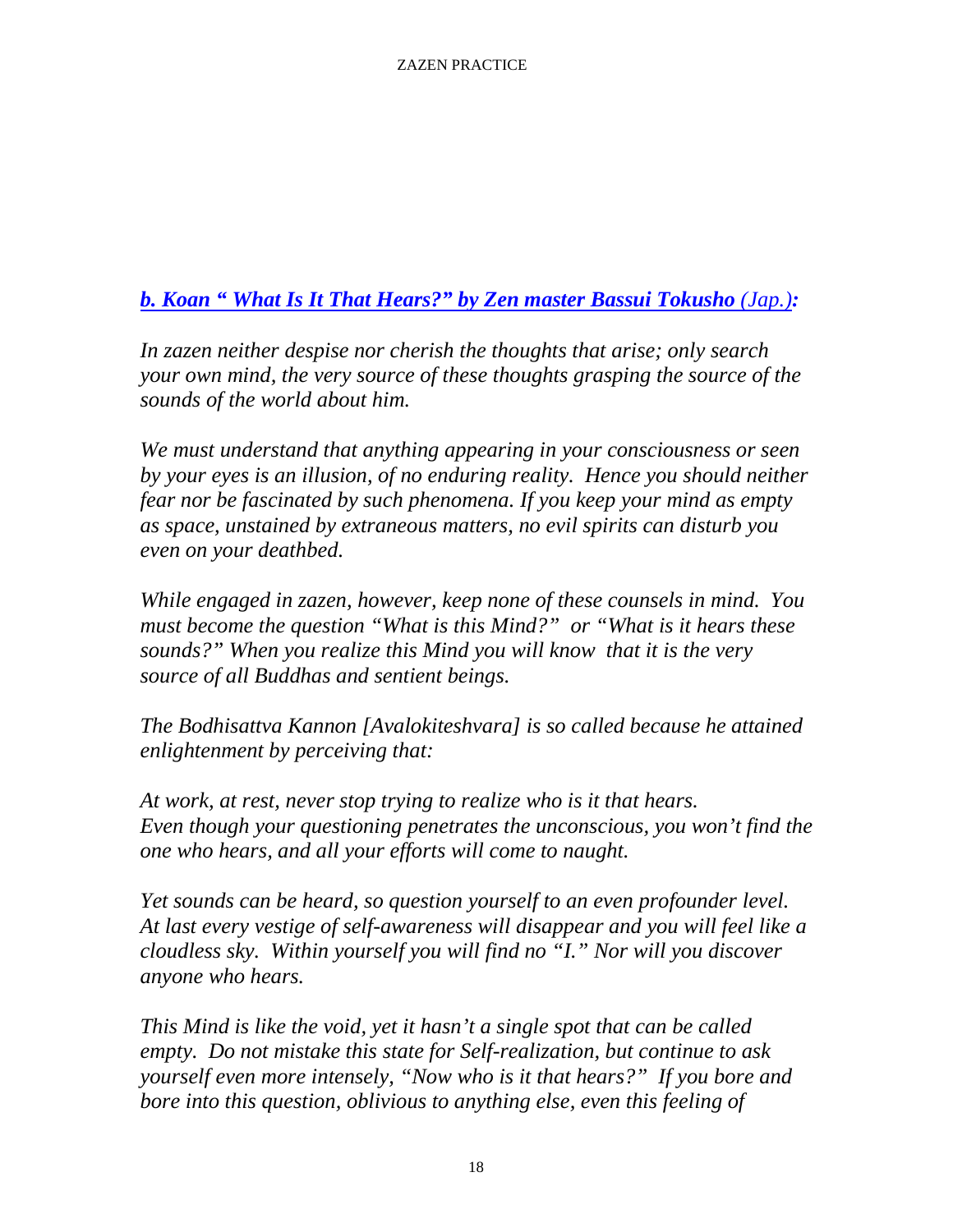*voidness will vanish and you won't be aware of anything - total darkness will prevail. Don't stop here, keep asking with all your strength, "What is it that hears?" Only when you have completely exhausted the questioning will the question burst; now you will feel like a man come back from the dead. This is true realization. You will see the Buddhas of all universes face to face and the patriarchs past and present.*

*Test yourself with this koan: " A monk asked Joshu: 'What is the meaning of Bodhidharma coming to China?' Joshu replied: 'The oak tree in the garden.'" Should this koan leave you a lightest doubt, you need to resume questioning "What is it that hears?"*

*If you don't come to realization in this present life, when will you? Once you have died you won't be able to avoid a long period of suffering in the Three Evil Paths. What is obstructing realization? Nothing but your own haft-hearted desire for truth. Think of this and exert yourself to the utmost.*<sup>1</sup>

 $\overline{a}$ 

<sup>1</sup> *from "Three Pillars of Zen" , translated by Philip Kapleau, 1989.*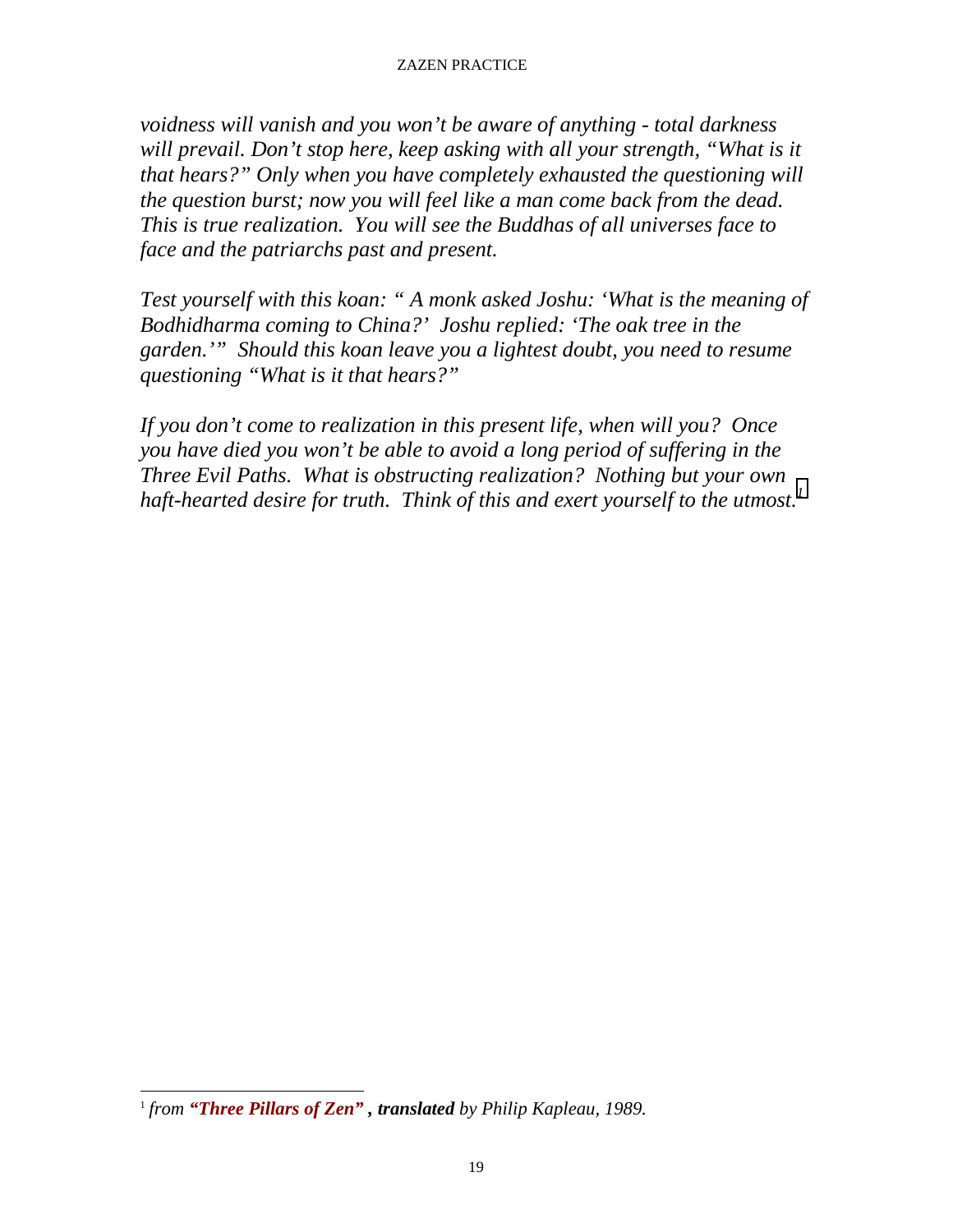## *c. How to Work with a "Hua-tou" by Zen master Hsu Yun :*

*When beginners first practice Zen, they always have difficulty in subduing their ever-flowing errant thoughts, and suffer the miseries of pains in their legs. They do not know how to work these matters out.*

 *The important thing is to stick to Hua-tou (Chinese word: the most important word or phrase to stick to in a koan, for example, the word "No" in the koan Joshu's Dog) at all times, when walking, lying, or standing. From morning to night observing Hua-tou vividly and clearly, until it appears in your mind like the autumn moon reflected limpidly in quiet water. If you practice this way, you can be assured of reaching the state of Enlightenment.*

 *In meditation, if you feel sleepy, you may open your eyes widely and straighten your back; you will then feel fresher and more alert than before.*

*When working on the Hua-tou, you should be neither too subtle nor too loose. If you are too subtle you may feel very serene and comfortable, but you are apt to lose the Hua-tou. The consequence will then be that you will fall into the 'dead emptiness'. Right in the state of serenity,*

 *if you do not loose the Hua-tou, you may then be able to progress further than the top of the hundred-foot pole you have already ascended. If you are to loose, too many errant thought will attack you. You will then find it difficult to subdue them.*

*In short, the Zen practitioner should be well adjusted neither too tight nor too loose; in the looseness there should be tightness, and in the tightness there should be looseness. Practicing in such manner, one may then gain improvement, and merge stillness and motion into one whole.*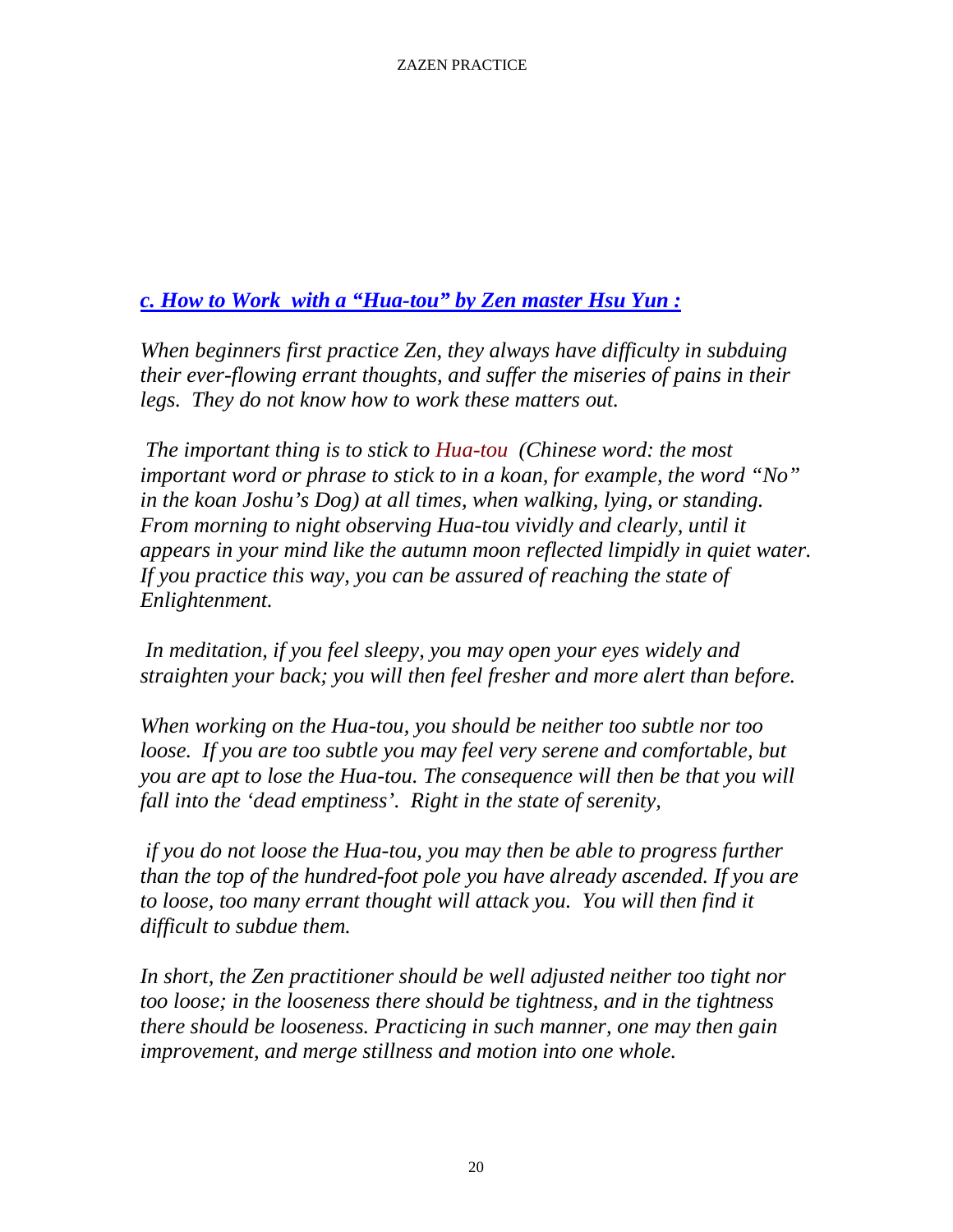*I remember in the old days when I practiced the circle-running exercise in Golden Mountain Monastery and other places, the supervising monks made us run like flying birds! Oh! We monks really could run when the warning board suddenly sounded its stop-signal, everybody stopped and stood still like so many dead poles! Now think! Under these circumstances, how could any drowsiness or distracting thoughts possibly arise?*

*When you are meditating in the sitting posture, you should never bring the Hua-tou up too high; if you bring it up too much, you will get a headache. Nor should you place the Hua-tou in your chest; if you do, you will feel uncomfortable and suffer a pain there. Nor should you press the Hua-tou down too low; if you do, you will have trouble with your stomach and see delusive visions.*

*What you should do is to watch the word 'Who,' softly and gently, with smooth mind and calm, steady breath, like that of a hen as she hatches her eggs or a cat when she watches a mouse. If you can do this well, you will find that one of these days your life-root will suddenly and abruptly break off!" 1*

 $\overline{a}$ 

<sup>1</sup> *from "Practice of Zen" translated by Garma C. C. Chang, 1970.*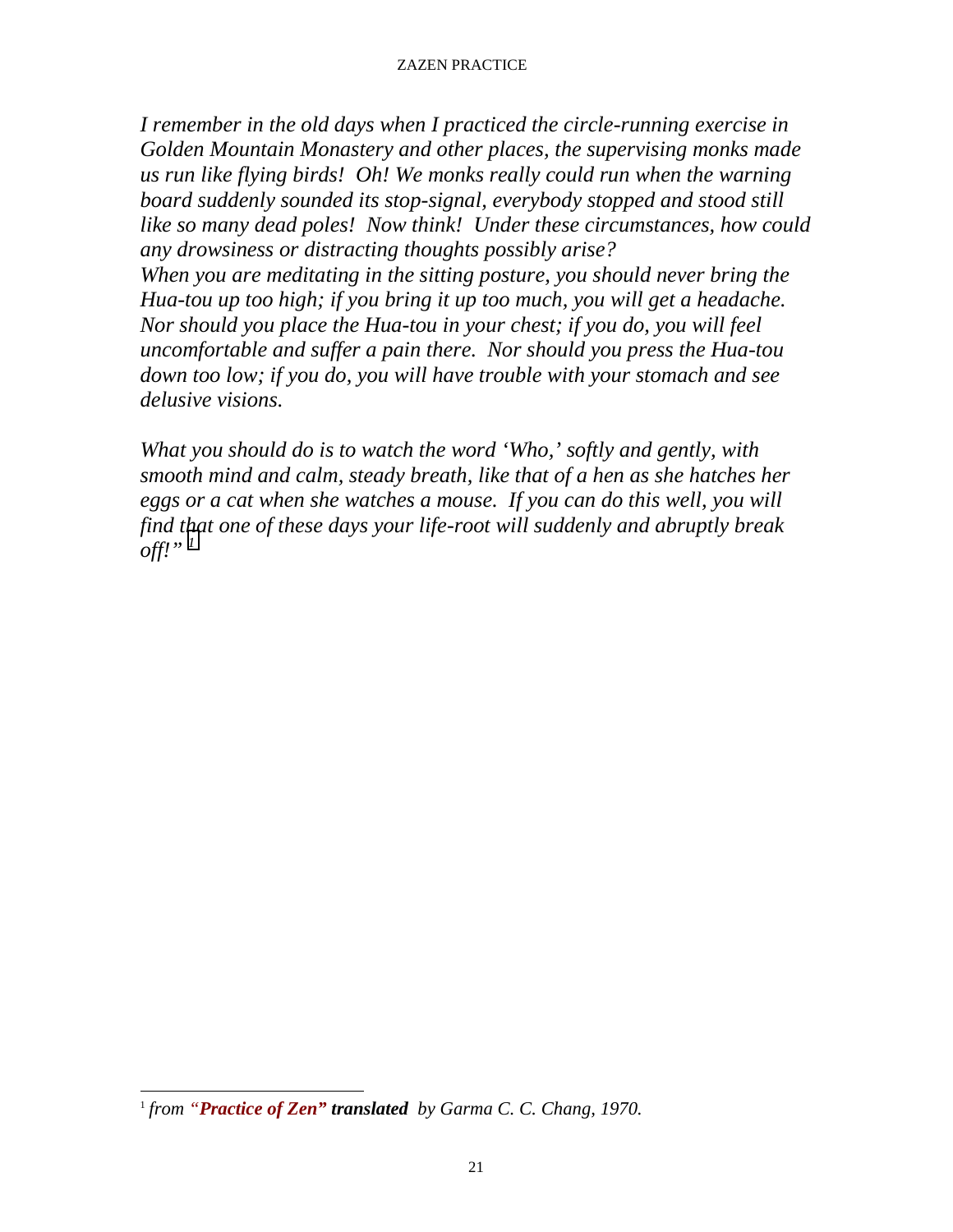## **8. Walking Zazen (Kinhin,** Jap.**):**

You can do walking zazen after each time you do sitting zazen to refresh your body, lessen the feeling of numbness or sleepiness. You feel bored or tired because you are not some kind of machine which works at the same speed whole day and night.

Your continued practice from sitting to walking and from walking back to sitting means that if you do breath counting, for instance, keep going with it.

In walking zazen, you place your right fist with the thumb inside, on your chest and your left palm covers the right fist, with both elbows held to make right angles with your body. Your eyes rest at a point about two yards in front of the feet.

Start stepping forward with the left foot first. Your heel down to the floor first then the toes, step like your foot sinks into the floor. Do each step about 6 inches forward slowly with your breath in and out and with mindfulness.

You can walk briskly and with energy like a Rinzai does, or you can walk slowly and leisurely as a Soto does. Your walk might make a wide circle or a rectangle, it depends on the site you have. Each time will be about five to ten minutes after each sitting of twenty five to forty-five minutes.

## **9. Choosing the Place to Sit:**

It will be best if you have a private room in your house. If not, you will need a separate corner to do zazen.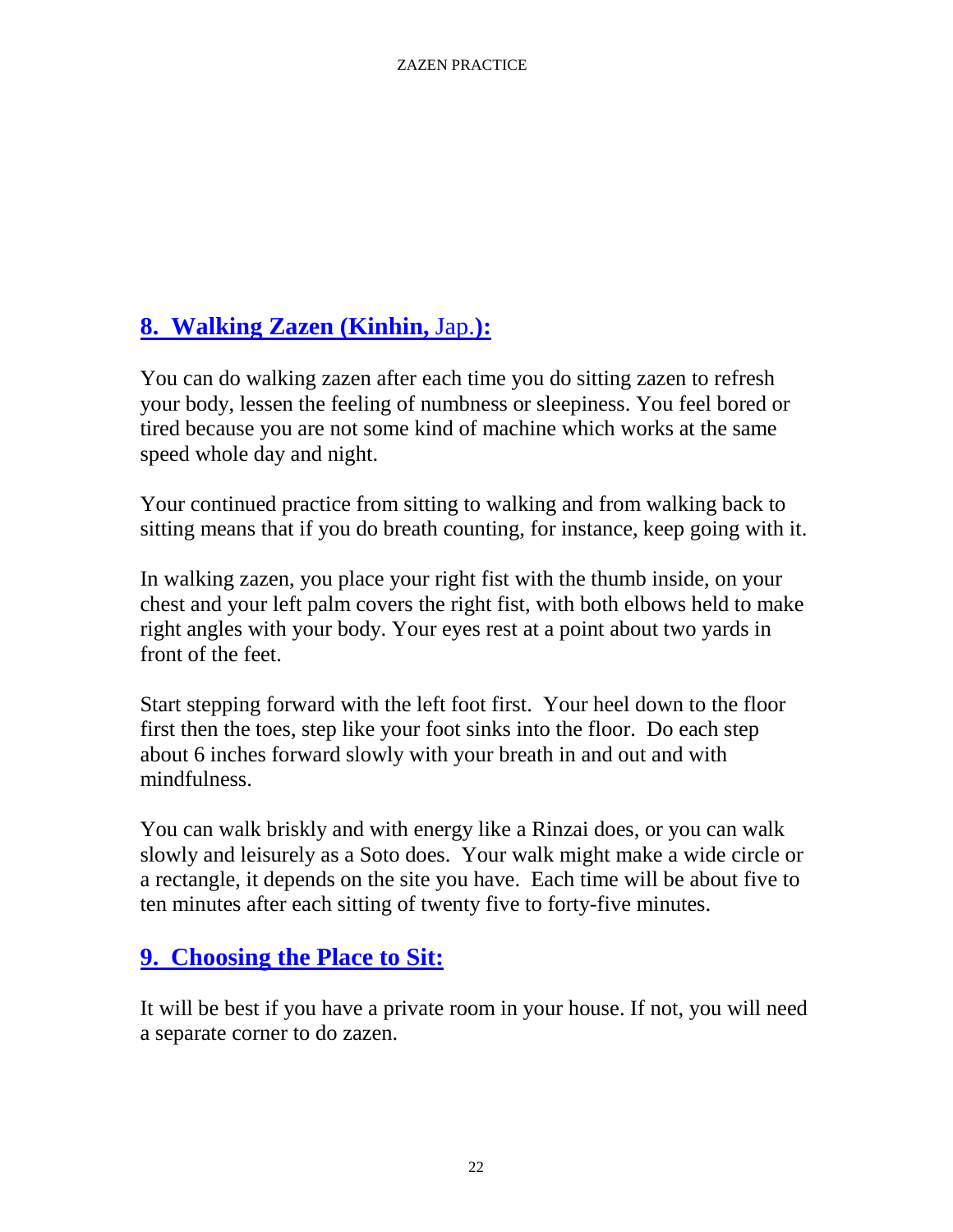You might like to have a small statue or a picture of the Buddha or Bodhidharma or some other Zen master whom you like. Or if you like, you can do palms together and bow or do prostration (three times for each) before the statue.

When you do either of these, just do it and do not think you are asking any favor from them or "Why do I have to pay my respect to these statues?"

If you start thinking of something like that, then it is just your ego's action. The statue or picture can be hung on the wall or placed on your desk. A couple of sutras like the "*Heart Sutra*", the "*Diamond Sutra*", the "*Platform Sutra of Hui-neng*", or alternatively one of a selection of Zen masters' records like Joshu Zen master's Record, or any other Zen master's you prefer.

If you like to have some sandalwood incense to burn or some kind of flower in a little vase, it would be fine. All of these will give you an atmosphere of dignity to do zazen.

The room or the corner should be not too dark or too bright when you sit in zazen. The temperature is not too hot and not too cold; if you can have some kind of clean and fresh air, it would be ideal for a rather long period of time. All of the above mentioned will make up a simple and serious atmosphere to zazen.

You will need to face a plain wall or curtain from about a distance of about one yard. Your eyes' sight is neither set up high nor low. Your eyes should be just half-closed and alert. Your tongue-tip might be set lightly against the upper palate close to the upper teeth.

*Note: Do not sit on a bed or a couch, except if you are sick or cannot move yourself.*

## **10. Time to sit:**

You can sit at some time in the early morning if your working schedule allows you to do so. In the early morning it is often less noisy than other times during the day and the atmosphere is still more pure than later in the day or in the evening.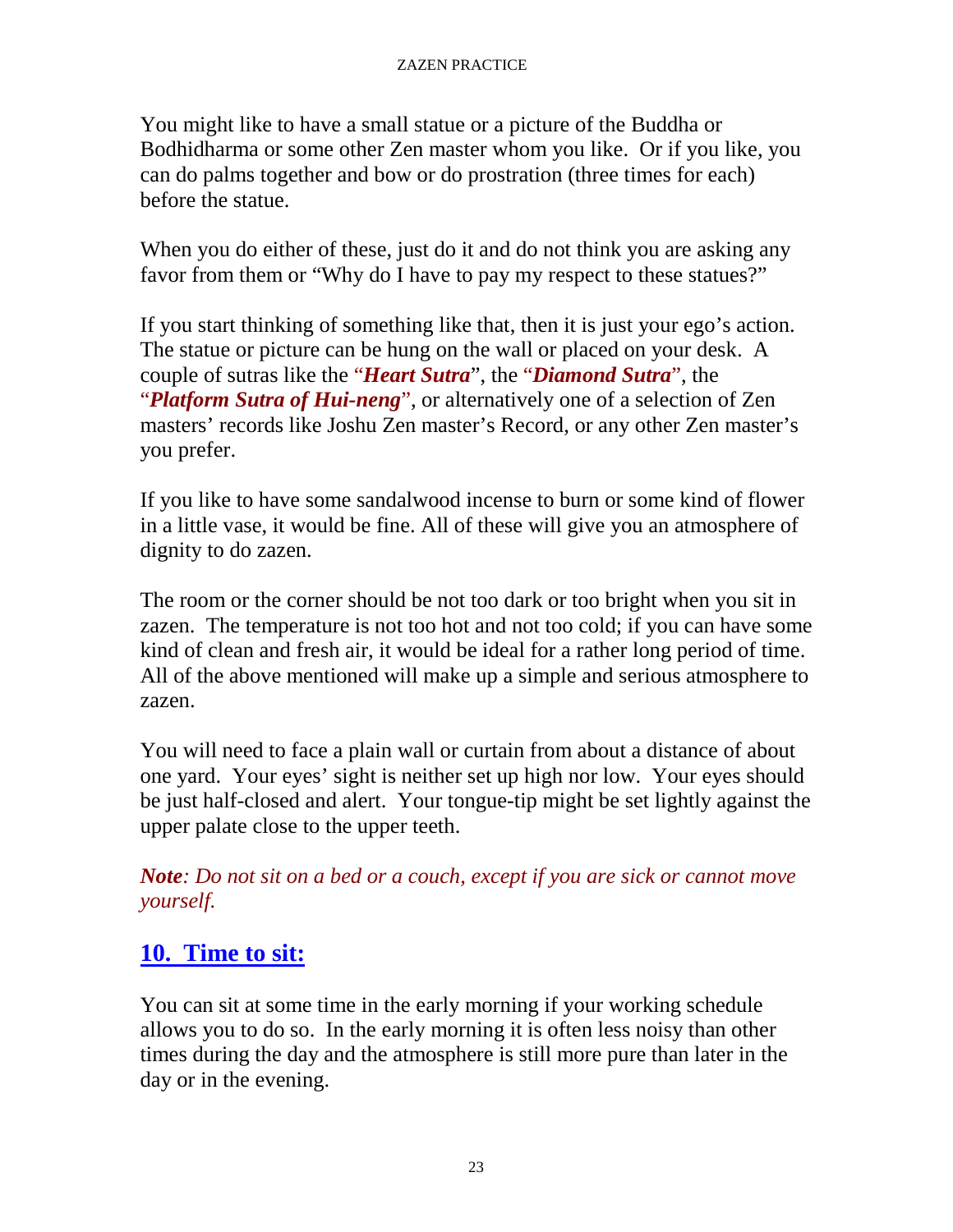You may sit in the evening about 9:00 P.M. or later. It would be better if you start to sit about two hours after your meal because if your stomach is still full it will be not good for sitting. What has just been said is for a beginner, and if your are an enthusiast practitioner, whatever time would be good for you.

## **11. How long to sit:**

If you are a beginner**,** a 15 minutes serious sitting is enough for each time you sit. If the circumstances allow, you can sit two or three times a day.

When you are ready, you can increase the time to sit up to the maximum of 45 minutes each time. If you do more than 45 minutes a period, the effectiveness of your zazen will be decreased.

Of course, when you are training at some Zen monastery or center, you must follow its regulations. You will be sitting whole day and night throughout the week of *sesshin* (Japanese, lit.: focusing your mind), is held there.

Sitting zazen is needed to be done on a daily basis, if you want get some benefit from it. Do not sit too much or too long in a period of time then quit it for another period of time (weeks, months…or longer). This way won't work as you want.

## **12. Sitting by yourself:**

Sitting by yourself at home or somewhere else will be good if you are used to the sitting posture you do. If not, you will need someone else tell you how to adjust your backbone and head into the correct position. You might use wisely a mirror to reflect and tell you how you are doing with the posture.

Moreover, you are supposed to know how to deal with some kind of problems might happen to you when you are in sitting, for instance, makyo or sometimes you might happen to fall into a state of unconsciousness or some kind of zen-sickness.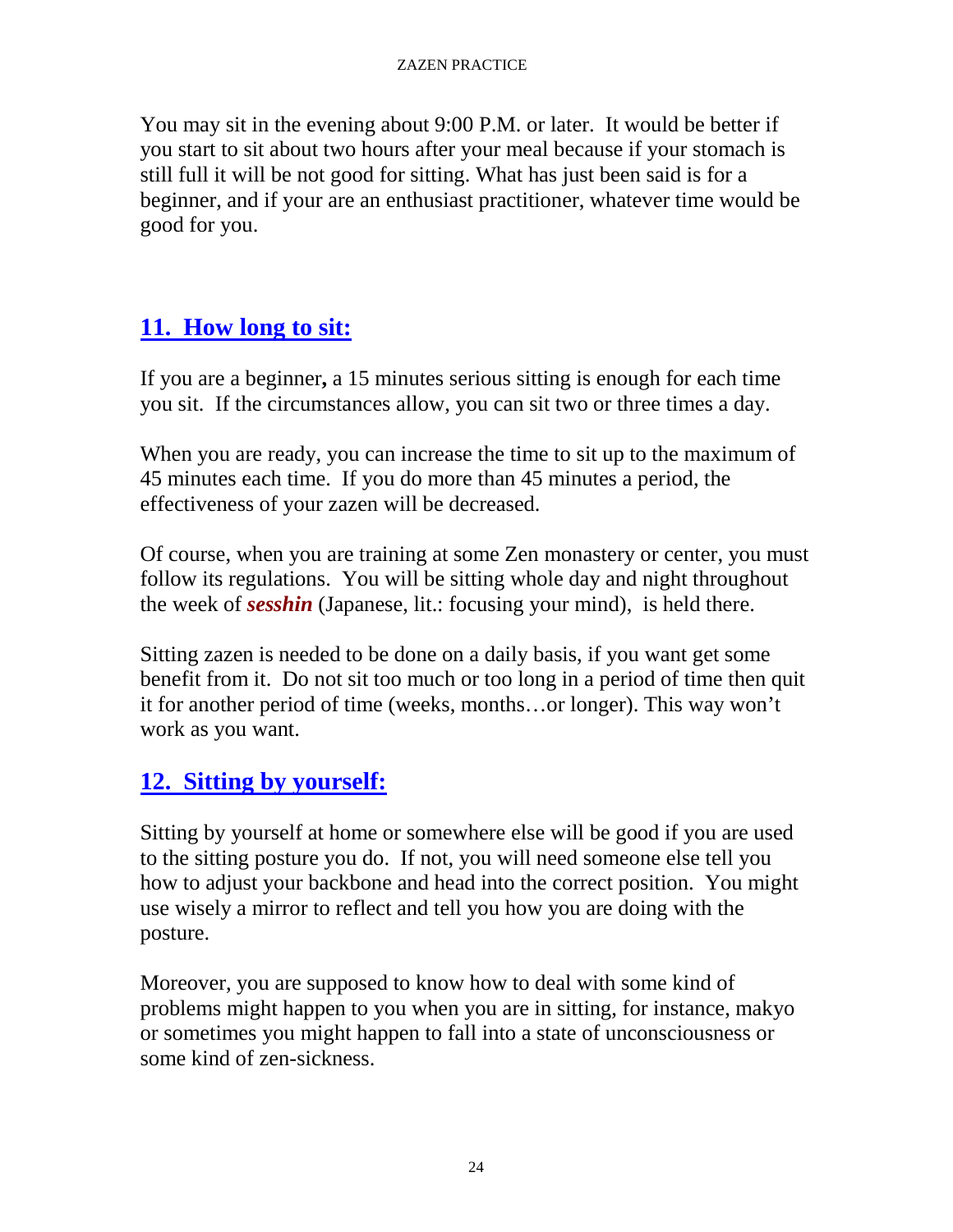## **13. Sitting with other sitters in a group:**

Sitting with other sitters in a small group will be of some benefit if your purpose in zazen is just for improvement of mental or physical health. This is particularly right if there is no real Zen teacher's guide in that group. Otherwise, if you really want to enlighten yourself then you need to see a real Zen teacher in person for his direct guide.

## **14. Sitting in Zendo at a monastery or a Zen center:**

When you are training yourself at some Zen monastery or center, almost all the things that you need are already there, the guide of a Zen teacher, the support from other participants, and all other things. Of course, you should follow the flow of the monastery or center at that time.

However, the most important thing is your determination and efforts that you perform on the way to enlightenment. One thing to remember is that the way to enlightenment is usually rough, slippery, and long.

## **15. Treatment of what happens in sitting:**

## *a. Pain at legs:*

Pain and suffering in sitting zazen would be the first truth of Buddhism as the Buddha has taught for more than 2,500 years, especially to you as a beginner. So, if you like to walk the Way of the Buddha, you need to overcome pain at legs first.

Actually, it won't last as long as you think the first times you experience it. You can overcome it by your strong will, by doing some kind of physical exercises like yoga or massage for your legs before and after sitting on daily basis. You may want to sink the lower part of your body into warm water everyday about 20 minutes.

All of the things I have just mentioned will help you to overcome the "first truth". Do not think that maybe the Oriental people would not have this kind of problems. The fact is not what you thought. The older the harder in overcoming this problem. But anyone, including you, can do it, with a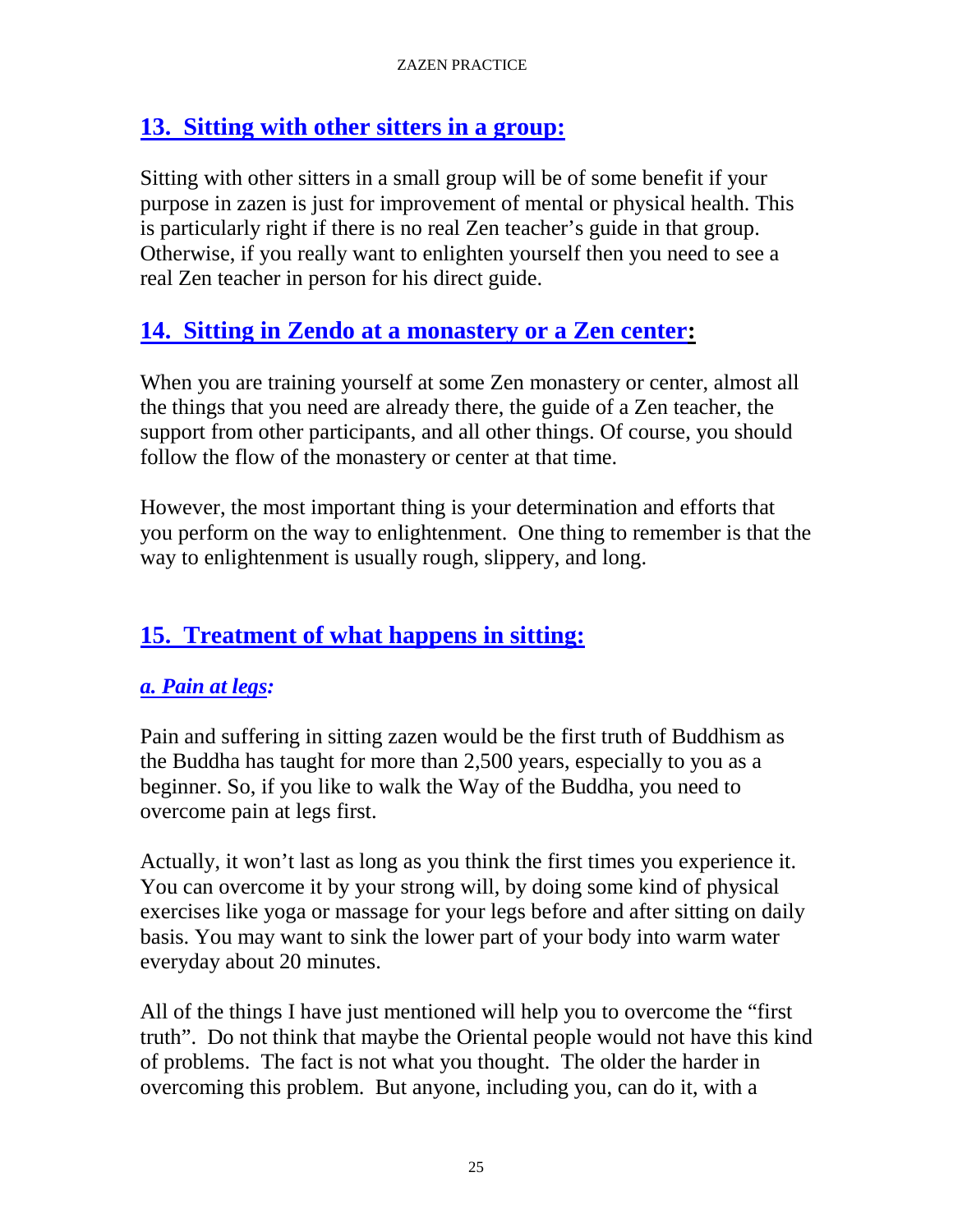strong will and continuous patience. You might ask: How long will it take? The quick answer is: It depends on the individual's efforts to overcome it.

## *b. Sleepiness :*

It is very easy to fall into sleep or feel very sleepy in sitting zazen when your eyes are closed or your body is getting tired, either because you could not sleep well last night or have worked hard during the day. Sometimes you feel bored and you will fall asleep during zazen. If one of these things happen, what should you do to wake up and keep on doing zazen?

Here is a couple of things you can do to help yourself:

- (1)You might want to think about the death that may happen to you at any time, and time never waits for you.
- (2)You might need to get up and find some fresh air or cold water to splash into your face, etc…

## *c. Makyo:*

This is another romanized Japanese word *Ma,* literally, meaning: bad or devil*; kyo* means images, picture or figures of beings and/or things that appear to the practitioner in sitting zazen. For example, you might see the Buddha and Bodhisattvas (candidates for Buddhahood) or Arahats (Buddhist saints who no longer have leaks of passions) and their retinues, walking around or giving discourses in front of you. You might feel like you yourself are flying in the air. You might hear some sound which other people do not hear. All of those things are a mixture of falsehoods and facts**.** The reason why you see them might be you made big efforts in sitting zazen which, in turn, impact upon your mind and your mind then created them, as the Buddha taught in the *Shurangama-sutra*.

The other reason might be your breathing was not in accordance with your mind, according to *Zazen Yojinki (Precautions for Zazen Practitioners)* by Zen master Keizan, the third Patriarch of Japanese Soto Zen, who lived in the  $14<sup>th</sup>$  century. Therefore, it can be said that makyo are illusionary visions or sensations.

Makyo appearing means your efforts in sitting are effective and they are like some signs foretelling you about some world which you have not known yet.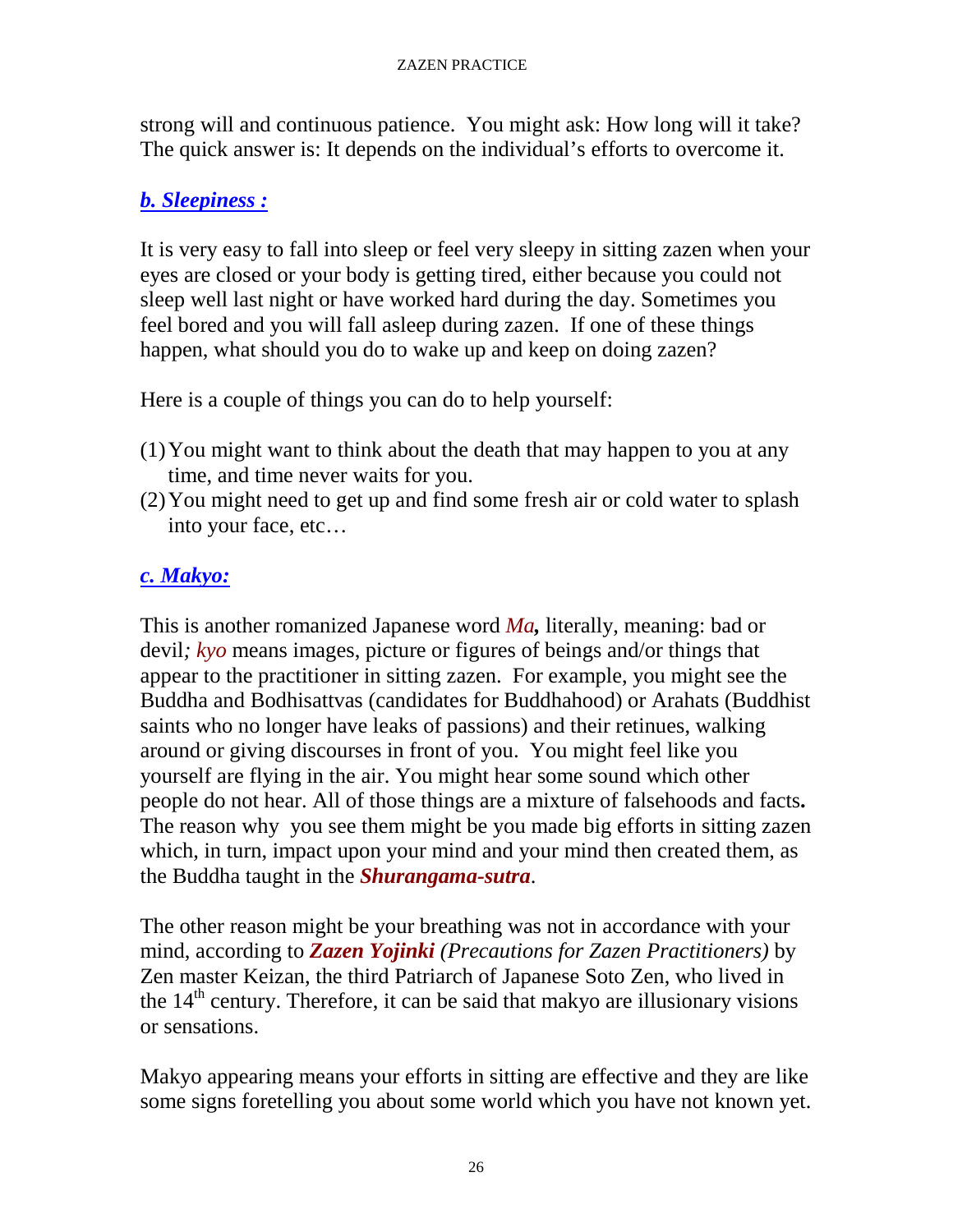In the *Shurangama-sutra*, the Buddha mentioned fifty common kinds of makyo that may appear to sitters.

He gave us the treatment for all of them like this: "Because you exerted some pressure on your mind in practice and you have them. Do not think you attained the Sainthood. If you think so, you get caught in the net of devils". Some of them appear more often than the others. It depends on the personality of the sitter.

My teacher teaches: "Whether they look good or bad to you, as a sitter, do not pay attention to them and just keep going on with your practice." Dreams would not appear to the person who has a sound sleep, makyo won't appear to the sitter in true zazen.

## *d. Zen sickness:*

In general, when we do zazen correctly, it could help us to prevent many popular illnesses, for example, tiredness, cold, headaches, etc.… Here, with **"**zen sickness" I mean some kind of sickness which may happen to you during the time you practice zazen.

It might be dangerous and harmful to you, some might even make you a man with some physical or mental defect afterward if you or your Zen teacher did not realize it, or did not prevent them before it would happen. Especially when it has just happened and you or your teacher do not get it cured. Then it will be with you in the rest of your life. For example, the serious sickness which Japanese Zen master *Hakuin* had for a long period of time when he was young and practiced zazen too much. In his autobiography, he himself told us his own story: "*Before the month was out, my heart fire began to rise upward against the natural course, parching my lungs of their essential fluids. My feet and legs were always ice-cold: they felt as though they were immersed in tubs of snow. There was a constant buzzing in my ears, as if I were walking beside a raging mountain torrent. I became abnormally weak and timid, shrinking and fearful in whatever I did. I felt totally drained, physically and mentally exhausted. Strange visions appeared to me during waking and sleeping hours alike. My armpits were always wet with perspiration. My eyes watered constantly. I traveled far and wide, visiting*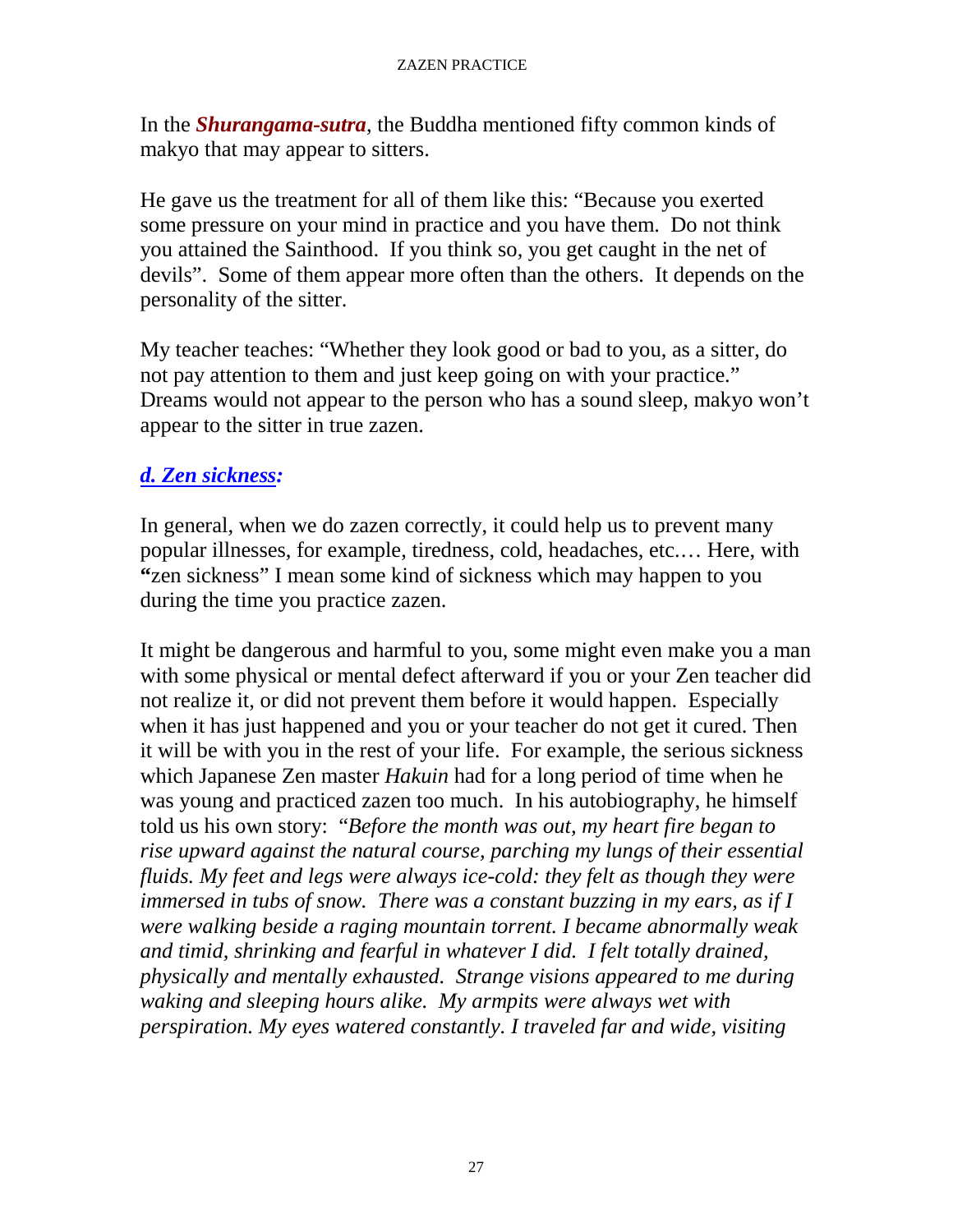*wise Zen masters, seeking out noted physicians. But none of the remedies they offered brought me any relief." 1*

Fortunately, he found the hermit *Hakuyu* who lived in a remote mountain cave in the Shirakawa District of Tokyo, who taught him the method of "introspective meditation" of Taoism, putting the mind at *tanden (field of elixir:* the abdomen area under the navel), the method of meditation of nonmediation to cure it. And thanks to these methods of meditation, Hakuin got himself cured.

Another case is the sickness which Chinese Zen master *Fa Kuang* had and could not be cured because it was too late when he realized it and his own teacher did not know about it.

In his autobiography, *Han Shan,* who was also a Chinese Zen master, had an opportunity to practice with master Fa Kuang and knew the situation well, told us about the zen-sickness of master Fa Kuang as follows:

*One day the Master said to me, "It is not necessary for you to go away to a far place to seek a Zen teacher. I hope you will stay with this old man so that we can work together on subduing the Ox." I said to him, "Your wit, eloquence, and understanding of Buddhism are in no way inferior to that of Tai Hui. However, there are some peculiarities in your manner that puzzle me. I am conscious that your hands are always waving and your mouth constantly murmuring as if reading or chanting something. In short, your manner seems rather like that of a lunatic. What is that reason for it?" Master Fa Kuang replied, "This is my zen-sickness. When the 'Wu' [Satori] experience came for the first time, automatically and instantaneously poems and stanzas poured from my mouth, like a gushing river flowing day and night without ceasing. I could not stop, and since then I have had this zensickness." I asked, "What can one do when it first appears?" He replied, When this zen-sickness first appears, one should notice it immediately. If he is not aware of it, a Zen master should correct it for him at once by striking severely and beating it out of him. Then the Master should put him to sleep. When he awakes he will be over the sickness. I regret to say that my Master was not alert and severe enough to beat it out of me at that time."1*

 $\overline{a}$ 

<sup>1</sup> from *"Wild Ivy" translated by Norman Waddell, 1999.*

<sup>1</sup> *from "Practice of Zen" translated by Garma C. C. Chang,1970.*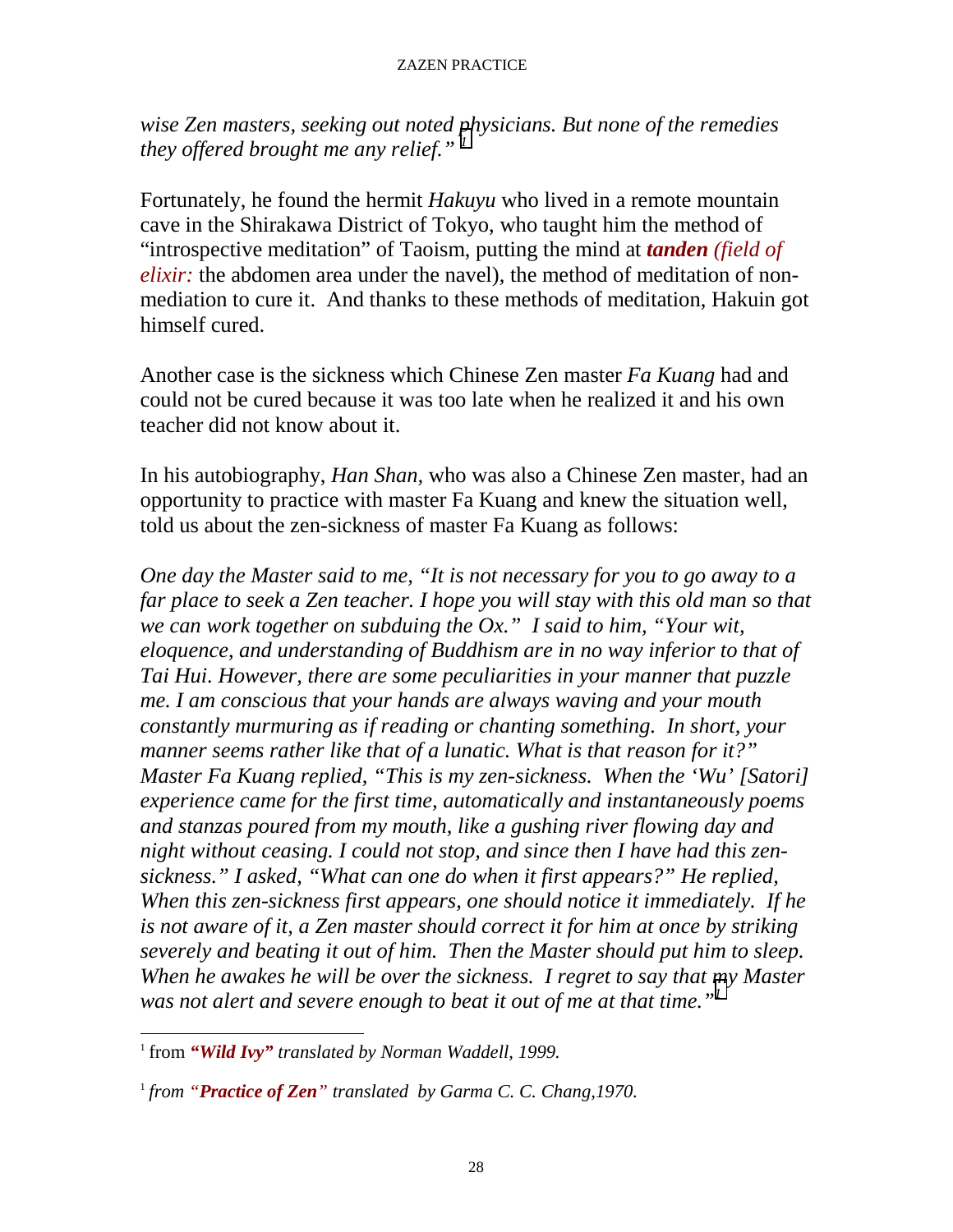Zen master Han Shan himself also told us about his own zen-sickness. His zen-sickness was similar to that of Master Fa Kuang. However, at that time no one was around to help him, therefore, he chose to sleep and he slept very well all night long but this couldn't help him at all. Fortunately, next day, the layman Mr.Hu who was the householder, came home on time. Mr. Hu knew what to do in this case. He took a bell and made many sounds of the bell to Master Han Shan's ears. This action of Mr. Hu saved the master from his zen-sickness before it had been too long.

These kinds of sickness are really rare but actually happened, therefore, I mention here just as a caution. Do not think, "It's very dangerous to do zazen, so I'd rather not do that!" To me, this sounds like you are afraid of getting your legs broken if you jump into a car running. However, if you are so afraid to jump, then it is like your legs are already broken.

## *e. About Meat Eating and Vegetarianism:*

This depends on the development of your wisdom and compassion generated from your practice. In practicing Zen meditation, your mind and body should be one. The purer the mind, the purer the body, and the purer the body, the purer the mind.

As you might realize, the food you eat everyday has some effect on your body, which in turn affects your mind, and vice-versa. When you eat meat or fish, your stomach will be working harder than when you eat vegetables.

Moreover, if your compassion develops to some deeper degree, you will not want to eat meat anymore, for example, because you know that an animal such as a cow or a pig also has its own life as you do.

*Note: If you do not want to see doctors so often, just eat for 80% of the capacity of your stomach.*

## **16. Where a Real Zen Teacher Can Be Found and When He Is Needed.**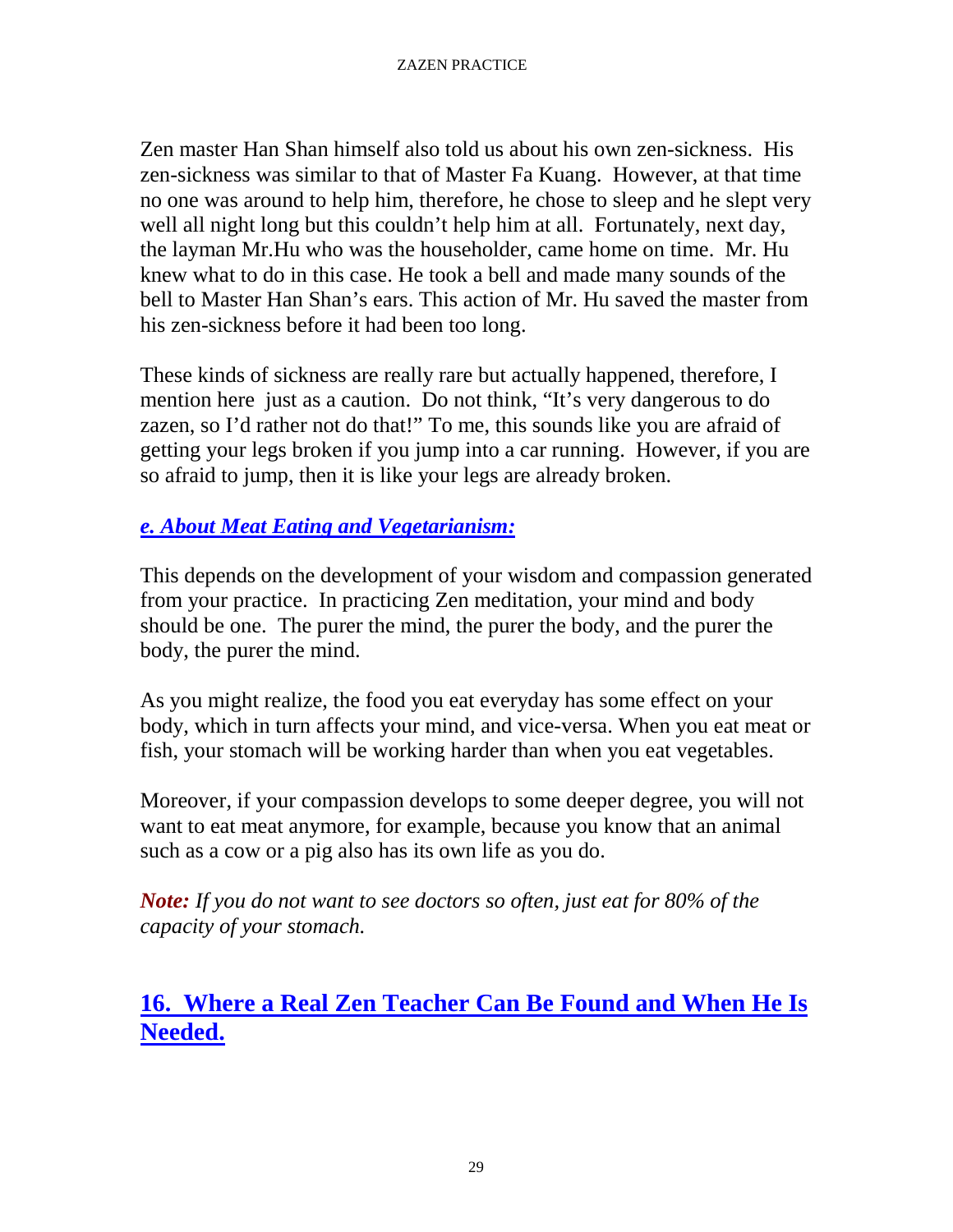If your purpose in zazen is to awaken and liberate yourself from suffering caused by greed, anger, and ignorance and then be willing to help other people who would like to do the same, then you will need to find a real Zen teacher. You will need his/her guidance as soon as possible when you start practicing zazen.

Where can a real Zen teacher be found? He/she can often be found anywhere you are, especially at a Zen monastery or center around the world. If you can obtain information about a Zen teacher from a friend or from a book which guides you about Zen centers or Zen temples around the world. One of these is *"A Complete Guide to Buddhist America"* edited by Don Morreale. Through the internet, using the keyword "**ZEN CENTRES"** follow its direction to find a center or a temple which you think would be better for you to find him there.

Of course, there are many other things beside the Teacher, but it is necessary to have him first. Saying this does not mean you will be enlightened right away, or that he will be able to give you enlightenment.

As I said above, the way to enlightenment is rough, slippery, and long. What a Zen teacher (often called Roshi in Japanese, lit.: "old teacher") can do for you, is give you, first, some guidance in zazen practice and then he will try to do something or say some words in some circumstances in helping to wake you up. He can tell you how to treat some makyo, physical pain, sleepiness or drowsiness in zazen, and then when you have really had some experience of enlightenment, he will use some kind of tests and based on his own experience to make sure and tell you that are already there. That's all he can do on his part.

Do not expect him to do anything more than that, and do not imagine enlightenment is something like a miracle or a supernatural power. You yourself are still the main character of your zazen practice, to awaken yourself or to enlighten yourself is your job, no one else can do it for you.

This is much like if you are hungry, you yourself have to eat the food. The fact is that no one else eats the food to make you full.

I would like to borrow the following saying of the Buddha to summarize what I have just said above: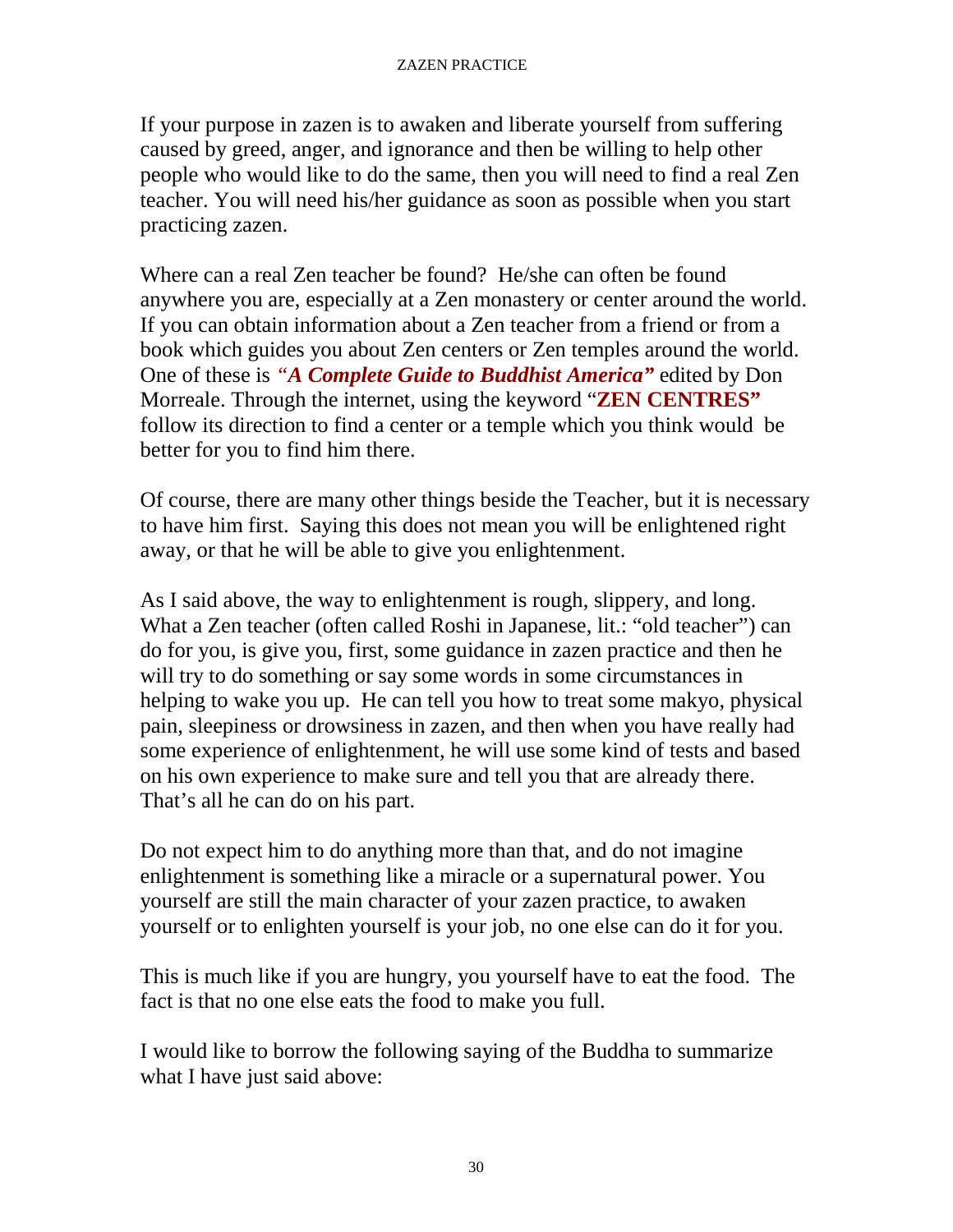*"You are your only master. Who else? Subdue yourself, And discover your master."1*

However, until you find him in yourself, you still need to see a real Zen teacher. This sounds like something that happened in the story below when Zen master Ch'ing-yuan Hsing-ssu (660-740) asked his student Shi-t'ou Hsich'ien (700-790) when the latter first came to see him:

- *Where are you from?*
- *I'm coming from Ts'ao-chi [Hui-neng, the Sixth Patriarch of Zen].*
- *What did you gain at Ts'ao-chi?*
- *I didn't lack anything before I went to Ts'ao-chi.*
- *Then why did you go?*
- *If I wouldn't have gone to Ts'ao-chi, how would I have known that I never lacked anything? 1*

## **17. Continuation of Your Practice:**

The continuation of your practice is very important, it might be more important than the posture you are have been taking**.** Your continuation of zazen practice can be maintained through every activity in your daily life. This means both before and after you attain *kensho* (seeing into one's own nature).

- You can do breath counting, or breath following, or shikantaza, or working with a koan while you are walking, or standing, or lying, or even running when your practice has matured, provided that your backbone is straight but not stiff in a natural way. Your breaths in harmony with your movement.
- The lying posture as done by the Buddha is like this: The head points to north and rests upon a pillow with the height holding it in

<sup>1</sup> *from "Zen Speaks" translated by Brian Bruya, 1994.*

 *1 ("The Dhammapada, the Sayings of the Buddha" translated by Thomas Byrom from Pali text)*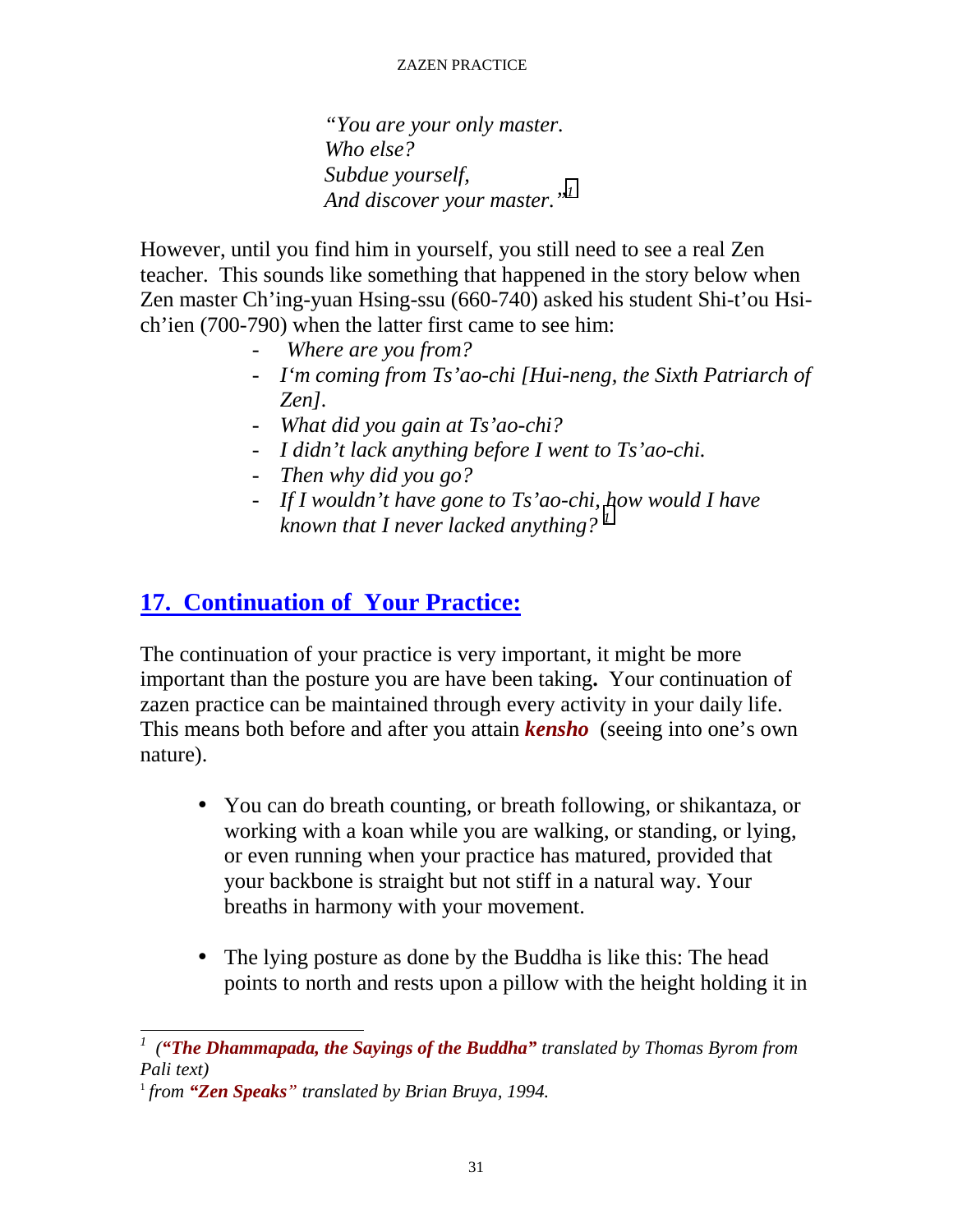a way the neck will not bend to any direction. Both feet point south and the left leg should be straight, resting on the straight right leg. That is, your body leaning on its right side. The backbone from head to bottom should be straight naturally. The direction of this lying posture is in line with the magnetic field of the earth.

- If you can master your practice well and you sit without sleepiness, without makyo, then you also can do the same while you are sleeping or dreaming. This means when you sleep well, your mind is in a state that settles. If you have a sound sleep then you do not have any dreams at all. If you have in any case, a dream while you are sleeping, that is your mind did not settle, you need to awaken yourself in your dream. It's a dream and not real at all. You should master yourself in your dream. Do not let your dreams master you.
- The continuation of zazen practice can be done with any work you do in everyday life with one condition: *Do one job at a time with your whole attention*. This is considered equal to zazen. In this way, it is your mind that "sits" not your body in the formal postures. Just become one with what you are doing.
- "Not clinging" can be said to be one of the best zazen practices. It also can be said that the Way of the Buddha is the way of "noclinging" or the way of "view-cutting".

What do these words mean? When your mind clings to any object outside or inside, for example: a beautiful flower, an attractive woman … or a good feeling, a loving image, a high-minded thought or an image of the flower or of the woman, it is deluded with that object. You will get suffering, because everything changes, appears and disappears every time. Nothing will be with you forever. When you see something appear in front of you, you know it. And when it disappears, you also know that, and you let it go as it comes. When it disappears you no longer have its image in your mind.

*This is like a mirror which reflects anything in front of it, and when the thing is gone, there is no trace left to the mirror.*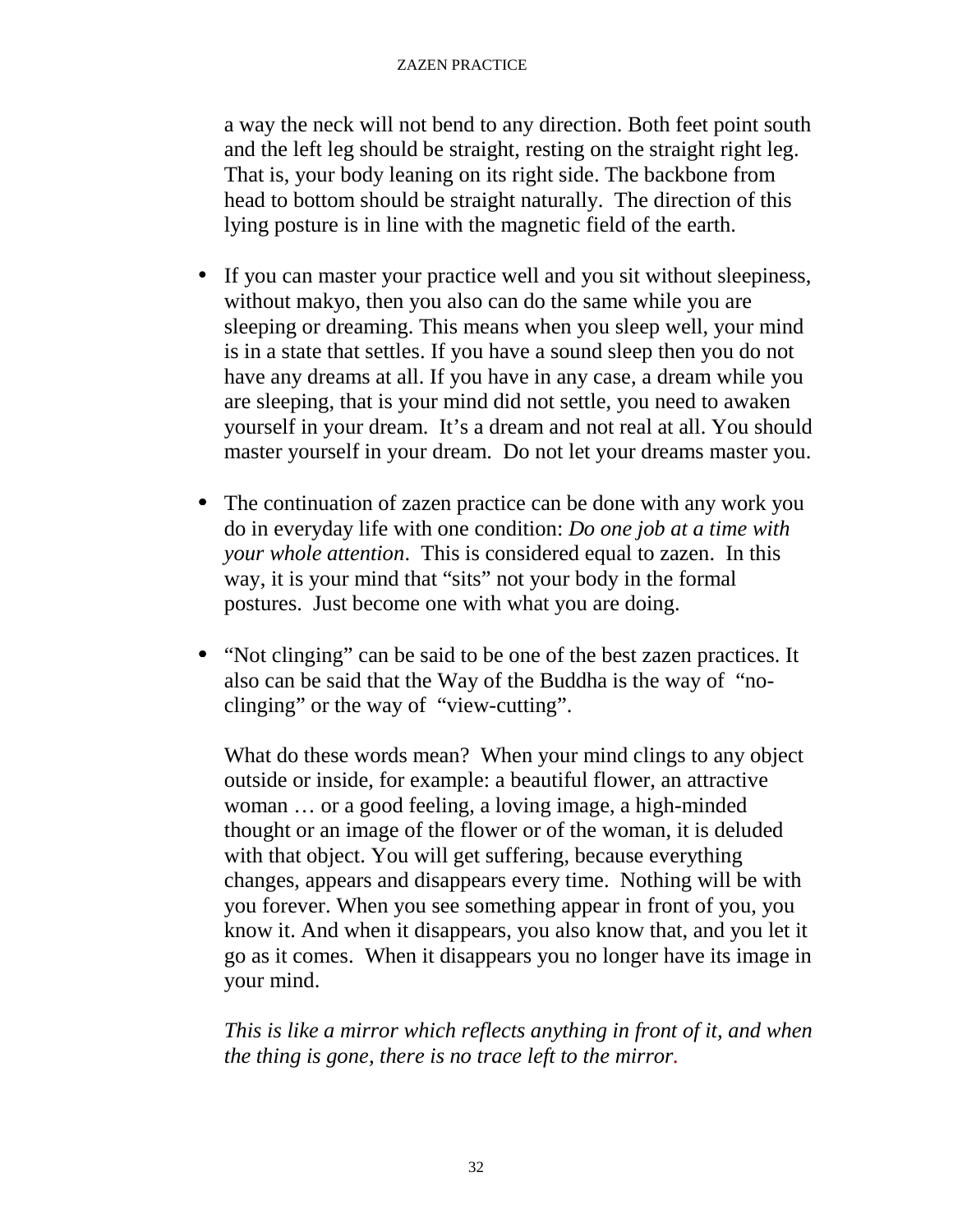You do not want it to stay with you because you like it. You do not want it come because you do not like it. This is called "noclinging" or "view-cutting".

This is what the Sixth Patriarch of Zen, Hui-neng once said in his *"Platform Sutra*": "Do not cling to the emptiness inside, and do not cling to objects outside."

In other words, I would like to say:

 *"What is existent or what is not. This depends on what you think. It's like the moon's reflection in the water, That's why a man of true wisdom does not cling to it."*

## ♠ *What is the enlightenment alike?*

One of the important questions you might want to ask may be like this: *"What is the enlightenment alike*?" or "*What is the enlightenment?"*

Hui-neng, the Sixth Patriarch of Zen School, said: "*It is like a person who drinks the water will know it's cold or hot."*

Thach Liem, a Vietnamese Soto Zen master who lived in the late  $17<sup>th</sup>$ century, gives us an example to illustrate it as follows:

"*It [enlightenment] is like a man who has a duel to death with another man. They dated to meet at some place to solve their life-and -death problem. Just before the daybreak, the man woke up and got things ready to go. When he put the socks on his feet, he was in such a hurry, he put one sock on one foot and then looked for the other one but he couldn't find it.. He searched for it in many different drawers but he could not find it in there. He looked for it beneath his bed, then went over the shelves on the walls, but in vain. He started searching for it in other rooms and neither could he find it. He got very upset with it, then he sat down on a bed and thought. He kept thinking and thinking and searching for it. Suddenly his eyes looked down, its sight hit went to the sock on his foot and he recognized the two socks are on one foot! He immediately took one off and put it on the other foot and*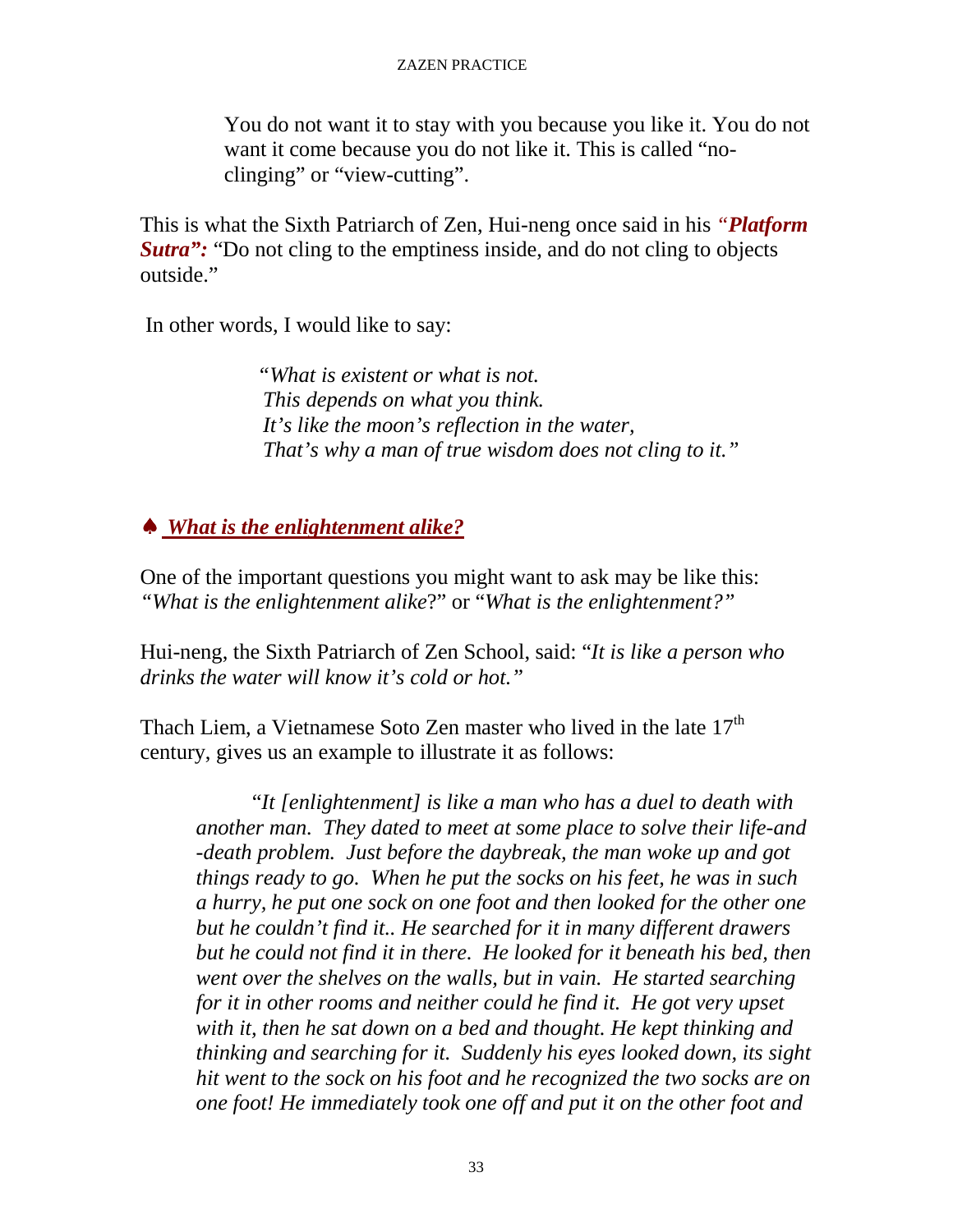*felt so happy. He now knows that the sock was right here, on his foot. To be enlightened is also easy like that. Therefore, there is a Zen saying that goes like this: "When you were searching for it, even your shoes made of steel would be worn and torn by traveling long and far but you found nothing. Then when you suddenly see it, you realize that no hardworking is needed to seek and find."<sup>1</sup>*

For me, it would be like this: "It's like a person who was in a bad dream and felt very unhappy. Suddenly, his head fell off the pillow and he woke up. There is no more dream or unhappiness."

## ♠ *What did Zen masters of old attain in Zen?*

Another question might be raised here because you, as a practitioner, need to know what or where you are going to get after all your trying and trying, sitting very hard day and night, or you are just curious about it, like a monk asked Lung-ya, a Chinese Zen master:

| $\overline{\phantom{0}}$ | What did old Zen masters attain when they |
|--------------------------|-------------------------------------------|
|                          | entered the ultimate stage?               |

*Lung-ya replied:*

- *They were like burglars sneaking into an empty house.*

It is a queer answer, isn't it? Try to prove it for yourself.

As we see so far, enlightenment is neither miracles nor supernatural powers. But why is it said that's it's very wonderful and lot of people wish to be enlightened? It sounds like what Zen master Lin-chi (Rinzai) once said:

> *"When you get hungry, eat your rice; when you get sleepy, close your eyes. Fools may laugh at me, But the wise will know what I mean." 2*

Latterly, a monk heard the words and said to another Zen master:

- Everyone does the same.

l

<sup>1</sup> *translated from Vietnamese.*

<sup>2</sup> *from "Lin-chi lu" translated by Burton Watson, 1999.*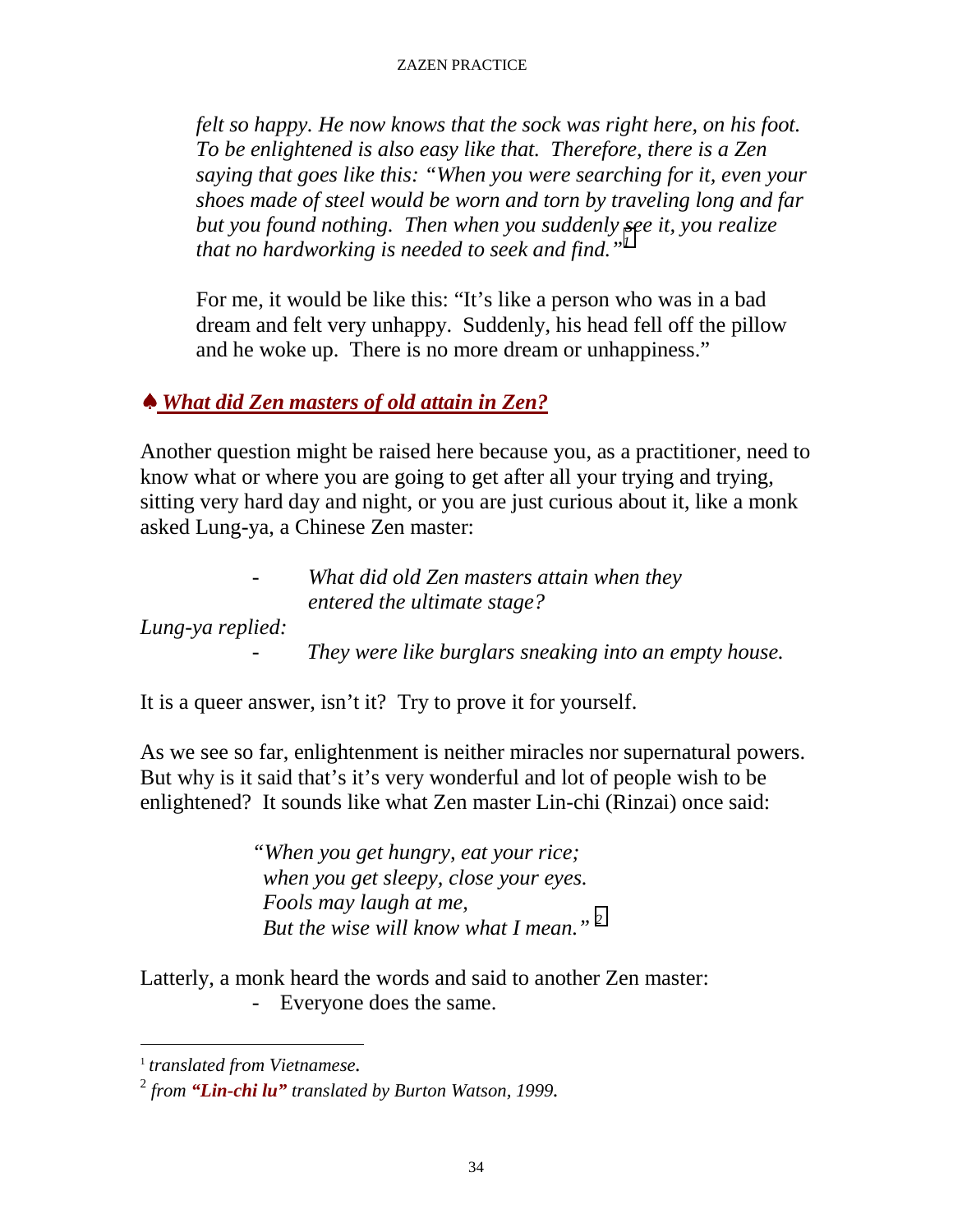The master said:

- No, not the same.
- What's the difference?
- When people eat, they do not only eat their rice but also think a lot of other things. And when they go to bed, they do not just sleep but they dream of many things."

Do you think you can do what Lin-chi means?

If you say: "I can" or "I cannot", you already miss what Lin-chi means.

## ♠ *The Process of Practice and Realization.*

Another important question you might want to ask is, "What is the process of practice and realization?" or "Where does a practitioner start, what phases will he go through and what state he will end up with?" Ching-yuan Wei-hsin, a Chinese Zen master, tells us about what he had done in his autobiography like this:

*"For thirty years in the past, this old monk [he called himself] before started to study Zen and had seen mountains were mountains and waters were waters.*

 *Until when I met my good Dharma teacher showed me the entrance, then to me, mountains were not mountains and waters were not waters at all.*

 *Now in the state of joyfulness and solitude, everything-as it-is, I see mountains are just mountains and waters are just waters." 1*

I think these simple words of Zen master Wei-hsin described clearly the complete process of practice and realization in Zen. Would you like to put yourself in practicing and prove that if he were wrong?

## **17. Zazen vs. Reading Buddhist Scriptures and Zen Masters' Sayings:**

l

<sup>1</sup> *translated from Chinese.*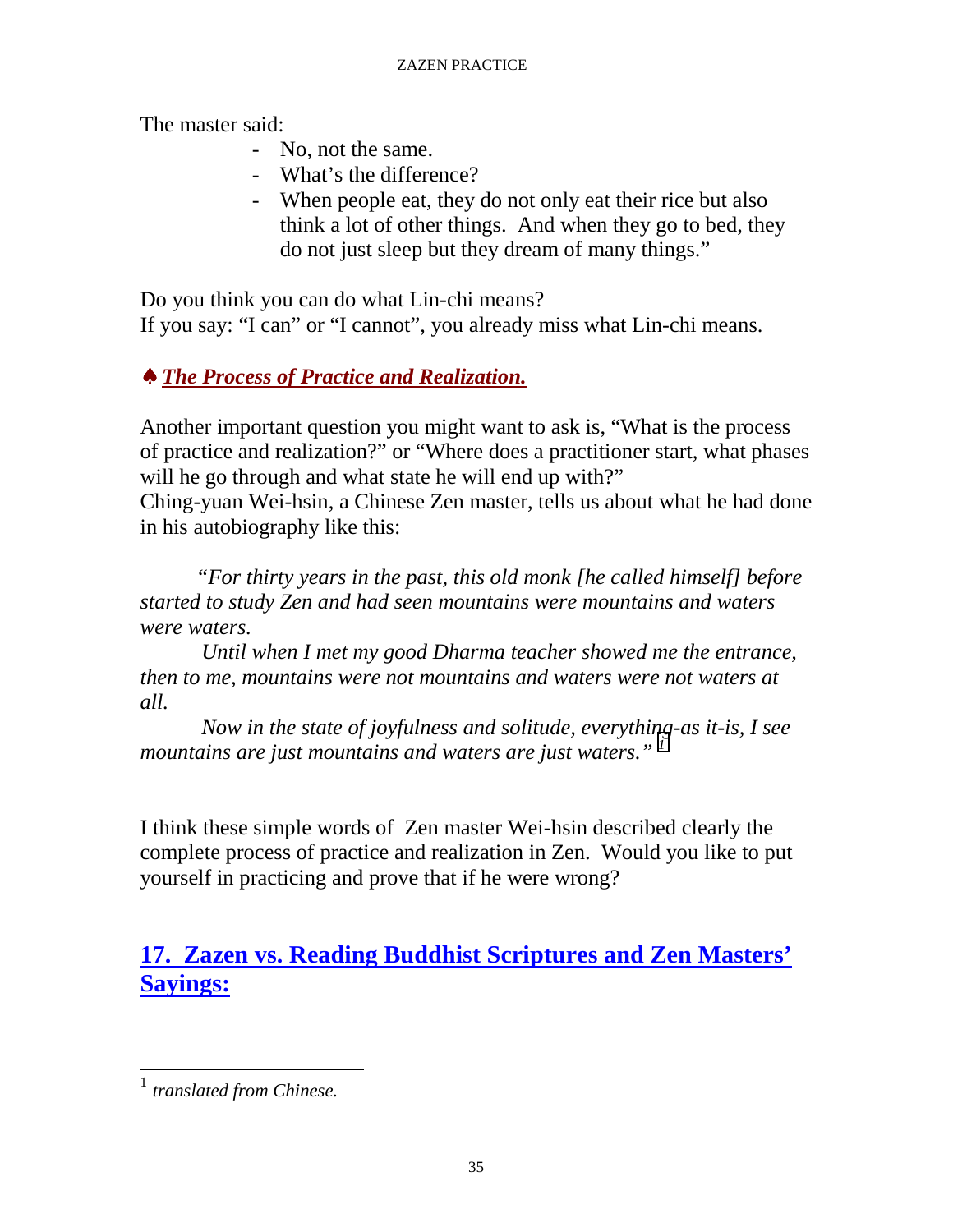As you might know, If there were not the Supreme Enlightenment of the Buddha and his Teachings in the Buddhist sutras handed down to the present, there would not be Buddhism or Zen or zazen at all. It can be said *dhyana* (in Sanskrit) or *zazen* (in Japanese) is the method the Buddha practiced at least in six years long before He attained Enlightenment when He saw the morning star.

If all of the sutras are the description of the Buddha's Enlightenment then dhyana practice is the means to prove the experience of that. The same way of speaking can be applied to Zen masters' records and zazen.

Zen masters' records are the description of their experience of enlightenment and zazen practice is the means to prove it. The Enlightenment of the Buddha and experience of awakening of Zen masters are the same in quality. If there is anything different, it will be the difference in the degrees of depth in experiences, and the way the Zen masters used to express their experiences and teachings.

The difference in the forms of expression is necessary, because if not, it will not be Reality. Truth cannot be a repetition of the same words all the time. And the Zen masters have shown their genius in their particular way of expression.

On the other hand, when a student practices Zen under the direct guide of a Zen teacher, especially when he is sitting in zazen, he is not supposed to remember any words, even though they are the words of the Buddha or of any Zen master he learned or knew. This is because he is doing the same thing the Buddha did more than 2,500 years ago.

He is discovering the truth for himself and by himself, and what he can find will be his own and not a thing he borrows from the Buddha or Zen masters.

 More than that, he is becoming himself as a Buddha. This is the very thing the Buddha wants every being to do. This is called the Equality and Freedom in Buddhism and it makes Buddhism unique in this characteristic among the world religions.

However, after attaining kensho (seeing into one's own nature or Buddhanature), the Zen student has to keep not only practicing zazen but also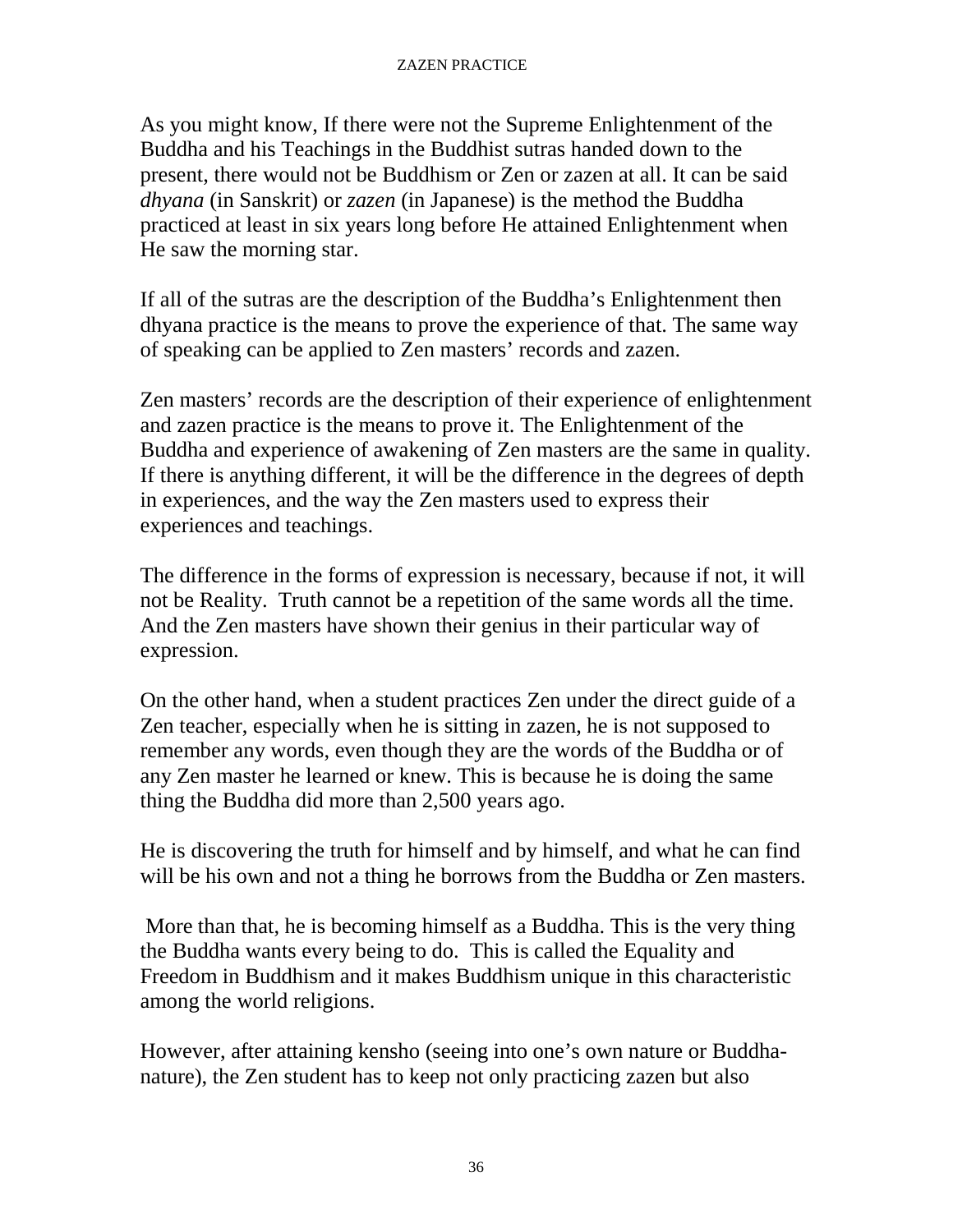studying the Scriptures, as he would be advised, to develop his own experience until to the Perfect One..

When a monk asked a Zen master: "What is the difference between the meaning of Zen patriarchs' teachings and that of Buddhist sutras?" The master replied: "When it is cold, hens go to trees and ducks go to the lake."

I think this answer describes perfectly how the difference is.

## **18. What is the Difference between Buddhism and Zen?**

There is a question that is often raised by people who are interested in Zen Buddhism for the first time, "What is difference between Buddhism and Zen?" I have the main points for you here:

" After the Buddha passed away, not too long, a couple of centuries perhaps – his teachings were interpreted in many different ways. These depended on each individual's understanding of his disciples.

Buddhism formed into two great systems:

Theravada or as it's often called Hinayana: the Small Vehicle, that is, the small car only can carry one person to nirvana, it's ideal type of person is an Arahat (a perfect saint) and;

Mahayana or the Great Vehicle, that is, the bigger car that can carry many people at the same time to enlightenment, the ideal person of it is a Bodhisattva, a person who is on the way to the Supreme Enlightenment of the Buddha.

Then, about the first century A.D. came Nagarjuna, one of the greatest Buddhist masters of all times. His position is just after the Buddha himself. He founded the Madhyamaka (Middle Path) School with the Doctrine of Sunyata (Emptiness). Almost all Buddhist schools' teachings based on this Doctrine, including Zen teachings.

What is the Sunyata?

Nagarjuna states it in his *Mulamadhyamakakarika (The Middle Treatise):*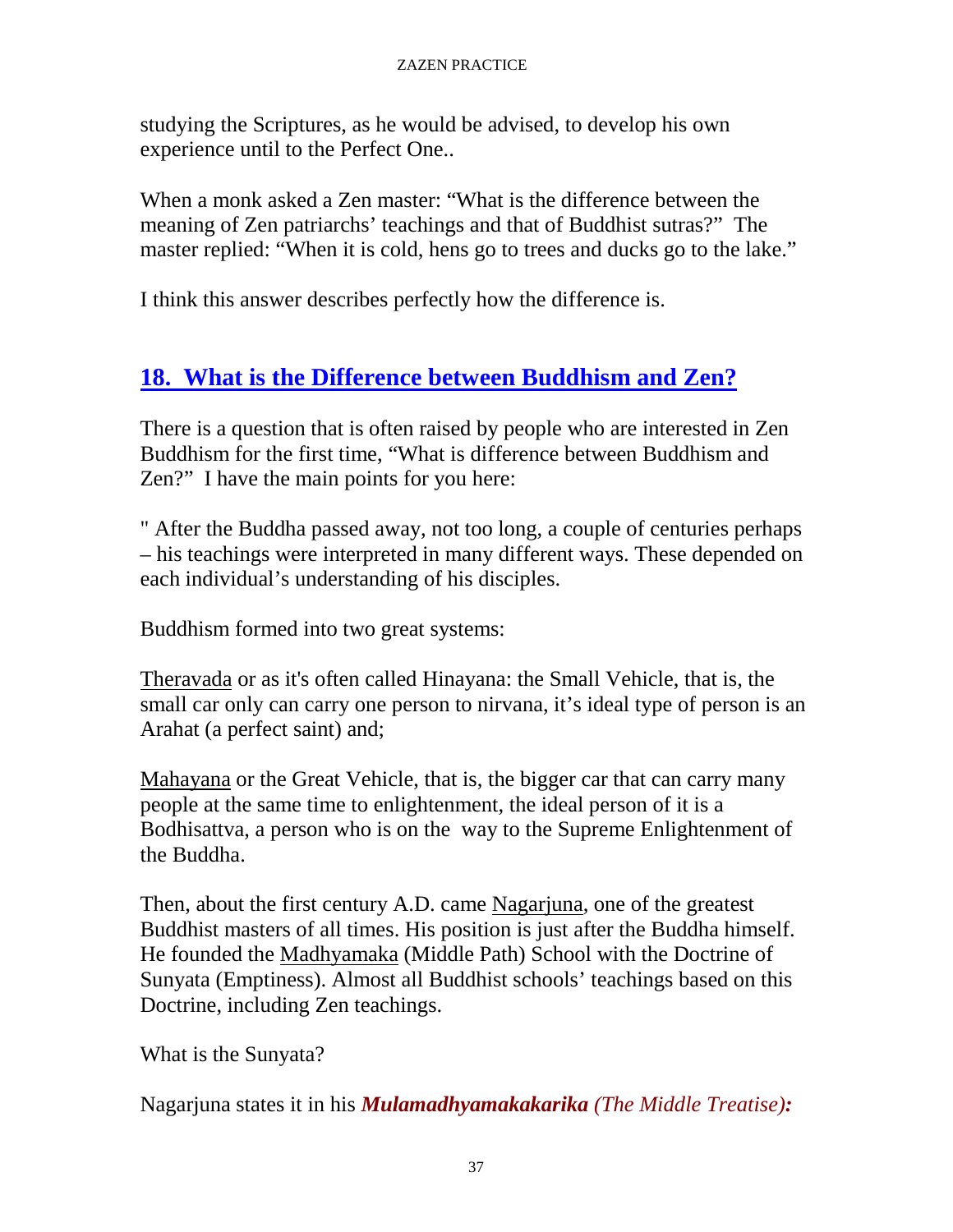*Everything arises from its causes and conditions, And I declare that they are Emptiness. This is merely a pseudo-name* And also named the meaning of the Middle Path.<sup>1</sup>

And he describes the Sunyata as follows:

*No arising and no ceasing No permanence and no severance No identity and no difference No coming and no going. 2*

Is there any relation between this Sunyata and the Empty House which Zen master Lung-ya referred?

About two hundred years after Nagarjuna, another of the greatest schools was founded by Maitreyanatha, and it was called Yogachara school, then established by Asanga and Vasubandhu and it got a new name: Vijnanavada (Mind-only) school.

I would like to borrow the following diagram based on a scheme by Harada Sogaku Roshi, a famous and contemporary Japanese Zen master, to introduce you the main ideas of the doctrine of the Mind-only school and if you take a close look at the relation between the classes of consciousness you can figure it out yourself where we will start, go through, and end up with according to the teachings of this school.  $3$ 

 $\overline{a}$ 

<sup>1</sup> *translated from Chinese version.*

<sup>2</sup> *translated from Chinese version.*

<sup>3</sup> from *"The Three Pillars of Zen"* by Philip Kapleau.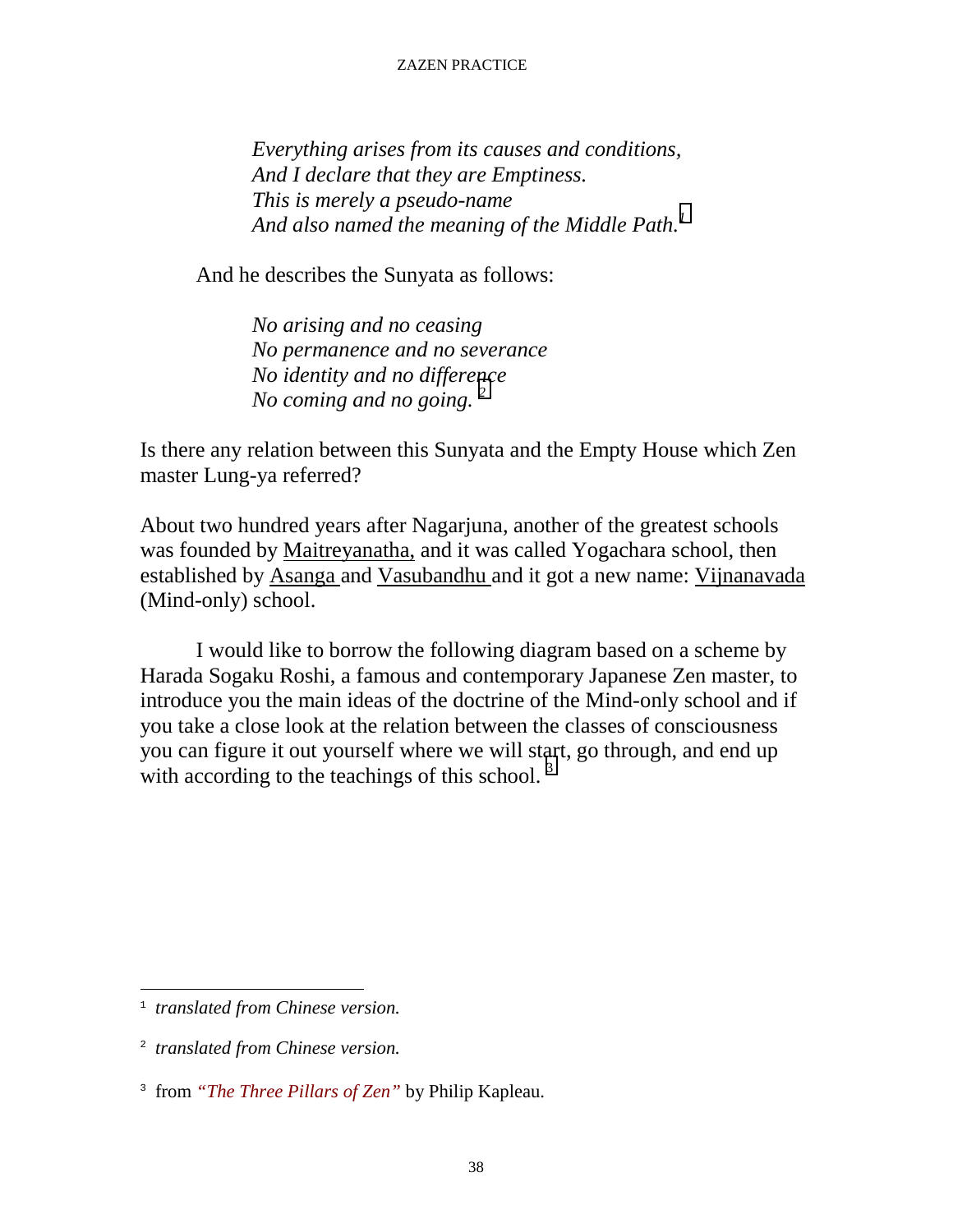

The doctrine of this school can be summarized in this well known statement: *"The threefold world (of desire, form, and formlessness) is mind-only; ten thousand things are consciousness-only."*

The teachings of these two greatest Indian Buddhist schools have remained and developed in many other Asian countries such as China, Tibet, Japan, Korea, Vietnam... and now at many places in the world, along with them, the Theravada system.

So far, there are at least ten great sects in Mahayana Buddhism such as Pure Land school with its main practice of praying in the name of Amita (i.e. Infinite Light or Infinite Longevity) Buddha who lives in the Western Paradise.

Another school is San-lun (Three Treatises) school, or the Madhyamika school in China, Japan , Korea, and Tibet. This school actually no longer exists in China... but still exists in Tibetan Buddhism and now is spreading strongly in the West, especially in America through many Tibetan Buddhist masters.

The third one is T'ien-ts'ai (Tendai, in Japanese) school which was founded by Chih-i (538-597), one of the greatest Chinese Buddhist masters, its doctrine based on the *Lotus-sutra* and its main practice is the *Samanthavipashyana*, one of the Buddhist meditation methods.

The fourth one is Ch'an in Chinese (or Zen in Japanese) school. Its founder was Bodhidharma, an Indian Buddhist master who came to China about the latter half of the  $5<sup>th</sup>$  century and the first half of the  $6<sup>th</sup>$  century.

The main message which Bodhidharma sent to us, you already saw at the beginning of this guidelines: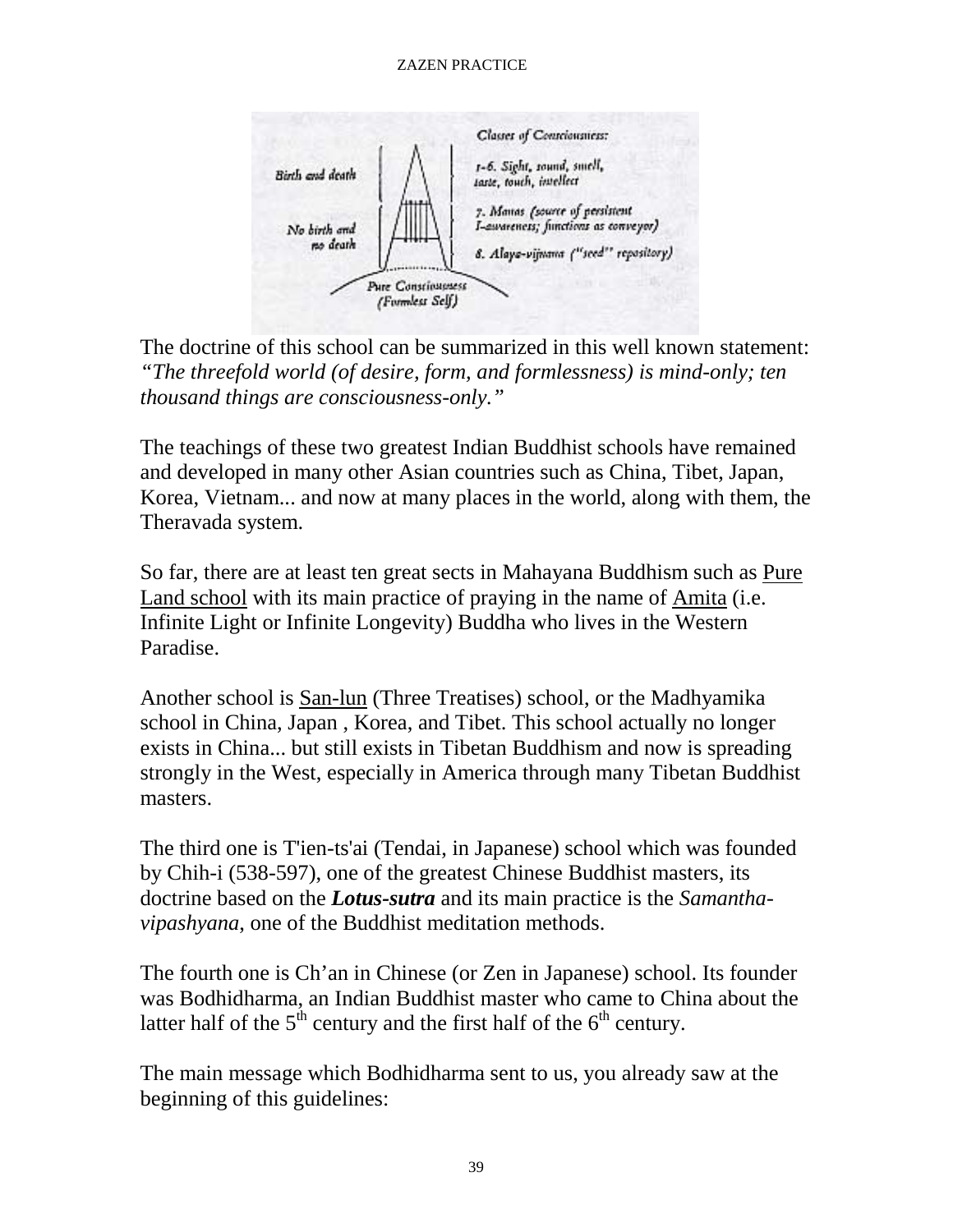*"Not establishing words and letters, Teachings transmitted outside the Scriptures. Directly pointing to humans' mind, To see into their own nature and attain the Buddhahood." 1*

To help people who would like to attain *kensho* (seeing into one's own nature), Zen masters have devised many different methods. The four main ones of them are: counting your breaths out and in, following your breaths with your mind's eye, *mao-chao* (silent illumination) or *shikantaza* (just sitting in your whole awareness), and working with a koan.

Actually, the practices of this school are grounded in the Way of the Buddha: *dhyana* (or meditation) which the Buddha did at least for six years until he became enlightened.

Its teachings are based on the teachings of the Buddha in the *Mahaprajnaparamita-sutra* (The Large Sutra on Perfect Wisdom) which the doctrine of emptiness of Nagarjuna is based upon, and the Teachings of the Buddha in the *Lankavatara-sutra* which the doctrine of Mind-only of *Vasubandhu* is based. Sometimes the teachings of the Buddha in the *Avatamsaka-sutra* can be seen in Zen, too.

Therefore, it can be said that the teaching system of Zen Buddhism is an integrity of the whole of Mahayana Buddhism. When the *Yogachara* school, (The precedent of the *Vijnanavada* school), was first brought by *Padmasambhava* to Tibet, it adopted some features of the native cult that existed there: the Bon religion of the Tibetan people and its associated mysticism was one of its characteristics.

In Tibetan Buddhism, there is another school called *Dzogchen* that has some characteristics somewhat similar to Zen.

*Despite of how much different those schools seem to be in appearance, that is, the rituals and practices, they all have the same ultimate goal - to help anyone who likes to learn and practice what the Buddha taught: to become*

 $\overline{a}$ 

<sup>1</sup> *translated from Chinese.*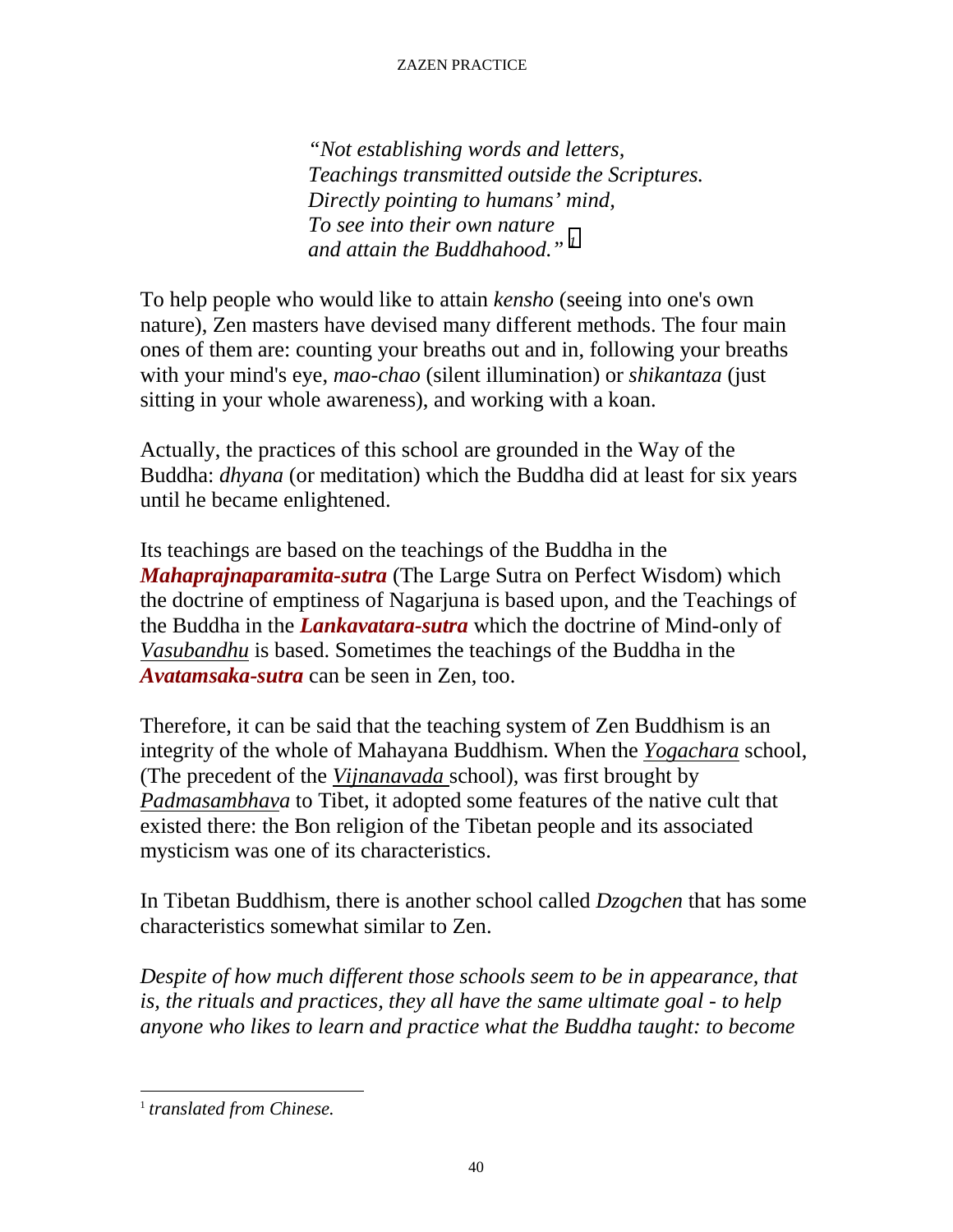*enlightened, liberate oneself from suffering caused by greed, anger, and ignorance and then if he likes, he can help others do the same thing.*

What I have just said above are just some simple words on some main ideas, and I won't go into the other sects of Buddhism because I think it is enough for now in this guideline. If you want to go further into them, you might need to read some books on them such as *"The Essentials of Buddhist Philosophy"* by Junjiro Takakushu.

There are a couple of things here I would like to make clear:

Firstly, there are many different methods of meditation which are used in the different Buddhist schools. For example, the methods that are used in the Tibetan Buddhist schools can be called "the methods of visualization" (except for Dzogchen), this means when a practitioner does one of these he needs something to rely on, usually an image or a sound.

In Zen Buddhism, the methods are different from these. This means the practitioner does not have anything to rely on, especially in shikantaza.

Secondly, when someone, a Westerner in particular, reads the teachings of the Buddha, for the first time, on the Four Noble Truth, they usually see that Buddhism shows us everything in this world is full of suffering, temporary, unreliable, deceitful ... Oh! too passive and too pessimistic... Yes, he is correct but this is just one step, or the First Truth of the Four Noble Truths. If he stops right there, he already misses the three more steps that he needs to go and see the whole thing.

Furthermore, all the teachings of the Buddha and Zen masters are for not only reading but also for practicing. Suppose you could read all the Buddhist Scriptures and remember them all by heart. It would be in vain because you might not be enlightened yourself by remembering words. Instead of that, you must practice them, and only through practicing might you really understand them and awaken yourself.

When you do awaken yourself entirely, you will not need to read or recite any Scriptures at all, because now, you are the source of all Scriptures. The same can be applied to the teachings of the Four Noble Truths and the Eightfold Path. Even you if know them by heart but you do not practice them, they will be no meaning at all.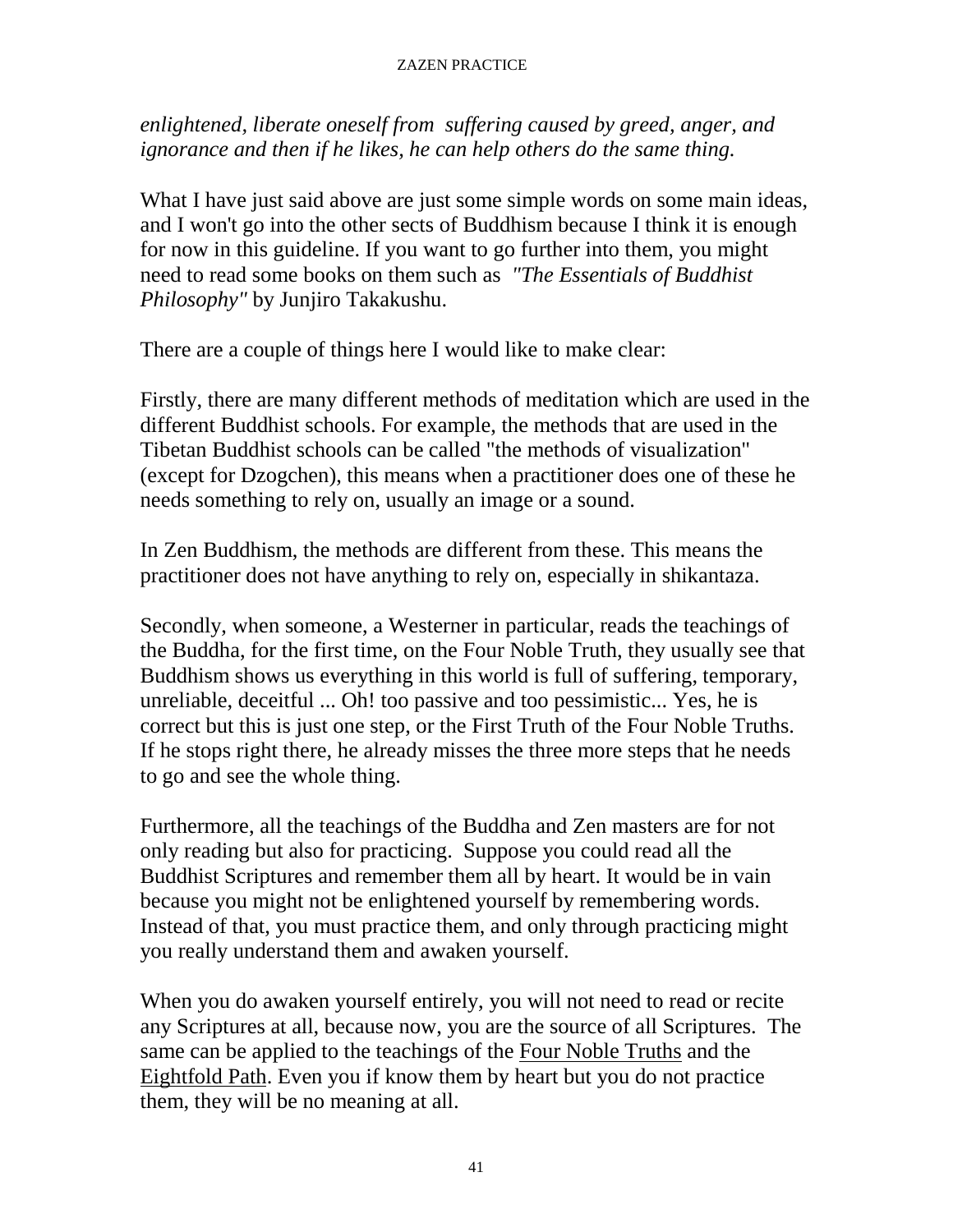Finally, if Zen says something that seems to be against the Buddhist Scriptures or the concept of Buddha in the students' mind, that is Zen just wanting to wake up the deluded mind of the student. It has nothing to do with the historical Buddha or the Scriptures. Therefore, do not cling too much to the words and don't let they deceive you. You need to know where and what they are pointing to.

Actually they did not try to deceive anyone. However, when someone does not understand what they really mean behind the words, then he or she would be deceiving himself/herself.

Of course, words have some meanings in situations and they also have their own limits. This means words just play their role as a means of communication to some degree and not the Reality itself.

If anyone just likes reading a menu but never eats the food, then how could he be full. As the Buddha teaches us: "Do not take the finger as the moon itself" or "My words are like a raft helping you to get to the other shore. When you are already there, do not take the raft on your shoulder and walk."

If you like to experience something for yourself, you might want to practice one of the methods of sitting in meditation you have had described for you.

## **19. Zazen vs. the Methods of Meditation in Some Other Buddhist Sects.**

## **a. The five meditations for settling the mind according to the Sarvastivadins***,*

Is an early Buddhism system after the Buddha. These five meditations are for settling the mind to get rid of the five illusory states of greed, anger, folly, egoism, and distraction. They are the supplementary practices to prepare the mind for intensive meditation.

*1) To overcome greed*, the practitioner meditates on the impurity of all things. For example, meditate on ten stages of decomposition of a corpse: discolored, putrefied, dismembered, devoured by birds and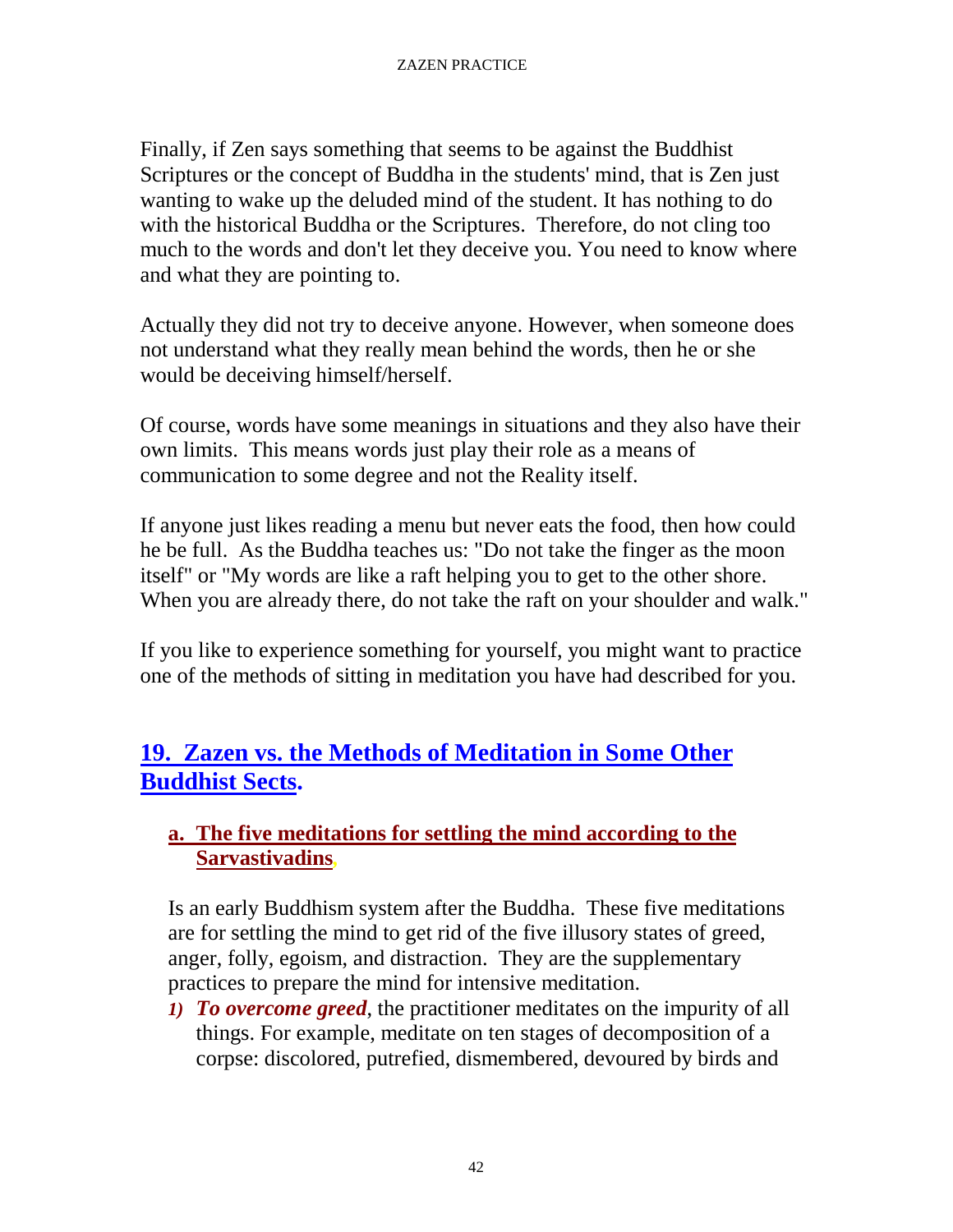animals, scattered, hacked and scattered, bloody, worm-infested, and skeletonized.

- *2) To overcome anger or hate,* the practitioner meditates on compassion by concentrating on the four immeasurable mindfulness: kindness, compassion, sympathetic joy, and disinterestedness.
- *3) To overcome folly,* the practitioner meditates on the twelve linkedchain of dependent origination: From ignorance arises action From action arises consciousness From consciousness arise name and form From name and form arise six sense organs From six sense organs arises contact From contact arises feeling From feeling arises craving From craving arises grasping From grasping arises becoming From becoming arises birth From birth arise old age and death, sickness and suffering.
- *4) To overcome egoism*, the practitioner meditates on analysis of the four great elements: earth, water, wind and fire which compose our body and all things.
- *5) To overcome distraction,* the practitioner meditates on breathing, counting the breaths out and in or following them with his mind's eye.
- b. **The Four Dhyanas***:* All the five mediations above are just for the preparation of settling the mind to start the intensive meditation which will take you to the four stages the Buddha and his disciples practiced, attained and were described in the Sutra of Recital *(Sangiti-suttanta)* in the Digha-nikaya:

*The first stage,* the practitioner, free from sensuous desire, free from evil and blameworthy sates of mind, but still exercising discursive thought and investigation, attains and abides in the first *jhana*, which arises from seclusion and is characterized by delight and pleasure.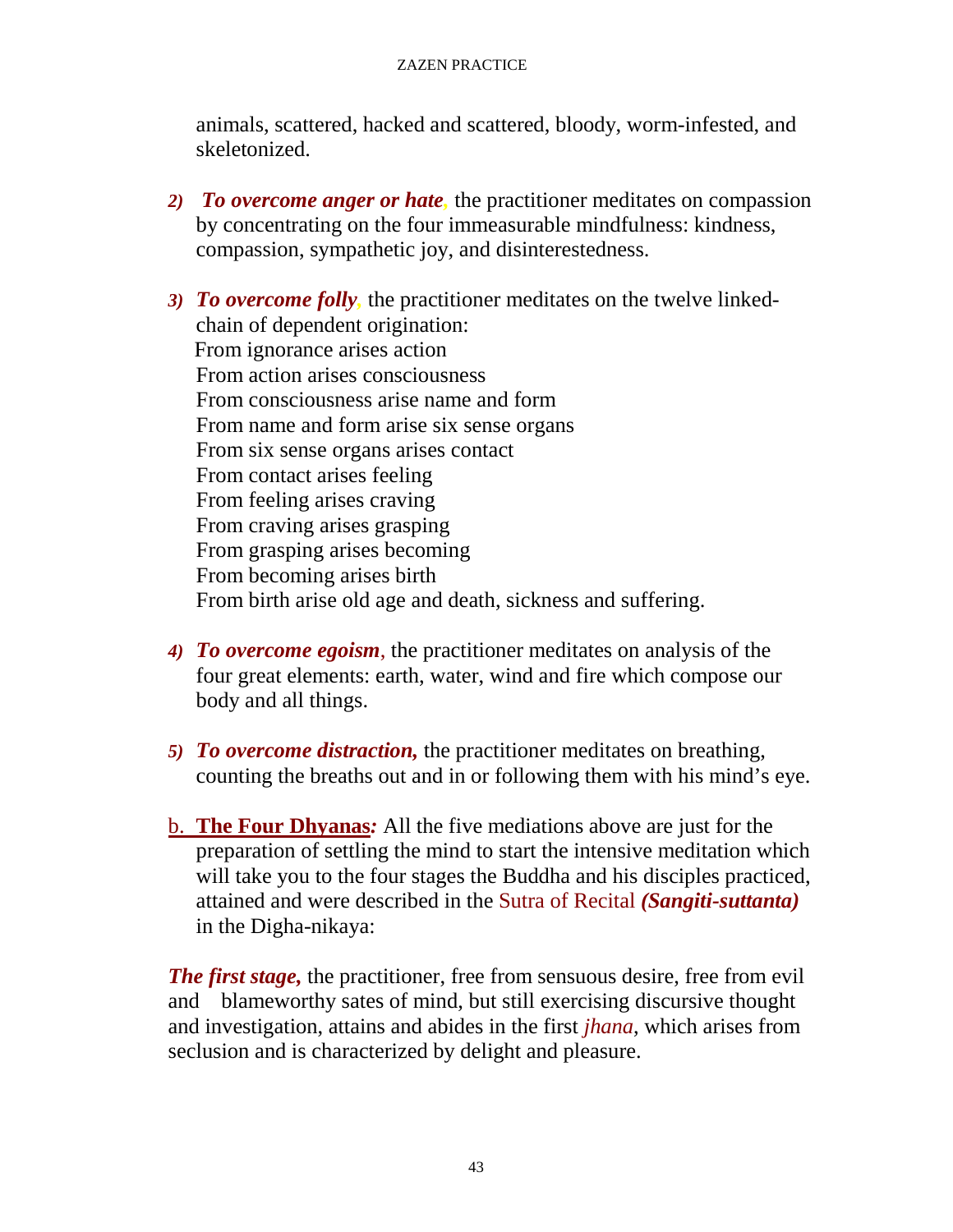*The second stage,* with the cessation of discursive thought and investigation, the practitioner, serene of heart, concentrates the mind on one point and attains and abides in the second *jhana***,** which arises from concentration and is associated with delight and pleasure, but with the absence of discursive thought and investigation.

*The third stage,* with the renunciation of delight, the practitioner abides in the equanimity, mindful and self-possessed, experiencing the pleasure in the body that the holy one spoke of as living in equanimity, mindfulness, and thus attains and abides in the third *jhana.*

*The fourth stage,* with the abandonment of pleasure and pain, and through the previous disappearance of delight and lamentation, the practitioner attains and abides in the fourth *jhana*, which is neither painful nor pleasant, and because of equanimity mindfulness is completely pure.  $\frac{1}{1}$ 

**c. Dzogchen:** A Tibetan term indicating an art of meditation which Padma Sambhava, the founder of Tibetan Buddhism, first brought from India to Tibet in the  $8<sup>th</sup>$  century and was usually transmitted from teacher to student orally. It is called *Adi-yoga.* In Sanskrit, it means the highest yoga. It is also called the Natural Buddha Meditation or the Natural Great Perfection. These secret teachings had been handed down and established by several eminent Tibetan lamas through centuries. Recently they have been transmitted outside Tibet and especially to the West.

In his book "*Awakening to the Sacred,*" Lama Surya Das shows us several ways to practice it. Here is some of them:

*1. Sky-gazing meditation:* To begin the practice of Sky-gazing meditation, we simply need to look out into space, like a child looking up a heaven. Doing this, we free our minds of concepts, doubts, and hesitancies. All that is required is that we are happy enough just being in that place at that time. Actually, we can do sky-gazing meditation at any time, we do not need a real sky at all. You can gaze at the expansive inner sky, the light behind your eyelids. You can mingle with that undifferentiated expanse, which reflects the empty, open, luminous, mirror-like nature of mind. You can do it even under the

 $\overline{a}$ 

<sup>1</sup> *based on "Essentials of Buddhism" by Kogen Mizuno, 1996.*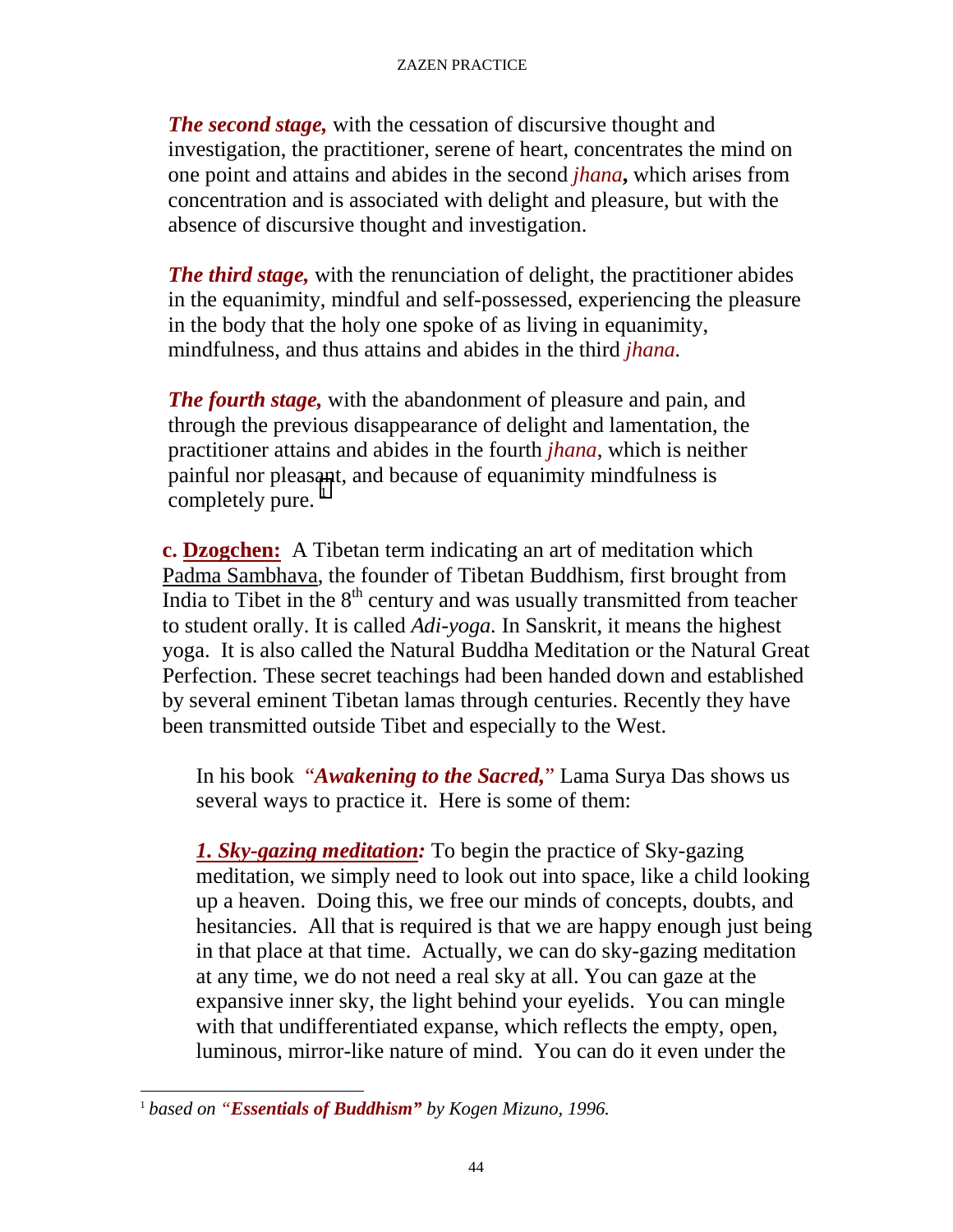light or in the darkness. Sky-gazing mediation can be undertaken in a sitting posture. As it is said, in this way you can access directly into your true nature – the Buddha-nature in the natural state. This is the nirvana within each of us.

*2. Natural walking meditation:* To do this walking method, you do not have to choose any special place or road. What you need is a comfortable pair of shoes or no shoes at all, it depends on the condition of the road you are going to walk. Just relax and walk freely along the road, looking at everything and nothing particular, just drifting on the road. You can walk as long as you like.

*3. Natural light energy meditation:* To do this, you start by sitting yourself facing to the sun, the morning sun. You can sit in full-lotus or half-lotus posture or even on chair, a bench. With your hands on your knees, your palms up, each of them, with thumb and index finger lightly touch each other, making a little circle. With this position, you are ready to meditate by breathing in like you are taking in the light and energy of the sun. Breath it in through every pore and every part of your body. Breath out and in naturally like a plant. Make it out and in like a continuous circle. This is called the circle of luminosity. Keep breath going. Keep energy flowing. Do not let it stuck or become static. The sun's energy is inexhaustible and you, too. You can do this practice for fifteen to twenty-five minutes at a time.

The natural *Dzogchen* meditations are sometimes known as non-meditations because they are mostly formless and effortless. For me, they are like some kind of art to perform, not a technique to practice. A question might be raised here is: "How are you sure, or who will tell you the state of mind you were in at that time, by these methods of meditation, is your true nature or the Buddha-nature in the natural state? The book by Lama Surya Das does not tell. So, for the answer to this question, you need to see a real Lama.

## **20. Zazen and the Six Paramitas of Bodhisattva's Way:**

It might be said that zazen is the background of the six paramitas and the six paramitas are the manifestation of zazen, from the point of view of the zazen practitioner. What is paramita?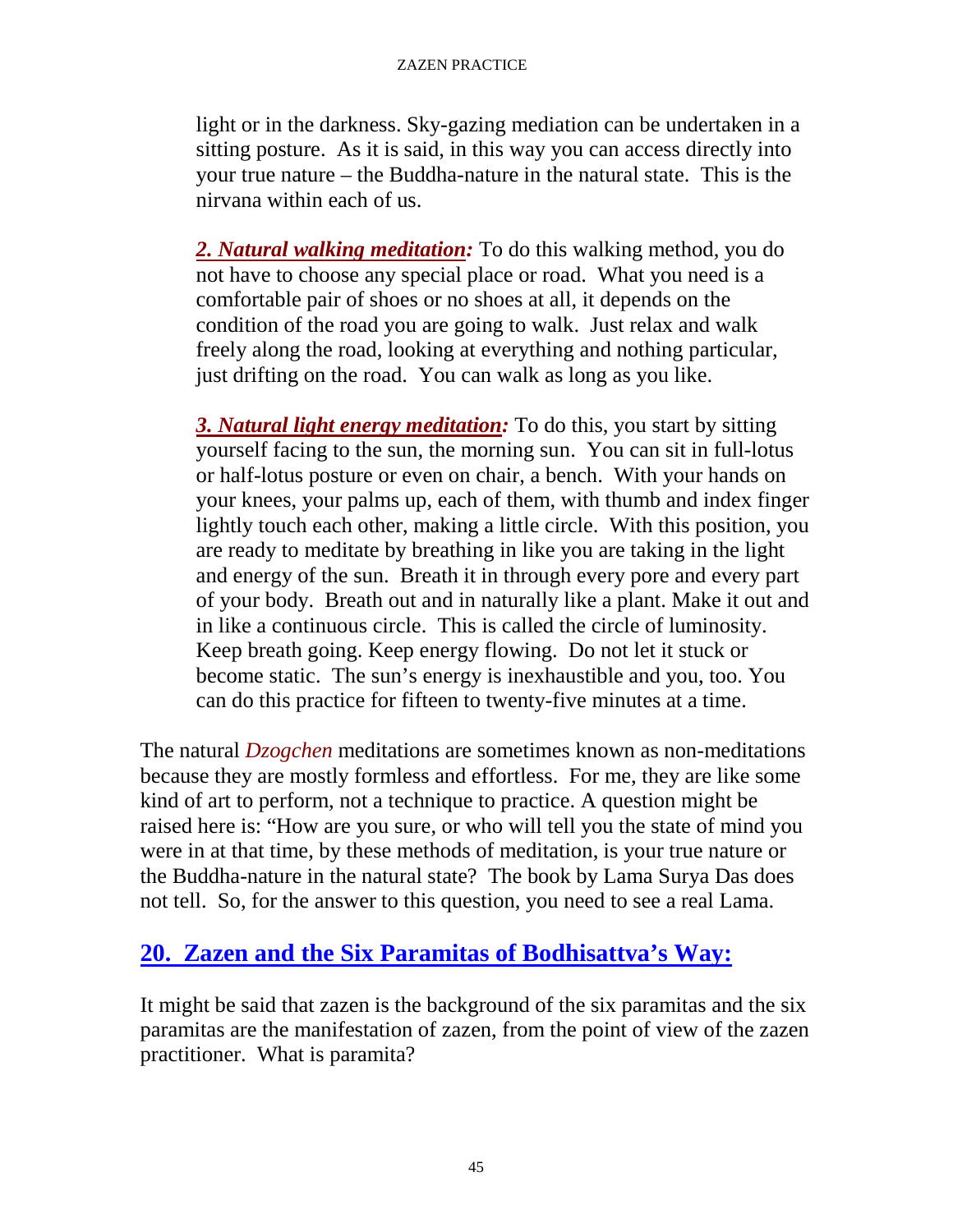Paramita is a Sanskrit word literally meaning, "Carrying to the other shore". This means the six paramitas are expedient means, the way which leads the practitioner to enlightenment The six paramitas are the practices of a Bodhisattva, a candidate of Buddhahood in Mahayana Buddhism which includes Zen Buddhism, they are as follows:

*a. Practicing donation giving:*There are two types of giving in this practice: (1) Giving what you have in material such as money, personal property, real estate, your time and labor to help people who are in need. (2) Giving the Buddha's Dharmas. This is considered the best thing to give, if you can. The real spirit of giving, whatever you give, material or Dharma, must be in the action of giving in which there is no giver, no receiver, and no given things. This is the real Buddhist giving practice.

*b.. Observing precepts:* There are ten grave precepts for Buddhist lay people (male and female) and Buddhist monks and nuns to practice what the Buddha and Buddhist masters teach. The ten grave precepts are

- 1) No killing
- 2) No stealing
- 3) No misuse of sex
- 4) No lying
- 5) No dealing in drugs
- 6) No speaking of faults of others
- 7) No praising of yourself while abusing others
- 8) No sparing of Dharma assets
- 9) No indulgence in anger
- 10) No slandering of the Three Treasures: the *Buddha*, the *Dharma*, and the *Sangha***.**

There are many more complicated precepts for the monks and nuns at higher level to observe, but they are out of the scope of this manual and not listed here. The root of these ten grave precepts is in zazen and not from outside of you. This means if your mind 'sits' in zazen, there won't be any problems in observing these precepts. In the contrary, if your mind is not in zazen, even if you try and try to keep them, it won't work well for you.

This does not mean these precepts are useless or your efforts are in vain. As long as we are still in training ourselves, zazen and the ten grave precepts are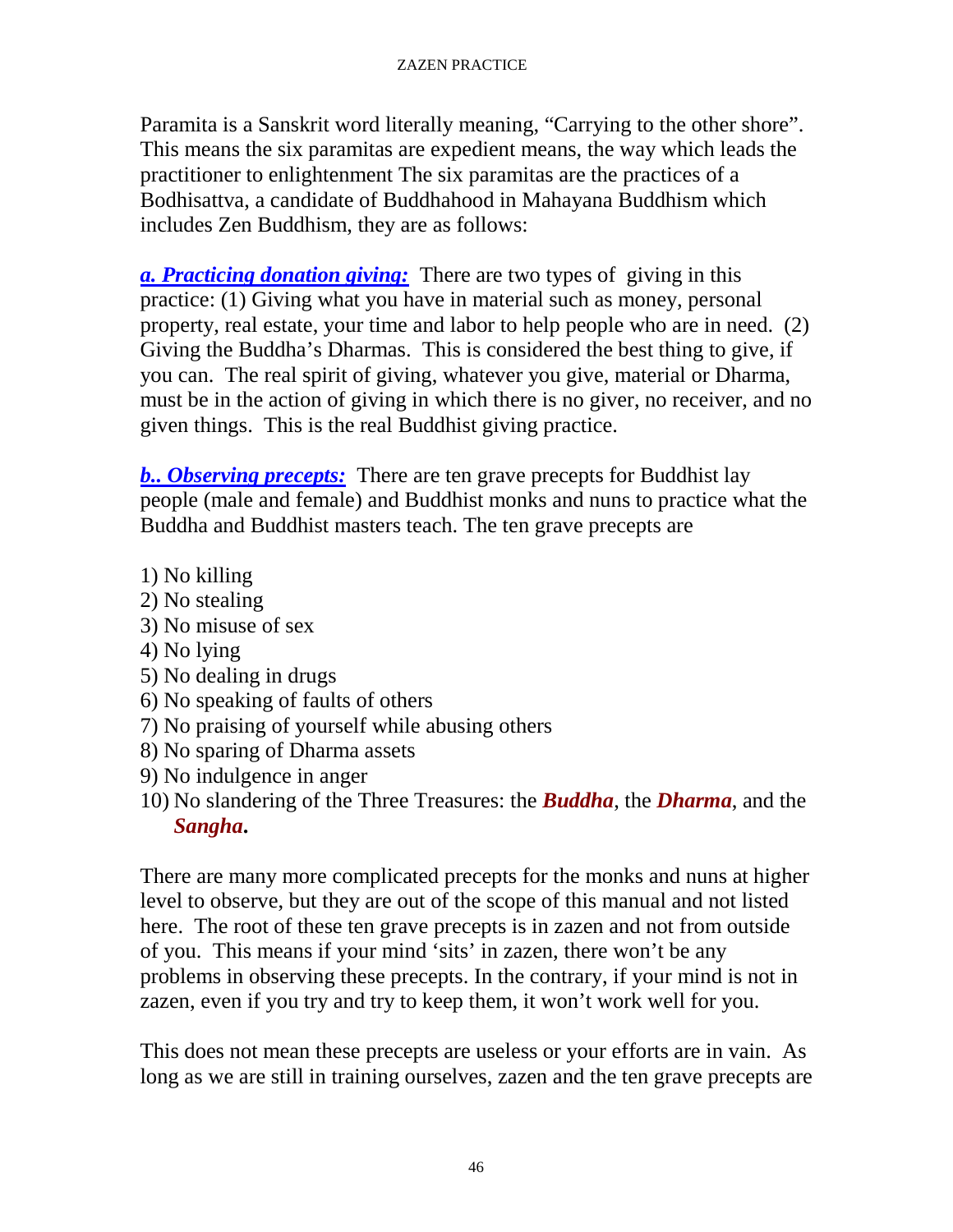the way in which we can keep our practice continuously in good shape. (See also the Eightfold Path in the concepts section on this website).

*c. Practicing Patience:* To be patient is to endure whatever happens to you at any time or place and to treat and solve it wisely. Again, you can do this with your mind that "sits."

*d. Making Efforts***:** That is continuing to study and analyze the Dharma with wisdom, maintaining our efforts without flagging.

*e. Practicing dhyana:*Dhyana, a Sanskrit term, means to practice contemplation or concentrating your mind in a sitting posture to realize one's own nature.

There is another Sanskrit term *Samadhi* which indicates a state of mind in zazen in which your mind stops its wandering and saves its own energy, no longer wasting it as it did before. The more doing zazen the stronger it is and it keeps yourself from many kinds of fear you might have had before. This is why there are the words "Fearless Mind Seal" in Buddhist teachings. There are many, many different methods to do this and some of them have illustrated for you.

*f. Practicing Prajna*: This practice aims to realize your wisdom which is already inside yourself. Use it instead of your reason, which by discursive thoughts have caused many problems and trouble for you and others many times in your life.

Prajna, another Sanskrit term, is often translated into English as "perfect wisdom". However, this translation is not exactly what the word prajna means.

In Buddhism, *precepts, samadhi*, and *prajna* are a tripod of practicing Buddha-Dharmas. The three of them are the three faces of Buddhist practice. They are in one and cannot be separated. None of them can be lacked in practice. If one of them is lacking in your practice then your practice will become handicapped. They are also called the 'Three **Disciplines** 

All what has just been said here can be summarized in the Verse of the Seven Buddhas of the past: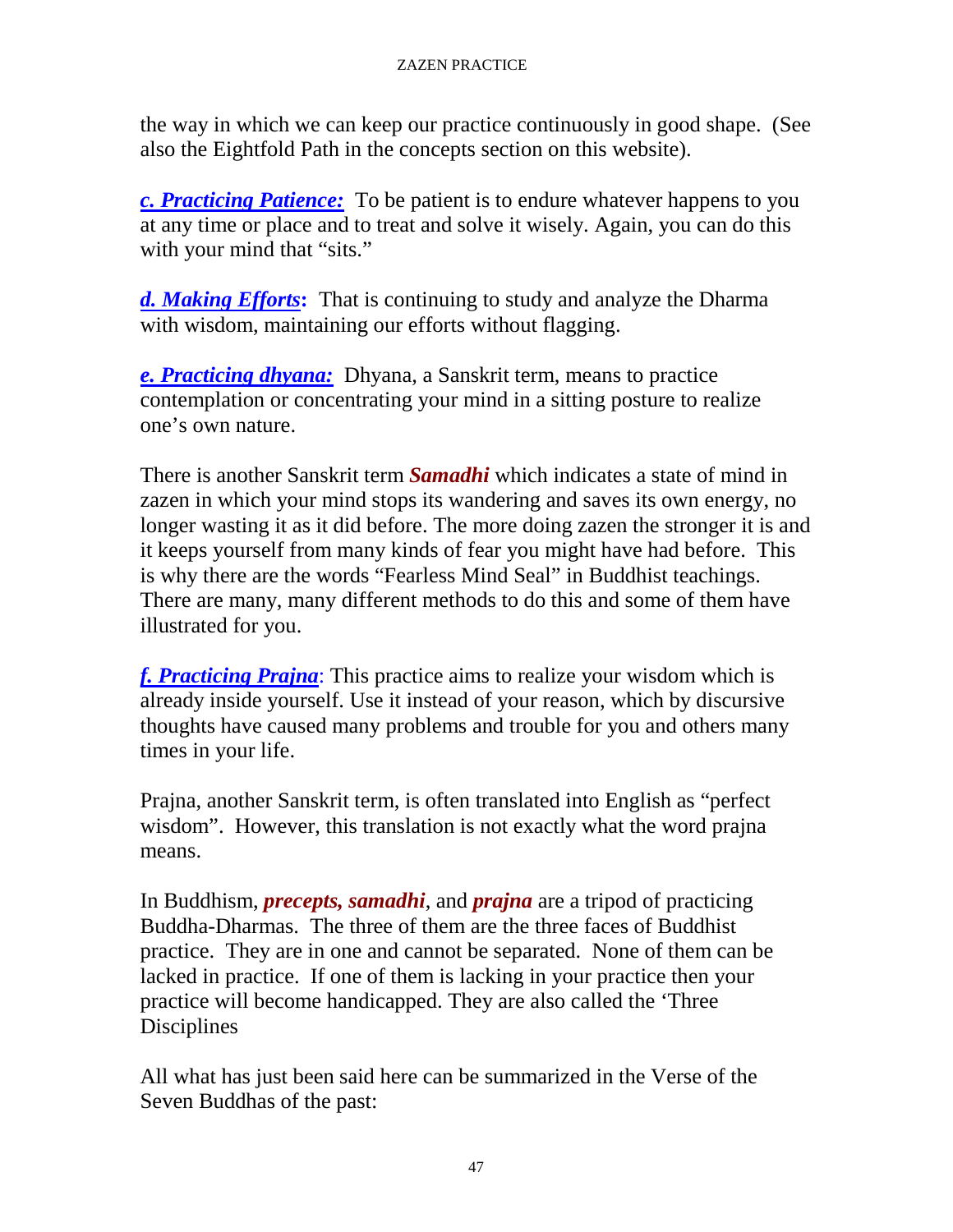*"Do not do any thing bad, Do everything good, Keep your mind clear and pure. This is what the Buddhas taught." 1*

## **21. Some Short Sutra and Zen Verses:**

Following are some short Buddhist Sutra and Zen Verses easy to read and memorize which are for reciting or chanting at Zen monasteries and centers around the world and in America.

I think, they can give beginners of zazen practice some help or hint in practicing. This does not mean you have to take them with you when you are sitting in zazen. One thing to remember is that all of these here (without footnotes, interpretations or explanations) are not for praying because originally they are not prayers. They are just like something that you read sometimes; it suddenly knocks at the "doorless door" in you to open your no-mind.

They are all the excerpts from Buddhist Sutras or books on Zen. The source will be informed at the end of each. If any one of them is without its translator's name, it means they are my own.

## *a. Four Universal or Bodhisattvic Vows:*

*Beings in my own mind are numberless, I vow to save. Blind passions in my own mind are endless, I vow to uproot. Dharma-gates in my own nature are unmeasurable, I vow to penetrate. Buddha-way in my own nature is supreme, I vow to attain.*<sup>1</sup>

*b. The Heart Sutra (Maha Prajna Paramita Hrdaya Sutra):*

 $\overline{a}$ <sup>1</sup> *translated from Chinese version.*

<sup>1</sup> *The Platform Sutra of Hui-neng, translated from Chinese.*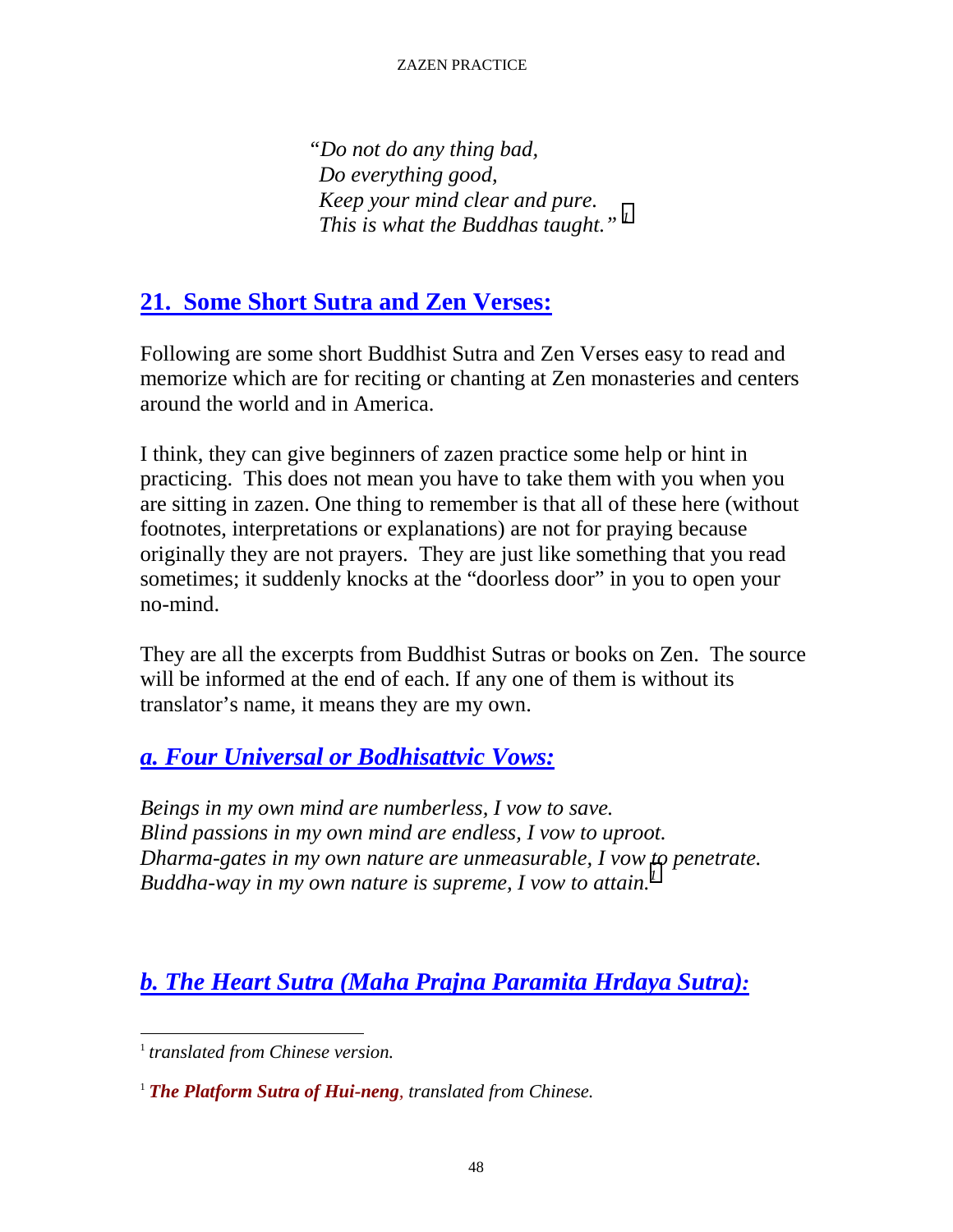*The Bodhisattva Avalokiteshvara, from the depth of perfect wisdom clearly saw that all the five skandas are empty, he overcomes all suffering and distress.*

### *Shariputra,*

*Form is no other than emptiness, emptiness no other than form. Form is only emptiness, emptiness is only form. Feeling, thought, mental formation, and consciousness, are also like this.*

*Shariputra, All Dharmas are empty, neither arise nor cease, neither stained nor pure, neither increase nor decrease.*

*So, in emptiness no form, no feeling, thought, mental formation ,or consciousness; no eye, ear, nose, tongue, body, or mind; no color, sound, smell, taste, touch, or object of perception; no realm of sight to no realm of consciousness; no ignorance and also no end of ignorance, to no age and death and also no end of age and death; no suffering, no root of suffering, no destroying of it, and no path; no wisdom and also no attainment.*

### *Because no attainment,*

*Bodhisattvas, grounded in perfect wisdom then there is no hindrances for their minds; Having no hindrances, there is no fear for them, Far beyond perverted views, they realize perfect nirvana. All Buddhas in the past, present and future with perfect wisdom, attain full, right, and universal enlightenment.*

*Therefore, you know that the perfect wisdom is the greatest dharani the highest, unequal dharani, the destroyer of all suffering. the truth beyond all doubt.*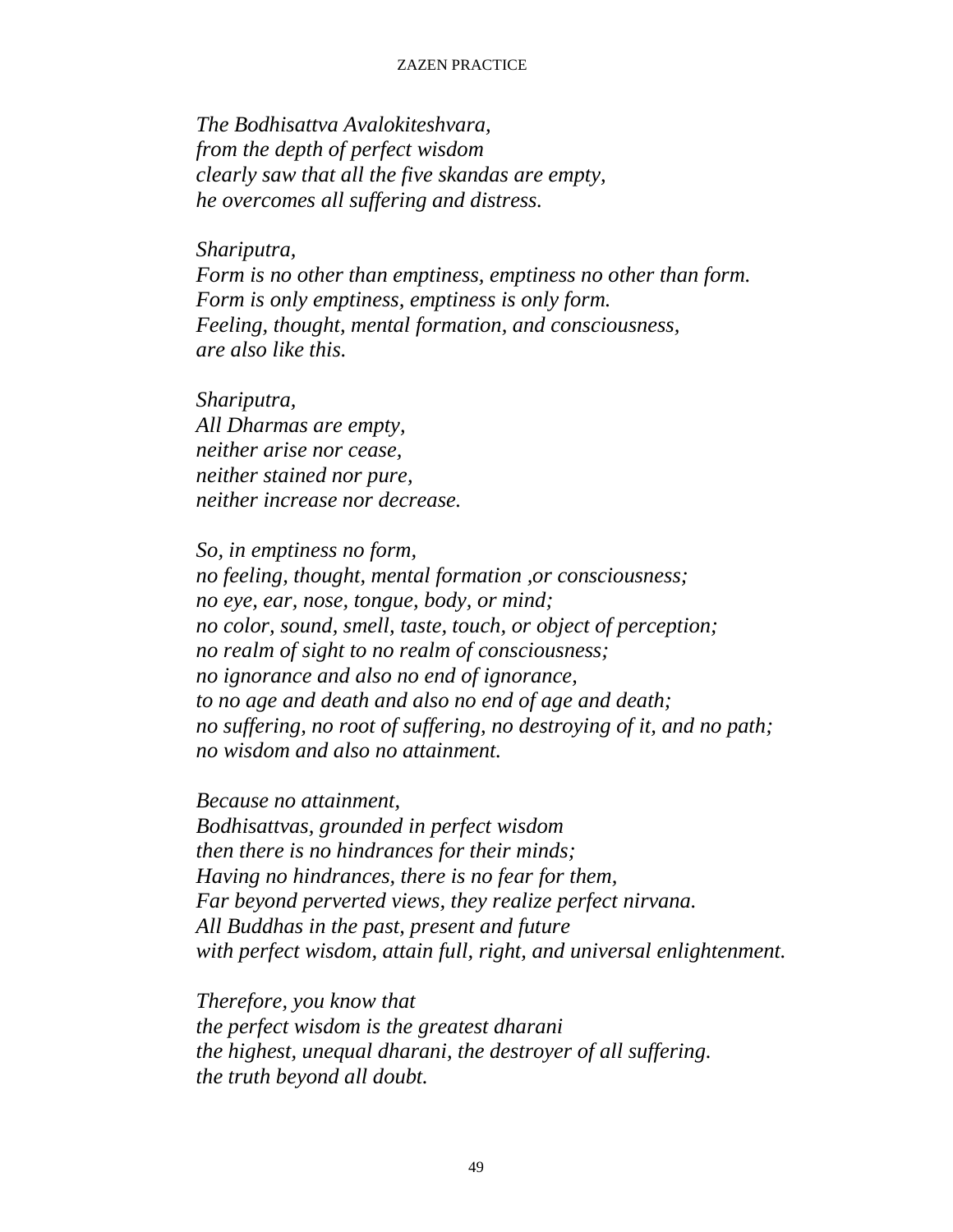*Then the dharani of Prajna paramita should be proclaimed: Gate gate para gate bodhi svaha Gate gate para gate bodhi svaha Gate gate para gate bodhi svaha! 1 c. "Affirming Faith in Mind" (Hsin-hsin-ming, Ch., Shinjimei, Jap.) Verse by the Third Zen Patriarch Sengts'an (Ch., Sosan, Jap.):*

*The Great Way is not difficult for those who do not pick and choose. When love and hate do not interfere everything is clear as it is.*

*When a slight distinction is made, then earth and heaven far apart. If you would clearly to see the truth in front of you just drop opinions of "pro" and "con".*

*When like and dislike come to play that is nothing but the mind's disease. And not seeing the deep Truth inside it is in vain to ponder of purifying your mind.*

*The Great Way is perfect and like empty space, none is lack and none is extra in there. Because of grasping and releasing, your seeing into the simple truth is prevented.*

*Do not cling to outside objects Nor cling to emptiness inside. Just let your mind be calm and clear itself, then your perverted views by themselves will go.*

*When you attempt to stop your mind's movements you will find more movements of it. If you still keep your views of duality you will never know of unity.*

l

<sup>1</sup> *translated from Chinese Version.*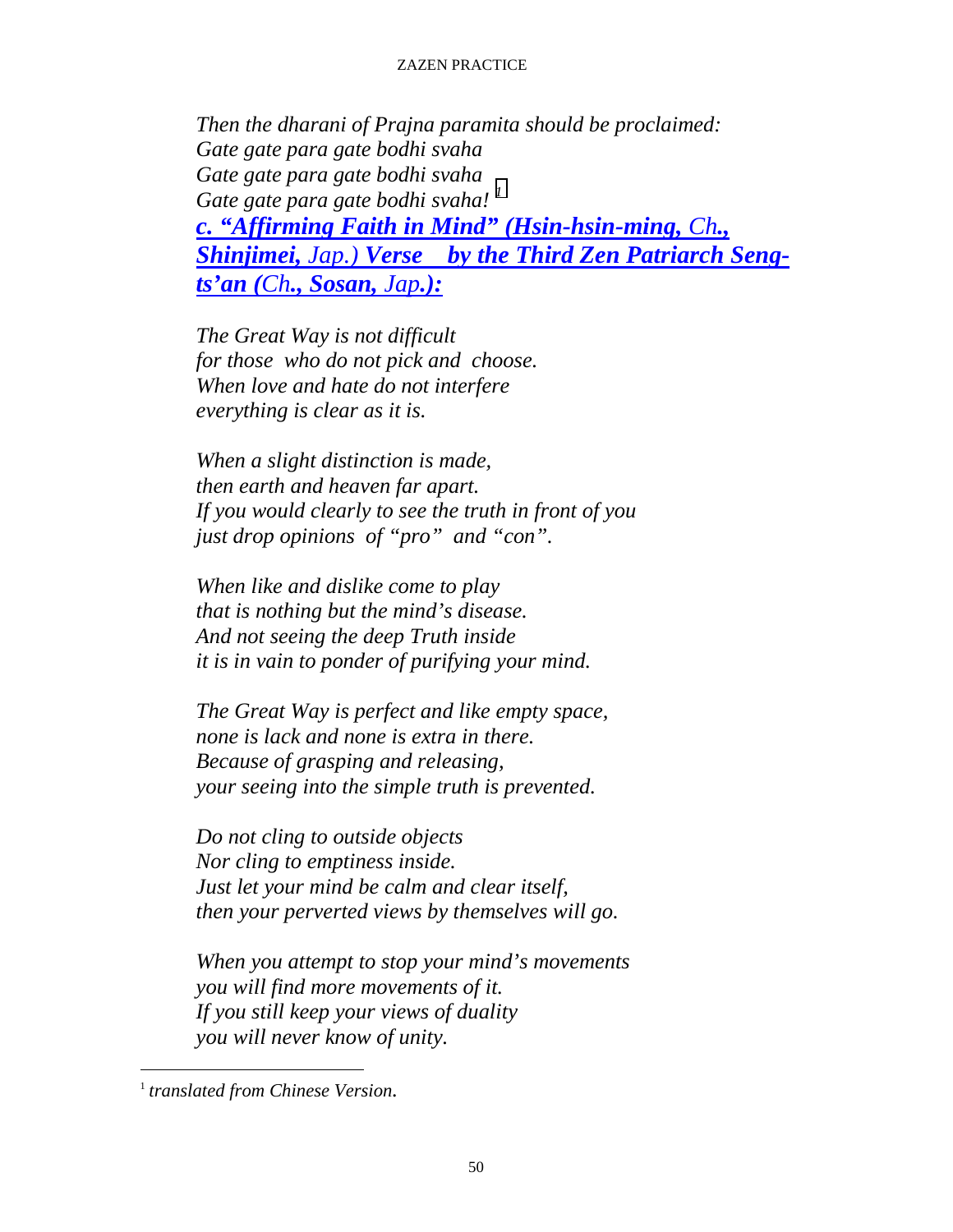*And not knowing the unity you get lost in duality. When you insist that things are real you miss their true reality. When you insist that things are unreal you also miss their true reality.*

*The more you talk and think of this the further you are from the truth. When useless thoughts and words are cut off, there will be nowhere you cannot go through.*

*When you are at the root itself, you'll know the meaning of all things. If you run after appearances you miss the primal source. At the moment of awakening Both emptiness and form are left behind.*

*All changes inside and outside of you seem real because of your false views. You do not need to search for truth, just let your all perverted views go.*

*Do not abide in views of duality and do not search at all for it. If there is a trace of "right" or "wrong" the True-mind is immediately lost.*

*Duality comes from One-mind, But do not cling to the One. When this One-mind gives no arising then nothing in the world goes against.*

*And when nothing goes astray, then no obstructions will arise in mind When thoughts and the objects no longer exist the known will fall away with the knower.*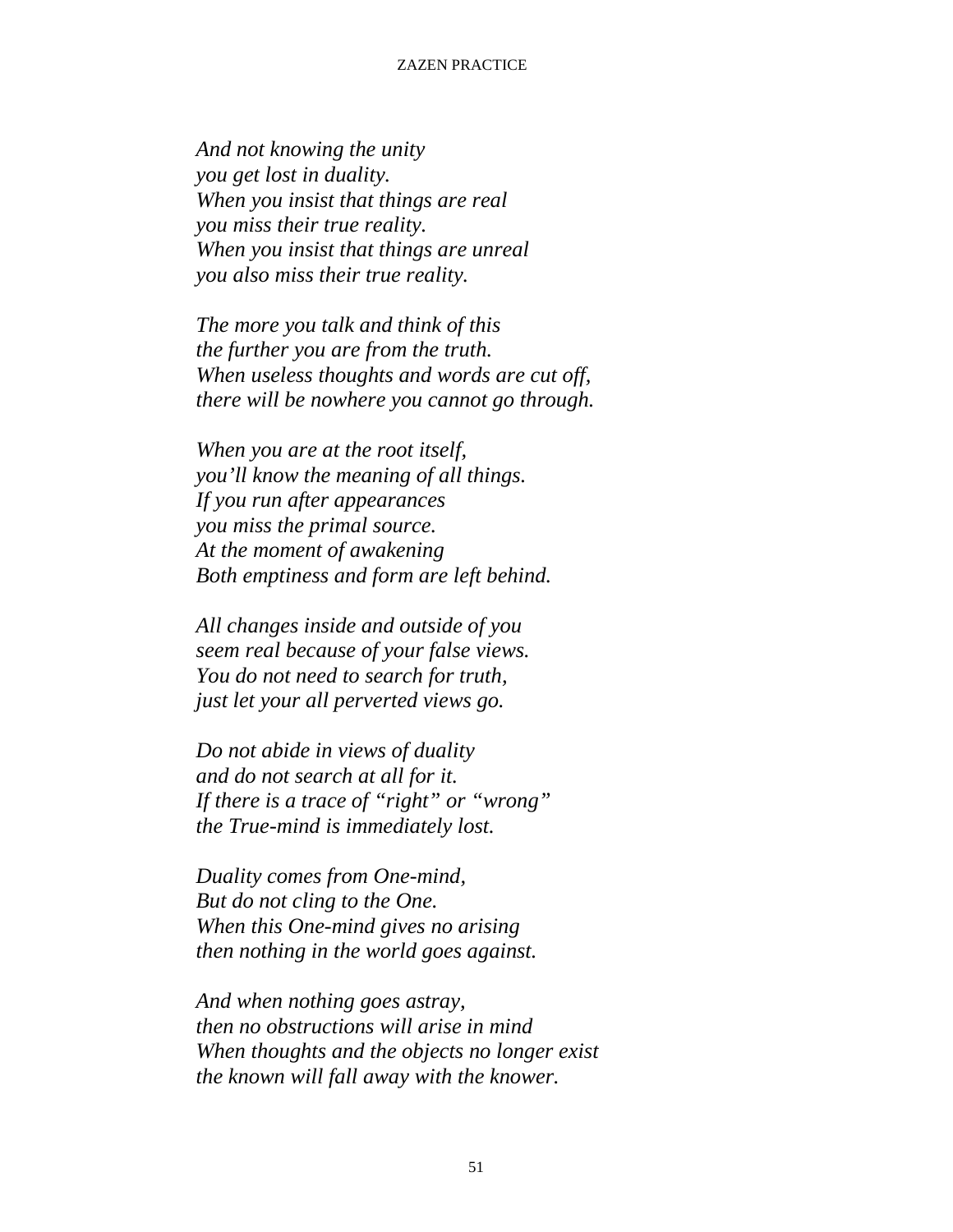*For the known exists because of the knower, and the knower exists because of the known. When you realize this is merely of interdependent origination, then both at the source are just Emptiness.*

*In Emptiness these are not two, in each are contained all different forms. When coarse and fine are seen no more how can there be taking sides?*

*The Great Way is limitless, Without ease, without hard. But those who hold to narrow views are in doubt and worry, That's why they're still behind in the back.*

*If you are clinging to anything you surely will fall into wrong path. Just let go of clinging mind then all things will fall in their right places. In essence nothing goes or stays.*

*When you see into the true nature of things, your steps are with the Great Way, thus you are taking a walk without any disturbs. If you live in bondage to your thoughts, you will be confused and unclear.*

*It is no good to live in bondage to thoughts, what use are judgements of good and bad for? If you want to walk the Way of Oneness, Do not reject the objects of the six sense spheres.*

*When you do not reject those kinds of objects, You are back with true enlightenment. The wise will do nothing for anything, but the fools put themselves in bondage.*

*By nature things are not different, but the foolish cling to this and that.*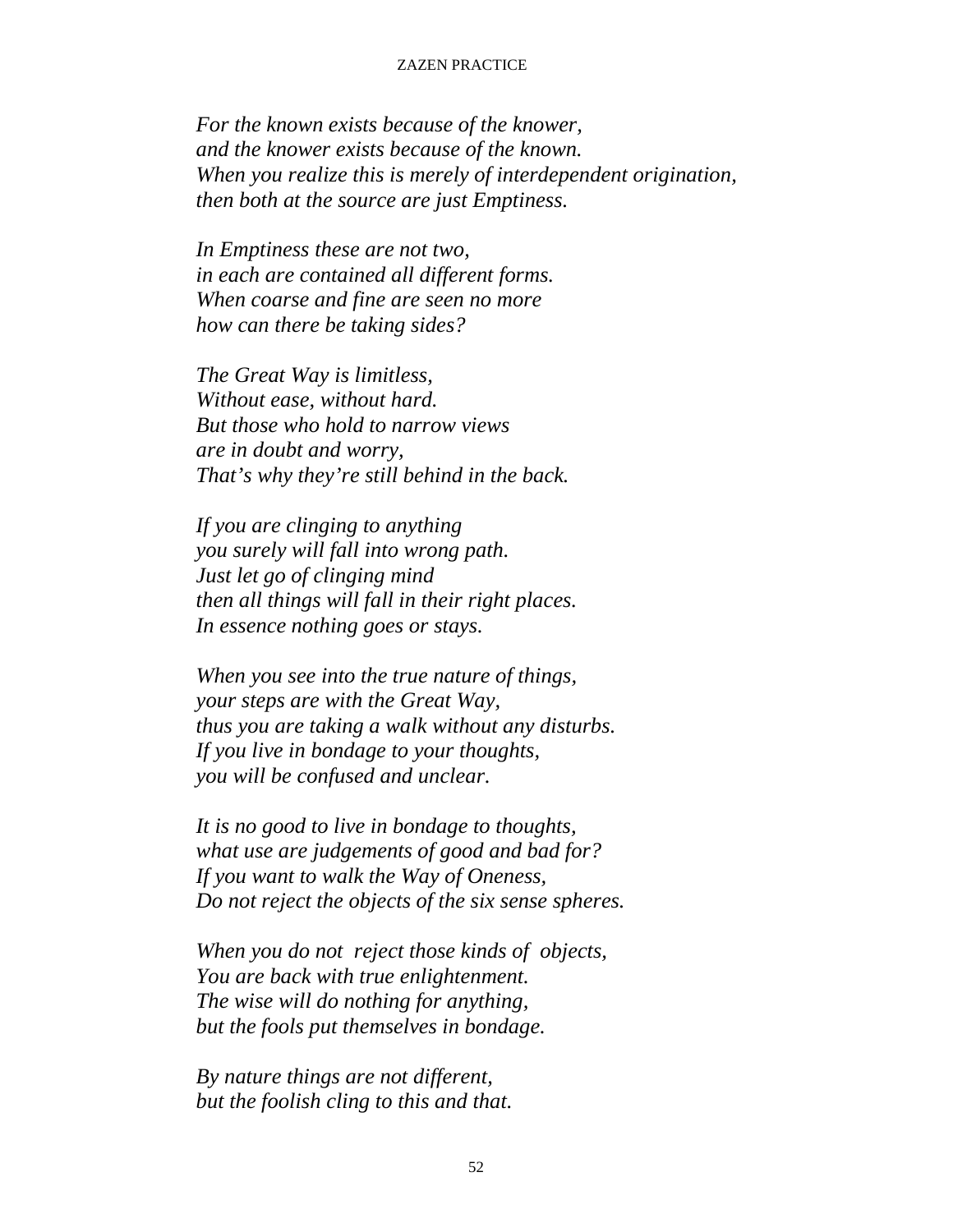*To seek Mind with discursive thoughts is certainly a grave mistake. From deluded mind come rest and unrest, but mind awakened goes beyond good and bad. From delusion come all of sided-views These dreams are nothing but the flowers of air, why work so hard to seize them for what? Both gain and loss, right and wrong, Once and for all just let them go without hesitancy.*

*If your eyes are no longer in sleep, All dreams will vanish away themselves. If your mind does not discriminates, All things will be as it is, as One.*

*Such-ness in essence is mysterious, without any entanglements in it. When all things are seen with non-discrimination mind then you are back to your self-nature.*

*The non-discriminative mind goes beyond All reasons and comparisons. When stop movement, there is no movement to stop, when movement stops, there is no stop of movement.*

*When both of them can't be established how could the oneness can be? In the ultimate truth, is there any rule or standard can be used?*

*When your equal mind accords to the Way, all ego-centered strivings cease. doubts and confusions disappear; and your faith accords to Truth.*

*There is nothing that leaves no races to you and nothing that is able to recall. All is self-revealing, empty and clear. without any exerting effort of mind.*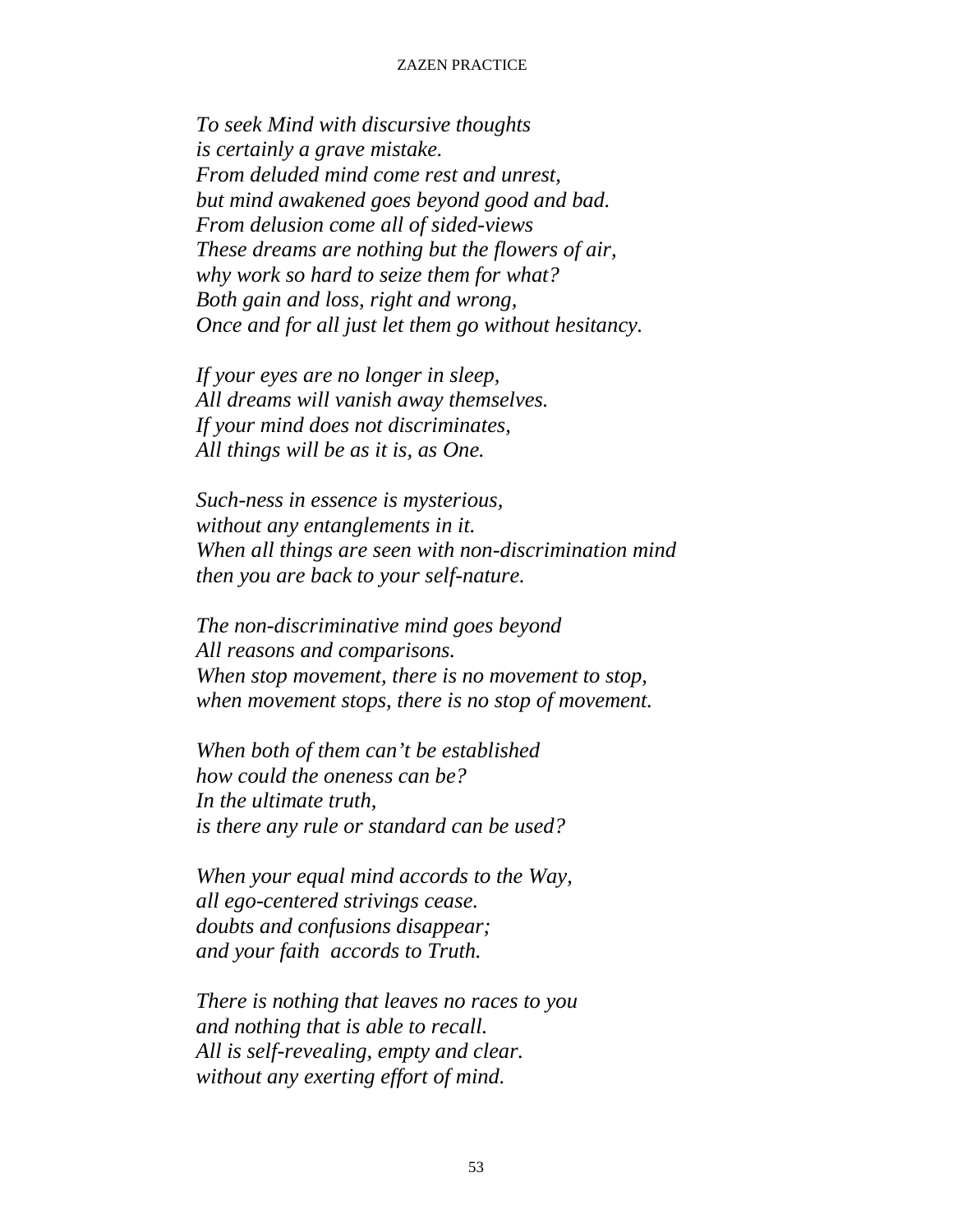*This state of truth is the state of no thoughts and no feeling can be available in here. In the world of Such-ness, There is neither self nor other.*

*To enter the world of Such-ness, Just affirm "not-two". "Not-two" means all is the same, Therefore, nothing is apart or outside of it.*

*The wise in ten directions all enter to that source. It's not short or long, One instance is ten thousand years.*

*Not here, not there It's right in front of your very eye. The smallest equals to the large, because their difference no longer makes any distinctions to you.*

*The largest equals the small, there is no limitations to see . That which is is not, that which is not is.*

*If this is not clear to you, Do not hesitate [to practice]. One is all and all is one….*

*If this is clear to you, Do not worry that it won't be finished. Faith and mind are "not two" "Not two" is faith and mind.*

*It is beyond words and thoughts There is no yesterday, no tomorrow, no today. 1*

l

<sup>1</sup> *translated from Chinese text.*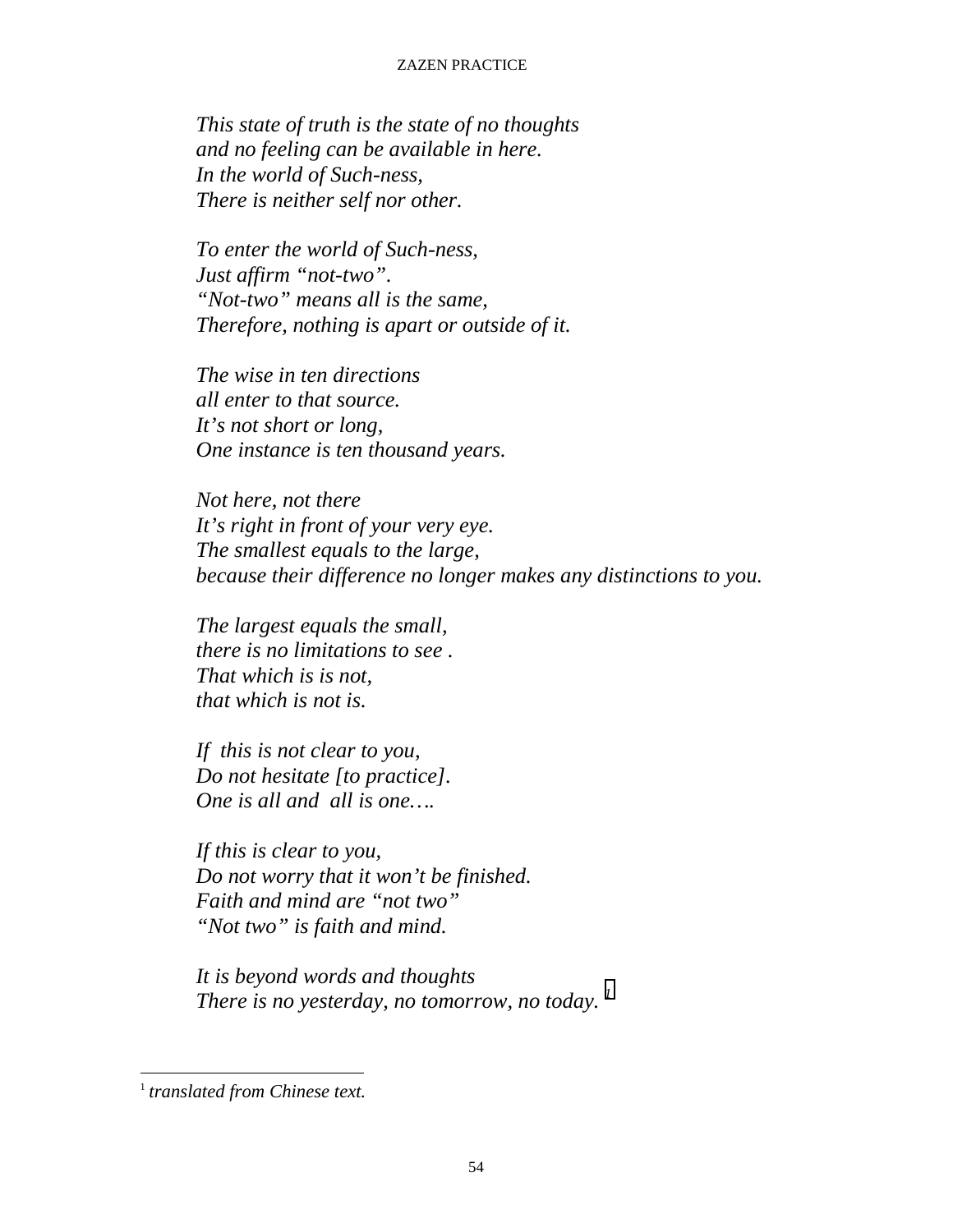*d. Harmony of Difference and Equality (Ts'an-tung-ch'i (Ch., Sandokai, Jap.) Verse by Zen master Shi-t'ou Hsi-ch'ien, Ch.) (Sekito Kisen, Jap).:*

*The mind of the great sage of India, is secretly transmitted from west to east. While human capacities of understanding are sharp or dull, In the Way, there are no Ancestors of North or South.*

*The true source is bright and pure The branching streams flow in the dark. Clinging to things is delusion. To recognize principle is not enlightenment.*

*The five sense gates and the five sense objects Are interdependent and not interdependent, Interdependent and bring involvement, Yet each of them stays in its own position.*

*Form has various qualities and shapes Sound is different from pleasure and suffering. Superior and inferior words are not separated in the darkness, Purity and impurity are apparent in the brightness.*

*The four elements return themselves to their nature, Like a child gets back to his own mother. Fire is hot and wind blows Water wets and earth is solid.*

*For eyes there is colors and form, for ears: sound, For nose: smell, for tongue: taste; Everything is in its place, And leaves come from the root.*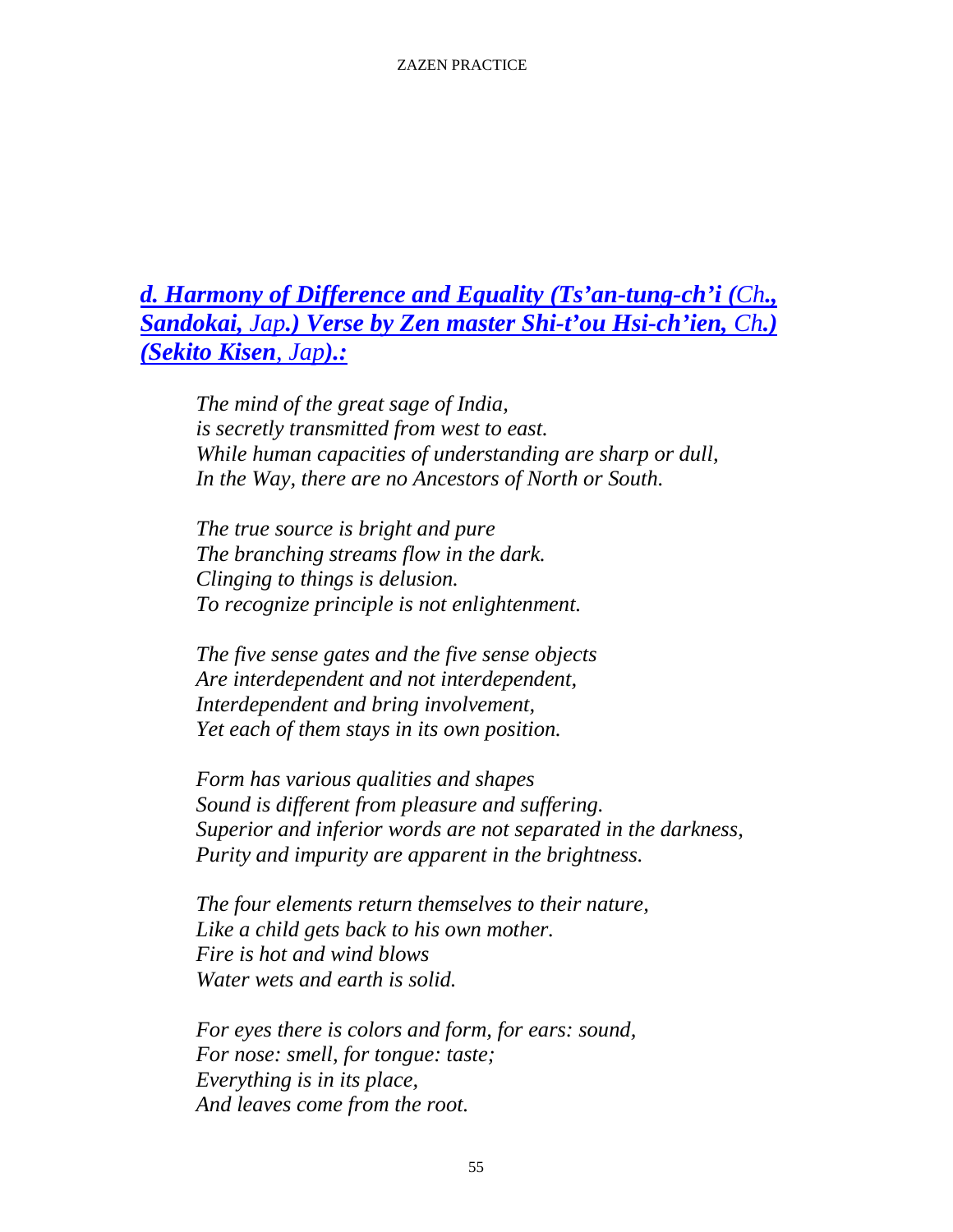*Branches and trunk return to the source, Superior and inferior have their own words. In brightness there is darkness, Dot not take darkness to see someone.*

*Brightness and darkness are relative, And are like the former step and the latter one. Each and everything has it own merit, Words should be used in the right place.*

*Things are like the lids fit the boxes, Principles are like two arrows meeting head-on. Hearing the words, understand the meaning, Do not set up standards of your own.*

*If you do not see the way right in front of you, How could you know the path as you walk. Awakening is not far or near, When you are in delusion, mountains and rivers block.*

*O students of the mystery! Please be advised: Do not pass your days and nights in vain .1*

l

<sup>1</sup> *translated from Chinese text.*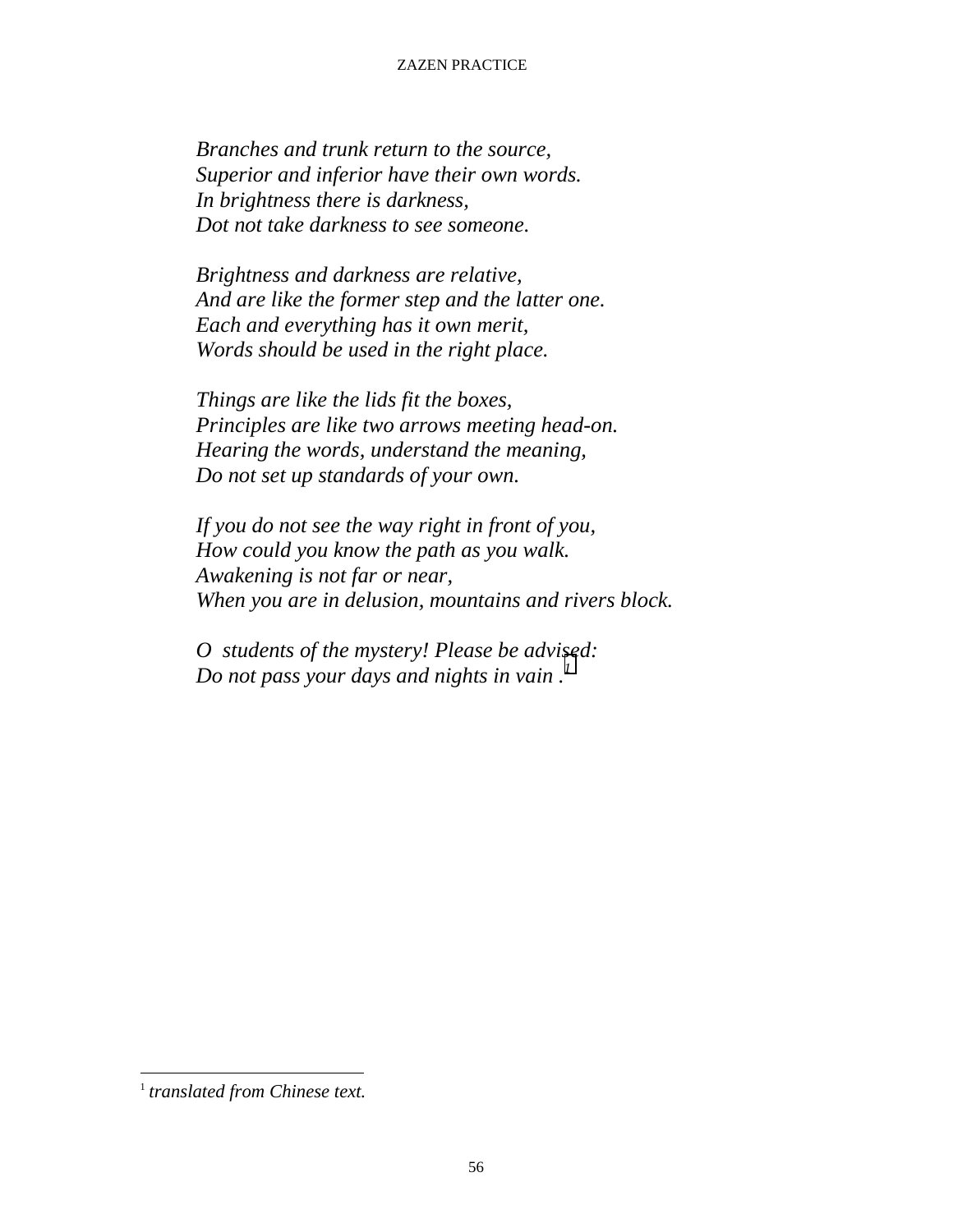## *e. Song of Zazen (Zazen Wasan, Jap.) by Zen master Hakuin Ekaku:*

*All beings by nature are Buddhas, as ice by nature is water. Apart from water there is no ice; apart from beings, no Buddhas.*

*How sad that people ignore the near and search for truth afar; like someone in the midst of water crying out in thirst; like a child of wealthy home wandering among the poor.*

*Lost on a dark path of ignorance, we wander through the Six Worlds; from dark path to dark path when shall we be freed from birth and death?*

*Oh! The zazen of the Mahayana! To this the highest praise! Devotion, repentance, training, The many paramitas all have their source in zazen.*

*Those who try zazen even once wipe away beginningless crimes. Where are all the dark paths then? The Pure Land itself is near.*

*Those who hear this truth even once and listen with a grateful heart, treasuring it, revering it,*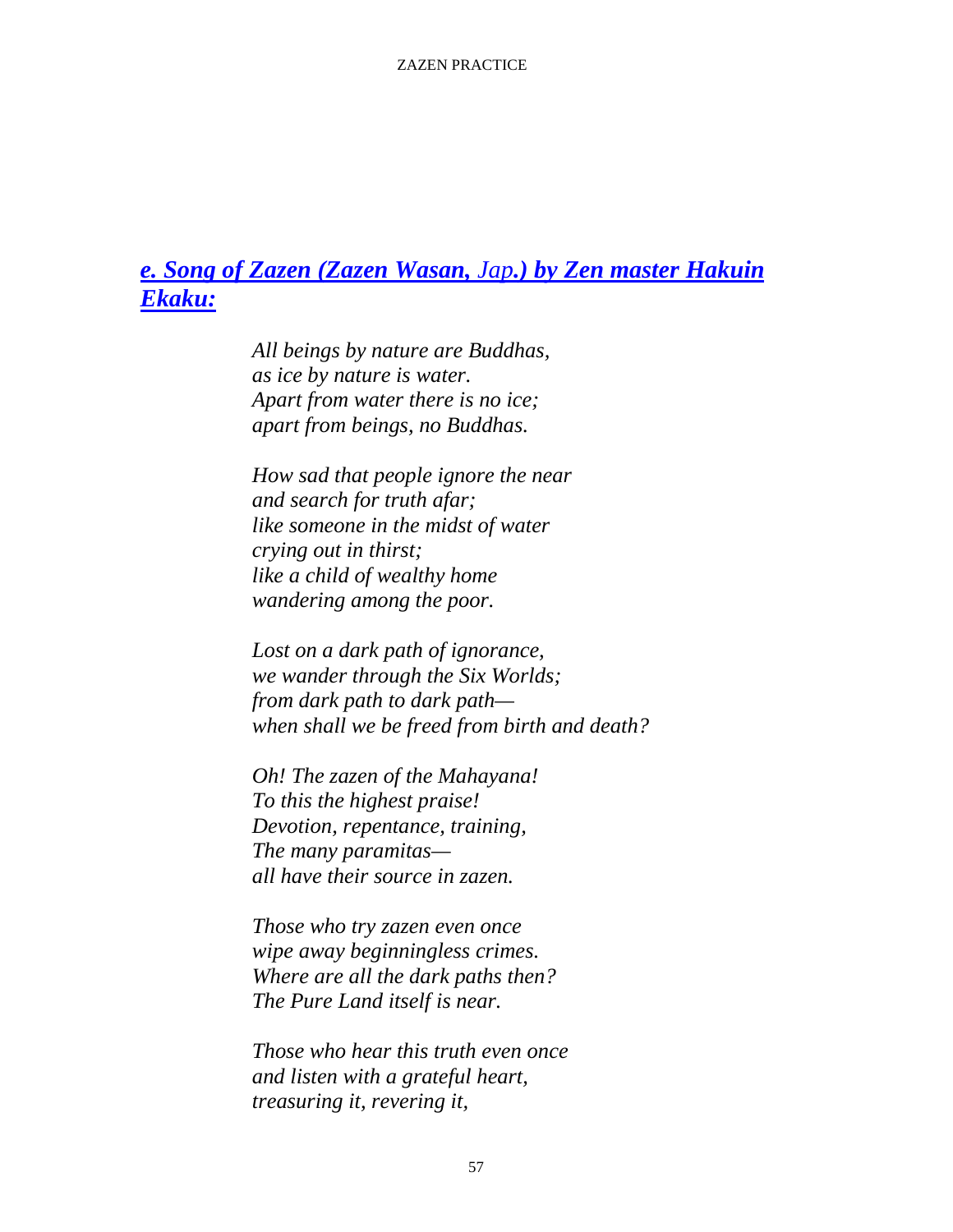*gain blessing without end.*

*Much more those who turn about and bear witness to self- nature, self-nature that is no-nature, go far beyond mere doctrine.*

*Here effect and cause are the same; The Way is neither two nor three. with form that is no-form, going and coming, we are never astray; with thought that is no-thought, even singing and dancing are the voice of the Law.*

*How boundless and free is the sky of Samadhi! How bright the full moon of wisdom! Truly, is anything missing now? Nirvana is right here, before ours eyes; this very place is the Lotus Land; this very body, the Buddha. 1*

l

<sup>1</sup> *from "Taking the Path of Zen" by Robert Aitken,1982.*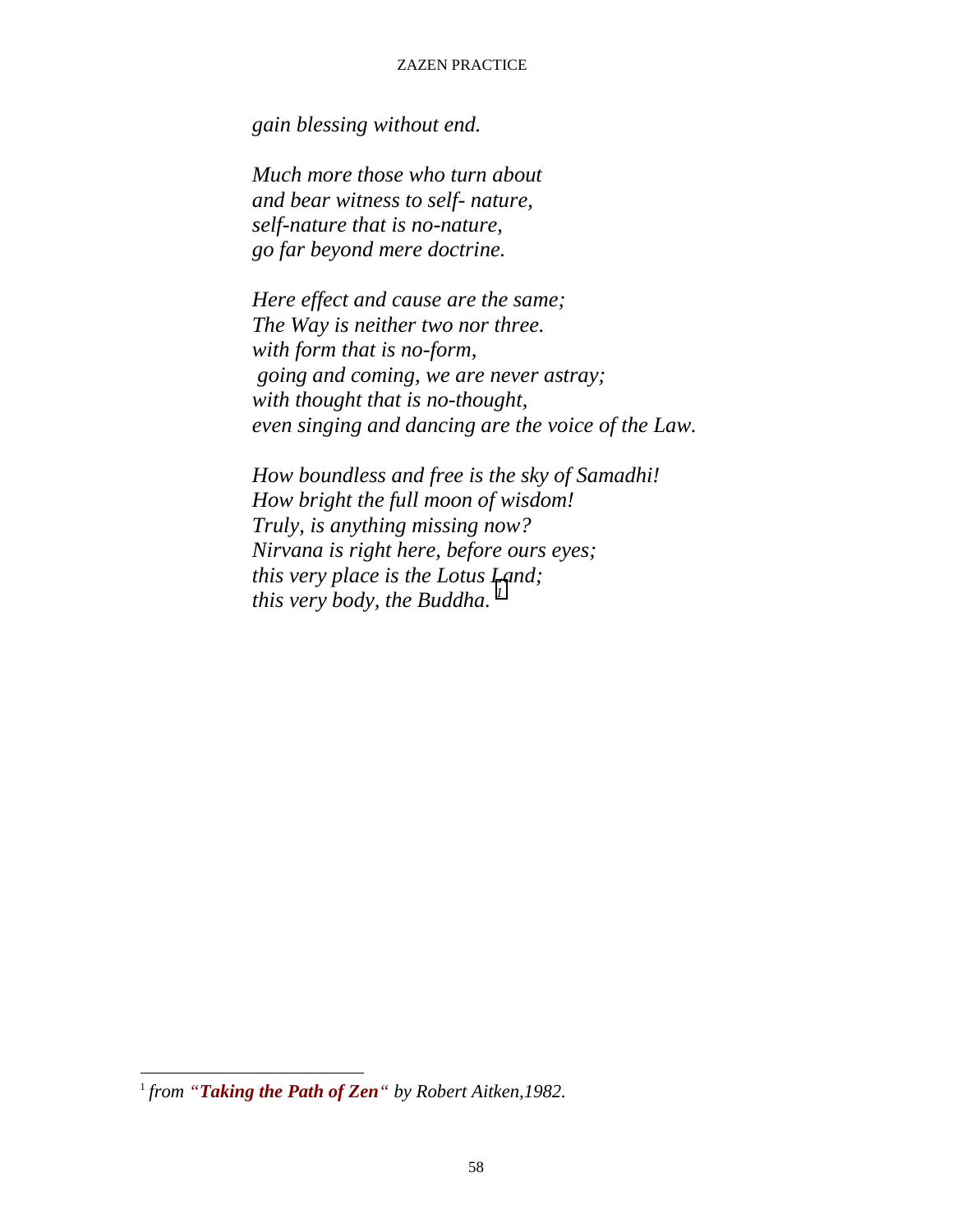## *f. Genjo Koan by Zen master Dogen Kigen:*

*When all dharmas are the Buddha-dharma, then there is delusion and realization, there is practice, there is life and there is death, there are buddhas and there are ordinary beings. When the myriad dharmas are each not of the self, there is no delusion and no realization, no buddhas and no ordinary beings, no life and no death.*

*The Buddha's truth is originally transcendent over abundance and scarcity, and so there is life and death, there is delusion and realization there are beings and buddhas. And though it is like this, it is only that flowers, while loved, fall; and weeds while hated, flourish.*

*Driving ourselves to practice and experience the myriad dharmas is delusion. When the myriad dharmas actively practice and experience ourselves, that is the state of realization.*

*Those who greatly realize delusions are buddhas Those who are greatly deluded about the realization are ordinary beings. There are people who further attain realization on the basis of realization. There are people who increase their delusion in the midst of delusion.*

*When buddhas are really buddhas they do not need to recognize themselves as buddhas. Nevertheless, they are the buddhas in the state of experience, and they go on experiencing the state of buddha.*

*When we use the whole body-and-mind to look at forms, and when we use the whole body-and-mind to listen to sounds, even though we are sensing them directly, it is not like a mirror's reflection of an image, and like the water and the moon. While we are experiencing one side, we are blind to the other side.*

*To learn the Buddha's truth is to learn ourselves. To learn ourselves is to forget ourselves. To forget ourselves is to be experienced by the myriad dharmas. To be experienced by myriad dharmas is to let our body-andmind, and the body-and-mind of the external world, fall away.*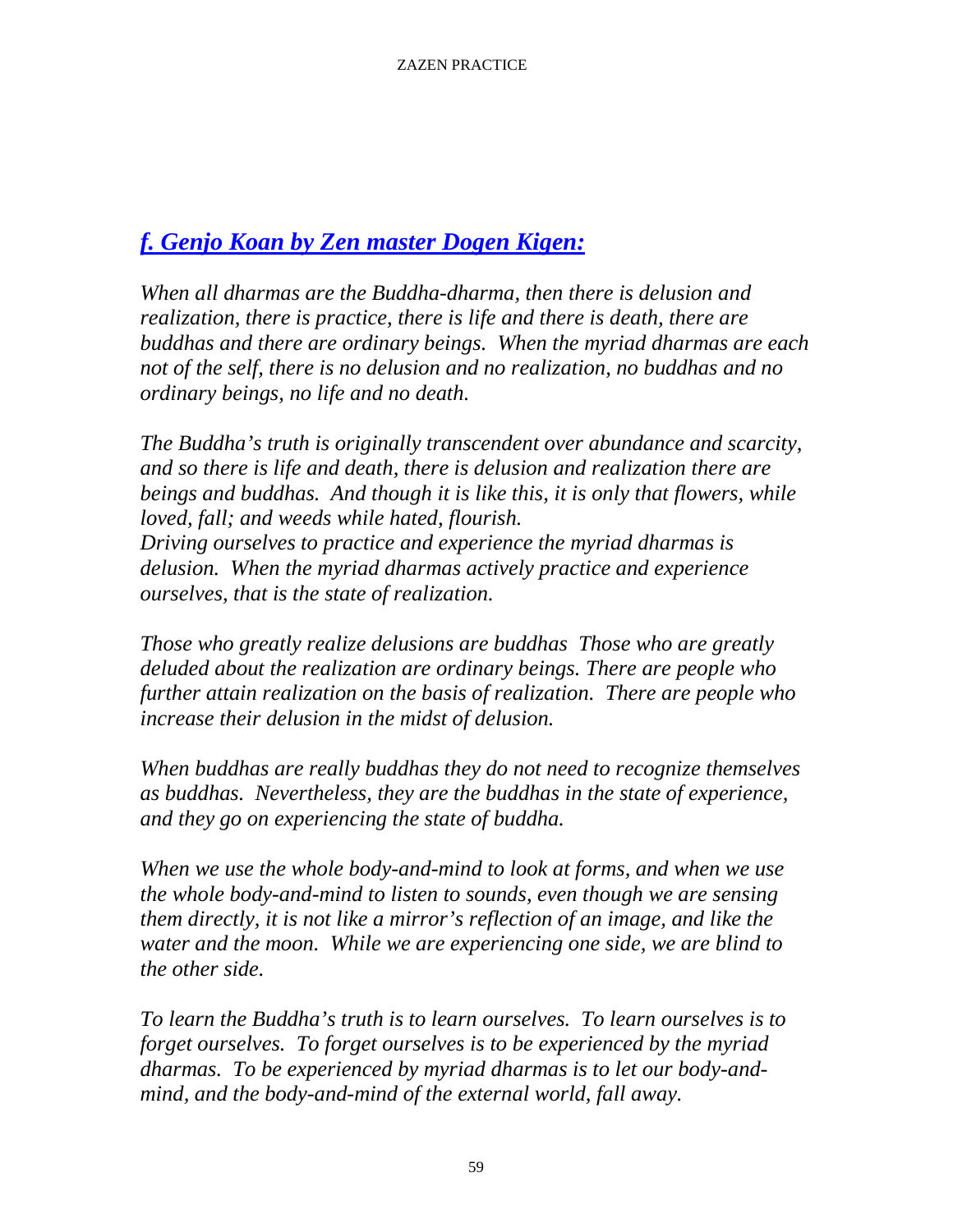*There is a state in which traces of realization are forgotten; and it manifests the traces of forgotten realization for a long, long time.*

*When people first seek the Dharma, we are far removed from the borders of the Dharma. [But] as soon as the Dharma is authentically transmitted to us, we are human beings in [our] original element.*

*When a man is sailing along in a boat and he moves his eyes to the shore, he misapprehend that the shore is moving. If he keeps his eyes fixed on the boat, he knows that the boat which is moving forward.*

*Similarly, when we try to understand the myriad dharmas on the basis of confused assumptions about body and mind, we misapprehend that our own mind or our own essence may be permanent. If we become familiar with action and come back to this concrete place, the truth is evident that the myriad dharmas are not self.*

*Firewood becomes ashes; it can never go back to firewood. Nevertheless, we should not take the view that ash is its future and firewood is its past. Remember, firewood abides in the place of firewood in the Dharma. It has a past and it has a future.*

*Although it has a past and a future, the past and the future are cut off. Ash exists in the place of ash in the Dharma. It has a past and it has a future. The firewood, after becoming ash, does not again become firewood.*

*Similarly, human beings, after death, do not live again. At the same time, it is an established custom in the Buddha-dharma not to say that life turns into death. This is why we speak of no appearance. And it the Buddha's preaching established in [the turning of] the Dharma wheel that death does not turn into life. This is why we speak of no disappearance.*

*Life is an instantaneous situation, and death is also an instantaneous situation. It is the same, for example, with winter and spring. We do not think that winter becomes spring, and we do not say that spring becomes summer.*

*A person getting realization is like the moon being reflected in water: the moon does not get wet, and the water is not broken. Though the light [of*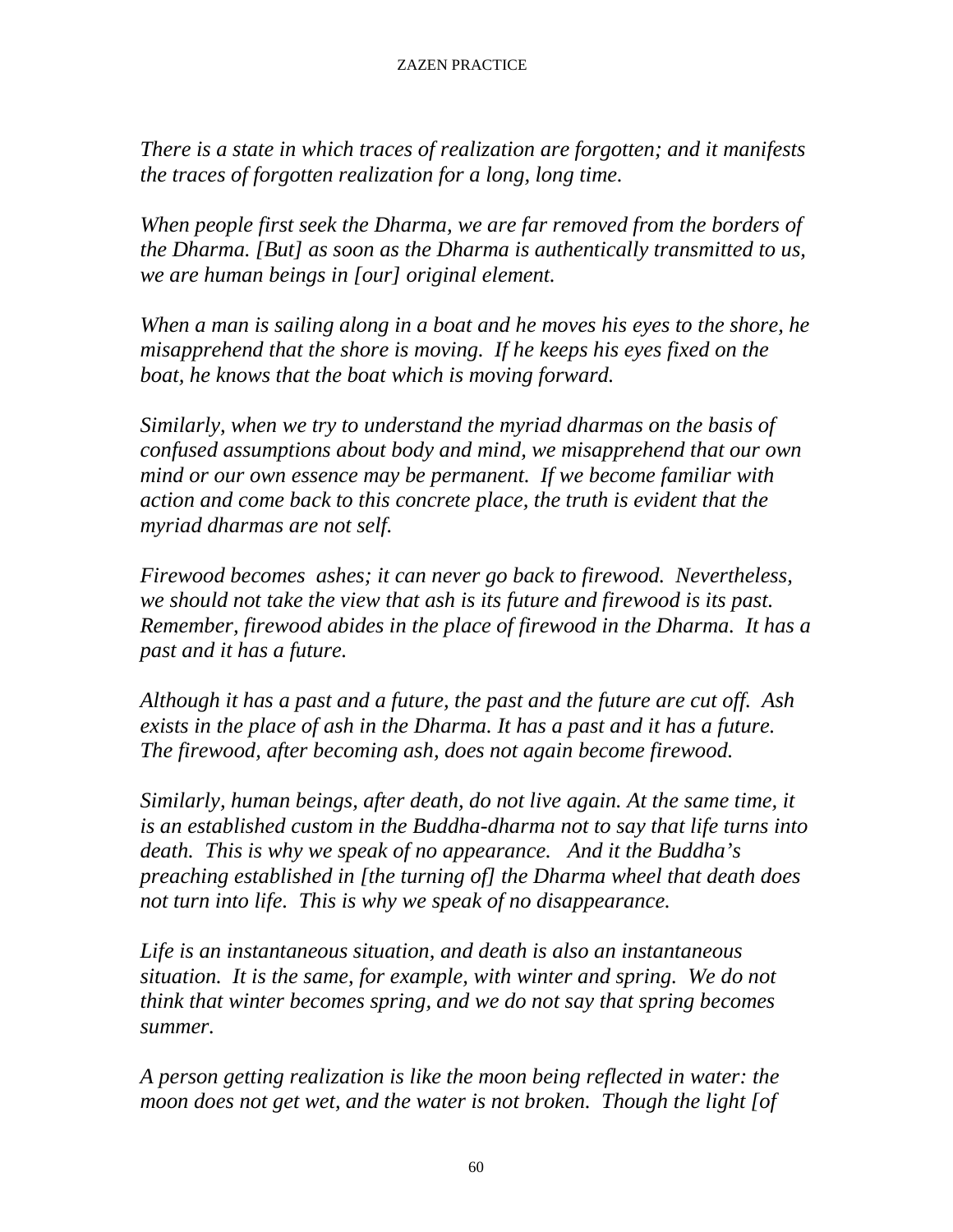*the moon] is wide and great, it is reflected in a foot or an inch of water. The whole moon and the whole sky are reflected in a dewdrop on a blade of grass and are reflected in a single drop of water.*

*Realization does not break the individual, just as the moon does not pierce the water. The individual does not hinder the state of realization, just as a dewdrop does not hinder the sky and moon. The depth [of realization] may be as the concrete height [of the moon]. The longness and shortness of its moment should be investigated in large [bodies of ] water and small [bodies of ] water. And observed in the width and the narrowness of the sky and the moon.*

*When the Dharma has not yet satisfied the body-and-mind we feel already replete with Dharma. When the Dharma fills the body-and-mind we feel one side to be lacking. For example, sailing out beyond the mountains and into the ocean, when looking around in four directions, [the ocean] only appears to be round; it does not appear to have any other form at all. Nevertheless, this great ocean is not round, and it is not square. Other qualities of the ocean are inexhaustibly many: [to fishes] it is like a palace and [to gods] it is like a string of pearls. But as far as our eyes can see; it just seems to be round.*

*As it is for [the ocean], so it is for myriad dharmas. In dust and out of the frame, [the myriad dharmas] encompass numerous situations, but we see and understand only as far as our eyes of learning in practice are able to reach.*

*If we wish to hear how the myriad dharmas naturally are, we should remember that besides their appearance of squareness or roundness, the qualities of the ocean and qualities of the mountains are numerous and endless; and that there are worlds in the four directions. Not only the periphery is like this: remember, the immediate present, and a single drop [of water] are also like this.*

*When fish move through water, however they move, there is no end to the water. When the birds fly through the sky, however they fly, there is no end to the sky. At the same time, fish and birds have never, since antiquity, left the water or the sky.*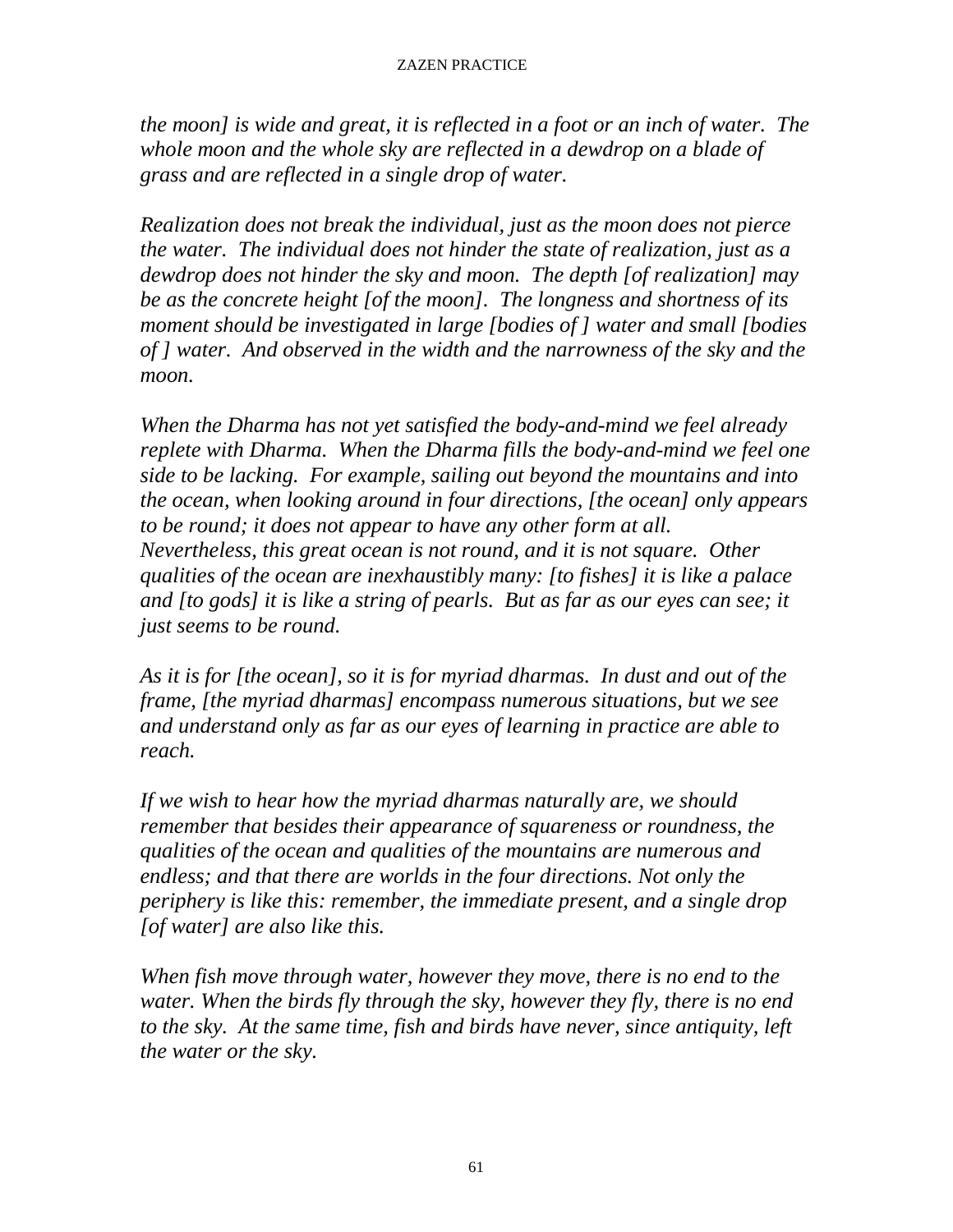*Simply, when activity is great, usage is great, and when necessity is small, usage is small. Acting in this state, none fail to realize its limitations at every moment, and none fail to somersault freely at every place; but if a bird leaves the sky it will die at once, and if a fish leaves the water it will die at once.*

*So we can understand the water is life and can understand that sky is life. Birds are life, and fish are life. It may be that life is birds and that life is fish. And beyond this, there may be still further progress. This existence of [their] practice-and-experience, and the existence of their lifetime and their life, are like this. This being so, a bird or a fish that aimed to move through the water or the sky [only] after getting to the bottom of water or utterly penetrating the sky, could never find its way or find its place in the water or in the sky.*

*When we find this place, this action inevitably realized as the Universe [itself]. This way and this place are neither great nor small; they are neither subjective nor objective; neither have they existed since the past nor do they appear in the present; so they are present like this.*

*When a human being is practicing and experiencing the Buddha's truth in this state, to get one dharma is to penetrate one dharma, and to meet one act is to perform one act. In this state the place exists and the way is mastered, and therefore the area to be known is not conspicuous.*

*The reason it so, is that this knowing and the perfect realization of the Buddha-Dharma appear together. Do not assume that what is attained will inevitably become self-conscious and be recognized by the intellect. The experience of the ultimate state is realized at once. At the same time, its mysterious existence is not necessarily a manifest realization. Realization is the state of ambiguity itself.*

*Zen master Hotetsu of Mayoku-zan mountain is using a fan; A monk comes by and asks, "The nature of air is to be ever-present, and there is no place that air cannot reach. Why then does the Master use a fan?"*

The Master says*,* "*You have only understood that the nature of air is to be ever-present, but you do not yet know the truth that there is no place air cannot reach."*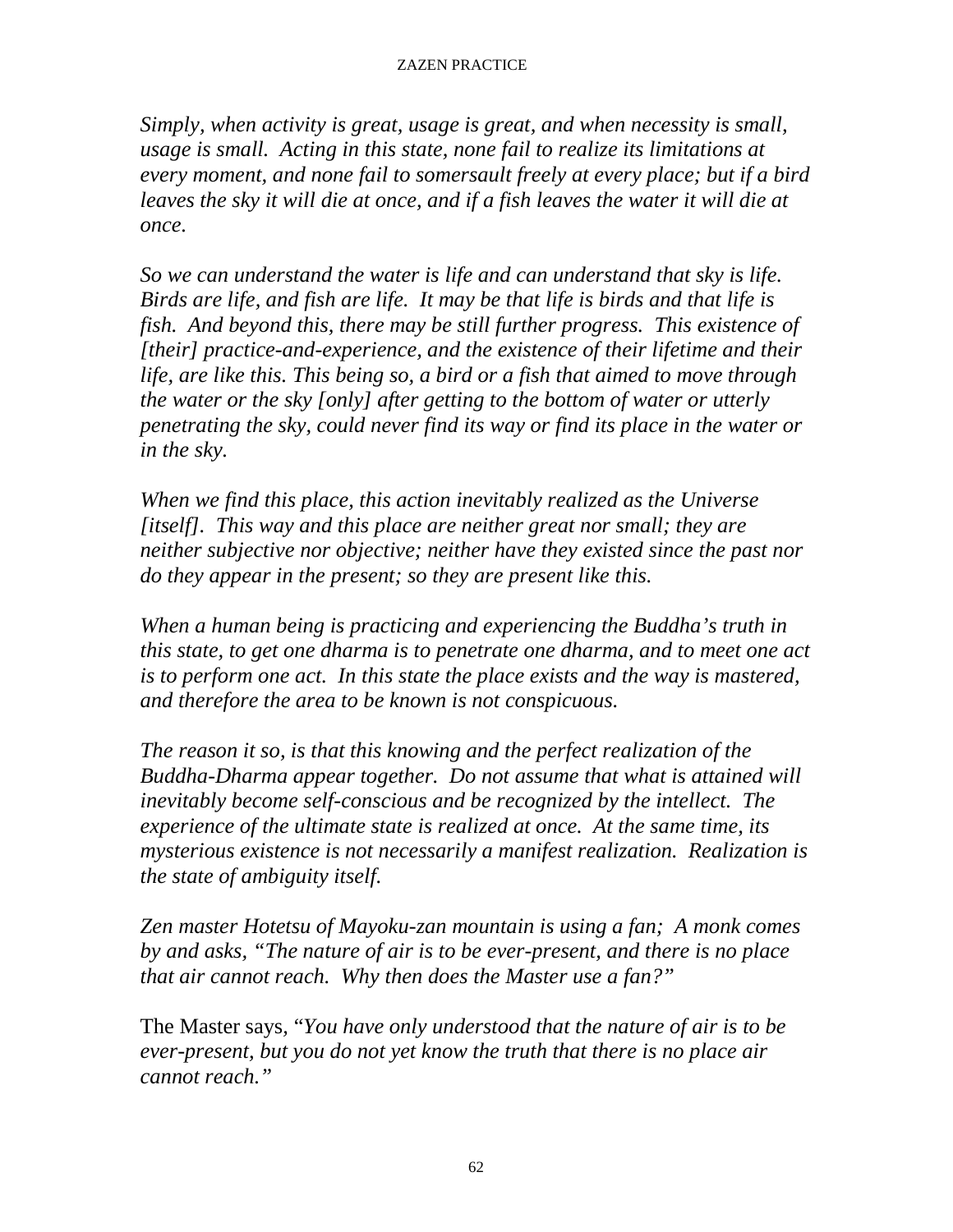*The monk says,* "*What is the truth of there being no place air cannot reach?"*

*At this the Master just carries on using the fan. The monk does prostrations.*

*The real experience of the Buddha-Dharma, the vigorous road of the authentic transmission, is like this. Someone who says that because [the air] is everpresent we need to use a fan, or that even when we do not use [a fan] we can still feel the air, does not know ever-presence, and does not know the nature of the air. Because the nature of air is to be ever-present, the behavior of Buddhists has made the Earth manifest itself as gold and has ripened the Long River into curds and whey.*<sup>1</sup>

l

<sup>1</sup> *from "Shobogenzo" of Dogen, translated byGudo Nishijima & Chodo Cross, 1994.*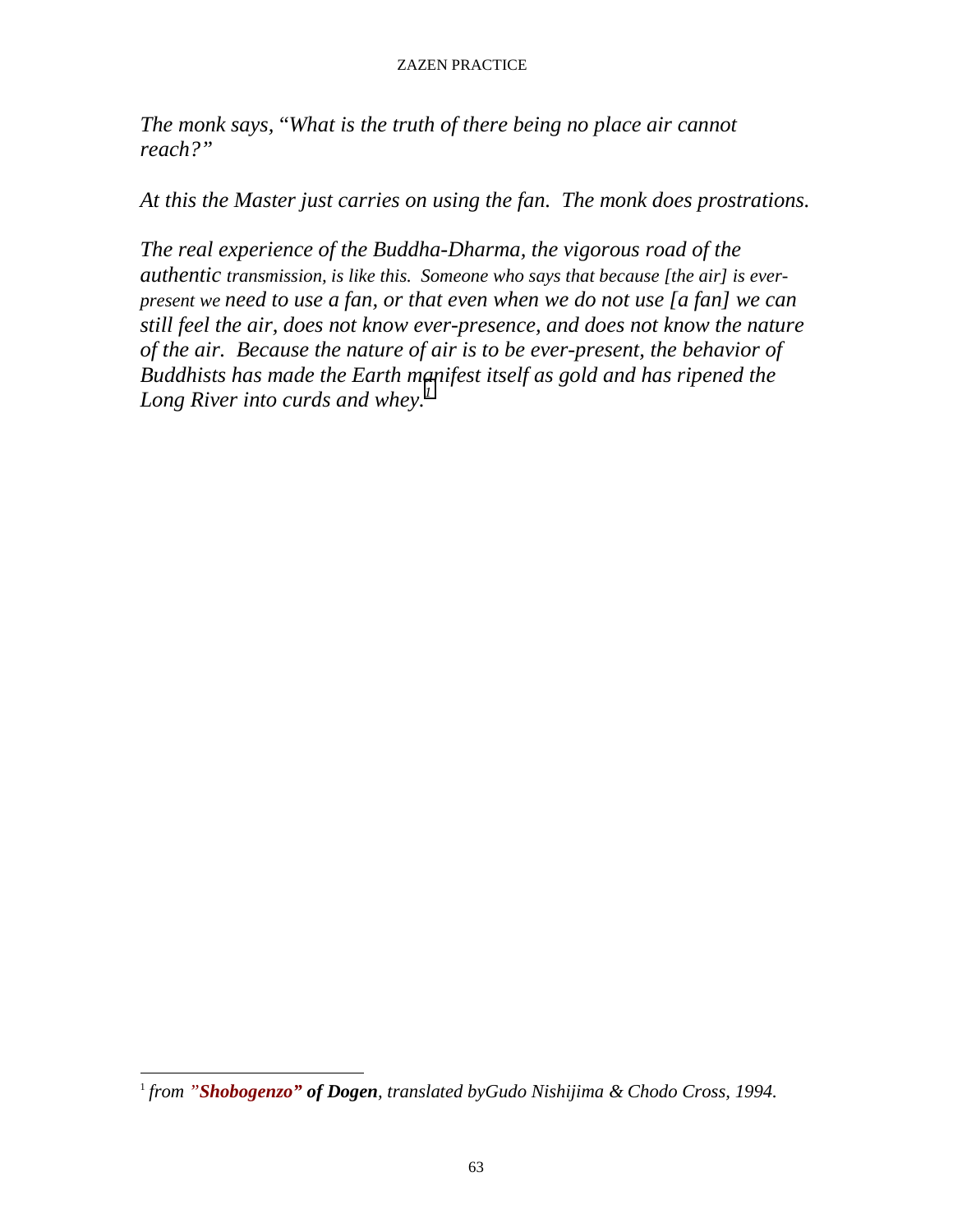**22. Some Books on Zazen Practice, Koans, Zen masters' Records, Sastras, Sutras Recommended to Read:**

*a. Books on Zazen Practice:*

**The Three Pillars of Zen** *by Philip Kapleau*

**Men Mind, Beginners' Mind** *by Shunryu Suzuki*

**Zen Practice** *by Garma C. C. Chang*

**Taking the Path of Zen** *by Robert Aitken.*

*b. Books of Koans:*

**Pi-yen lu (Hekigan-roku) of Zen master Fu-kwo Yuan-wu (Bukka Engo)** *translated by Thomas Cleary:" The Blue Cliff Record". Other English translations also available.*

**Ts'ung-jung lu (Shoyo-roku) of Zen master Wan-sung Hsing-hsiu (Bansho Gyoshu),** *translated by Thomas Cleary: "The Book of Serenity."*

**Wu-men kuan (Mumonkan) of Zen master Wu-men Hui-k'ai (Mumon Ekai)** *translated by Thomas Cleary: "Unlocking the Zen Koan", also can be found in "Zen Flesh Zen Bone" translated by Paul Reps. "The Gateless Barrier: Zen Comments on Mumonkan" by Zenkei Shibayama.*

**Denkoroku of Zen master Keizan Jokin***, translated by Thomas Cleary: "Transmission of Light"; or by Francis Cook: 'The Record of Transmitting the Light"..*

**Secrets of the Blue Cliff Record: Commentaries by Zen masters Hakuin Ekaku & Tenkei Denson** *translated by Thomas Cleary*

**The Iron Flute** *by Nyogen Senzaki*

**Zen Flesh Zen Bones** *edited & translated by Nyogen Senzaki & Paul Reps.*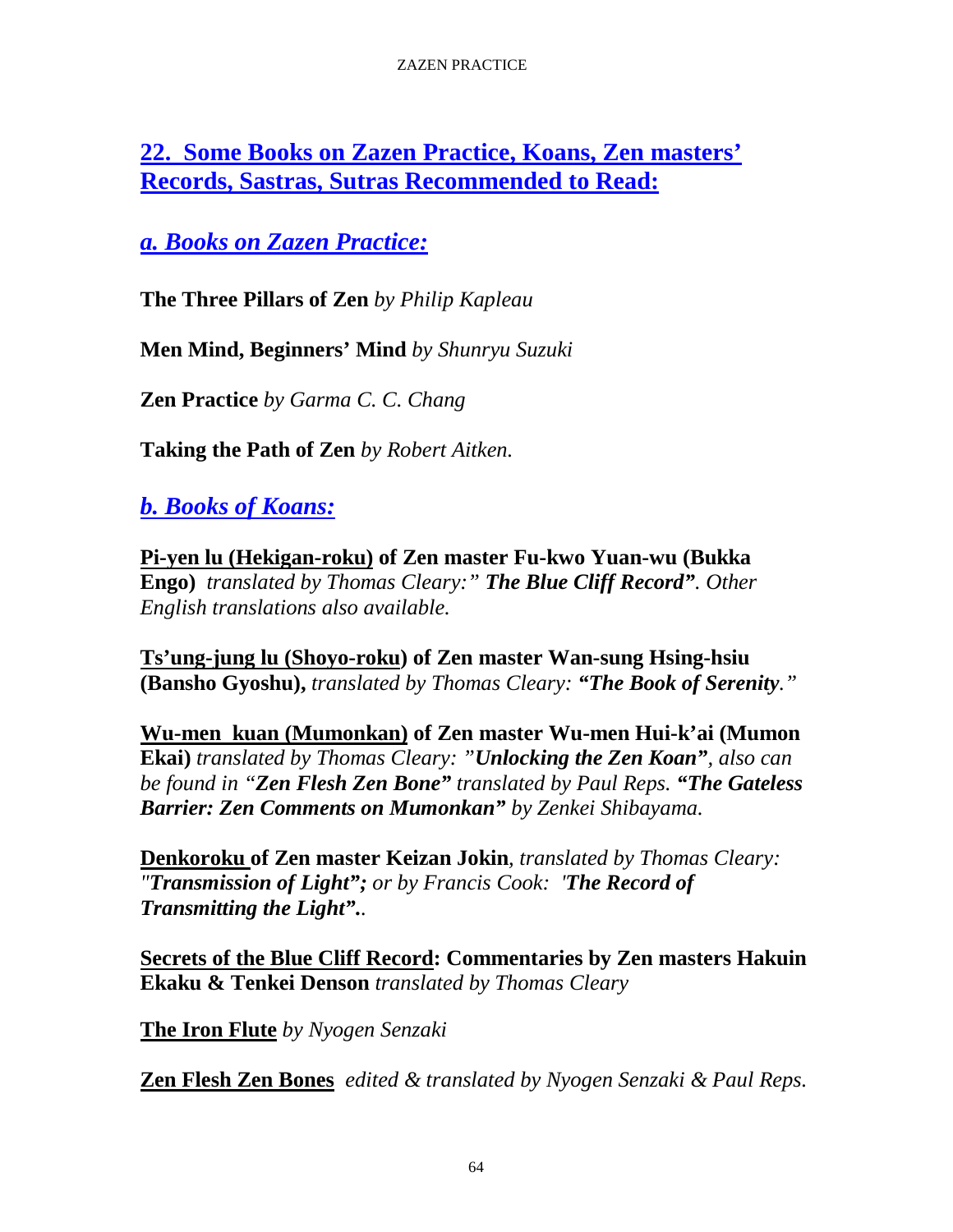**Zen Light** *Unconventional Commentaries on Denkoroku by Stefano Mui Barragato, Sensei.*

**Two Arrows Meeting in the Mid Air** *by John Daido Loori.*

*c. Zen Records or Writings:*

**Zen in China's Heritage** *translated by Andy Ferguson*

**Chao-chou lu (Joshu-roku)** *translated by James Green: 'The Recorded Sayings of Zen master Joshu".*

**Lin-chi lu (Rinzai-roku)** *translated by Burton Watson:" The Zen Teachings of Master Rinzai"*

**Yun-men lu (Ummon-roku)** *translated by Urs App from Chinese: "Master Yunmen"*

**Foyan lu** *translated by Thomas Cleary: "Instant Zen".*

**Shobogenzo of Zen master Dogen Kigen***, translated by Gudo Nishijima & Chodo Cross.*

**Zuimonki of Zen master Dogen Kigen** *translated by Reiho Masunaga: "A Primer of Soto Zen".*

**Subtle Sound,** *the Zen Teachings of Maurine Stuart edited by Roko Sherry Chayat.*

## *d. Sastras:*

**Ta-ch'eng ch'i-hsin lun of Ashvagosha** *, translated from Chinese version by Yoshito S. Hakeda: "The Awakening of Faith". Another translation can be found in "A Buddhist Bible" edited by Dwight Goddard.*

**Mulamadhyamakakarika of Nagarjuna** *translated from Chinese version of Kumarajiva by Brian Bocking: "Nagarjuna in China: A Translation of*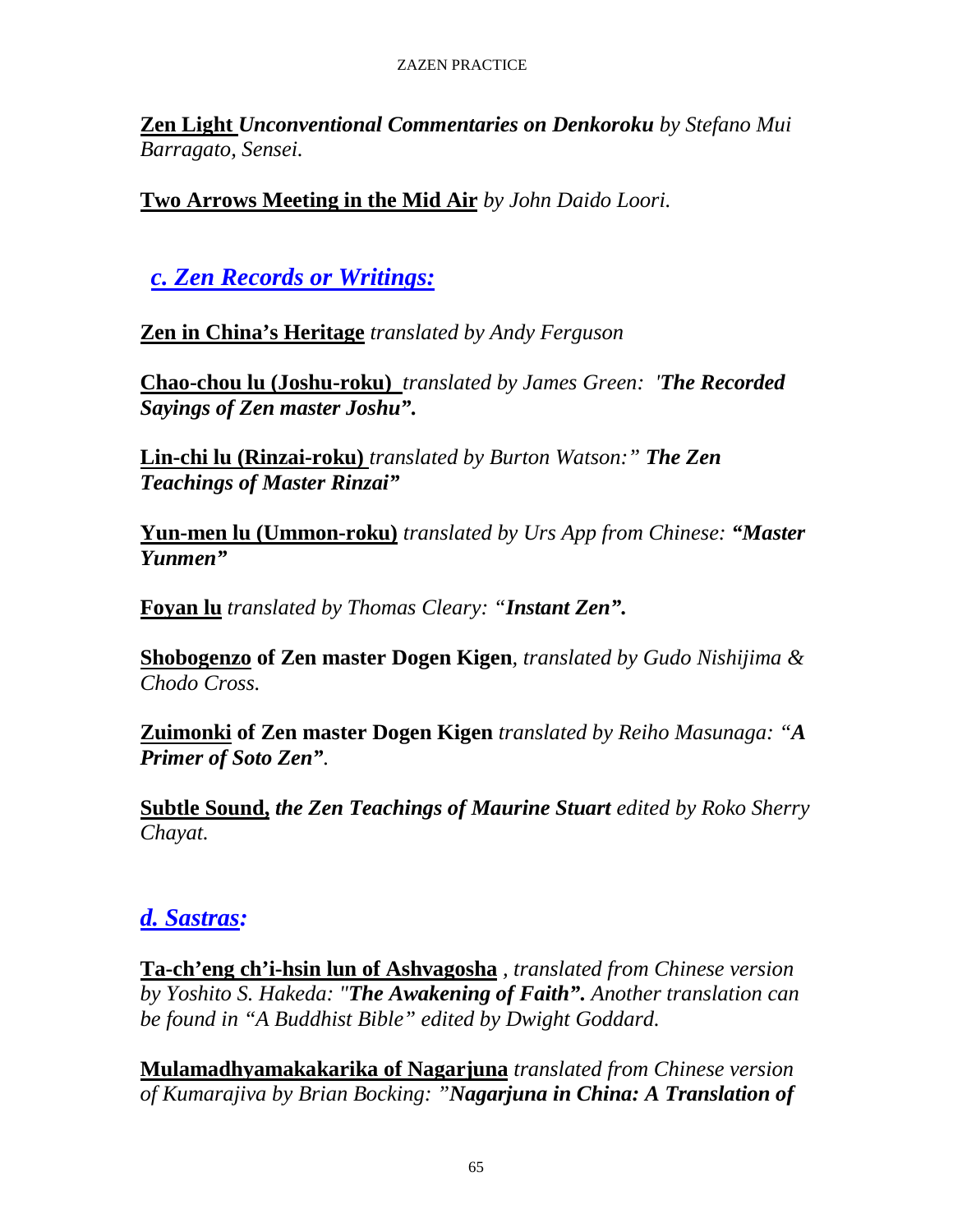*the Middle Treatise"; or translated from Sanskrit text by Kenneth K. Inada: "Nagarjuna: A Translation of his Mulamadhyamaka-karika"***;** *or translated from Tibetan version by Jay L. Garfield: "The Fundamental Wisdom of the Middle Way".*

## *e. Sutras:*

**Liu-tsu-ta-shi-fa-pao-t'an-ching** *translated by Thomas Cleary "The Sutra of Hui-neng, Grand master of Zen". Another translation can be found in "A Buddhist Bible"*

**Vimalakirti-sutra** *translated from Chinese version of Kumarajiva by Burton Watson: "Vimalakirti-sutra" , or by Charles Luk : "Vimalakirti Nirdesa sutra"; translated from Tibetan by Robert A. F. Thurman: "The Holy Teachings of Vimalakirti".*

**Shurangama-sutra,** *translated by Tripitaka Master Hua. Another translation [not complete] can be found in "A Buddhist Bible"*

**Vajrachchedika Prajnaparamita–sutra** *translated by Wong Mou-Lam: "The Diamond Sutra and The Sutra of Hui-Neng". Another translation can be found in "A Buddhist Bible". There are also other English translations available.*

**Mahaprajnaparamita-sutra** *translated by Edward Conze: "The Large Sutra of Perfect Wisdom".*

**Lankavatara-sutra** *translated by Daisetz T. Suzuki, also can be found in "A Buddhist Bible.*

**Avatamsaka-sutra** *translated by Thomas Cleary: "The Flower Ornament Scripture".*

**Dhammapada***, The Sayings of the Buddha translated by Thomas Byrom. Many other English translations of it are available.*

**The Brahmajala Sutta and its Commentaries** *translated from Pali Text by Bhikkhu Bodhi:" The Discourse on the All-Embracing Net of Views"*